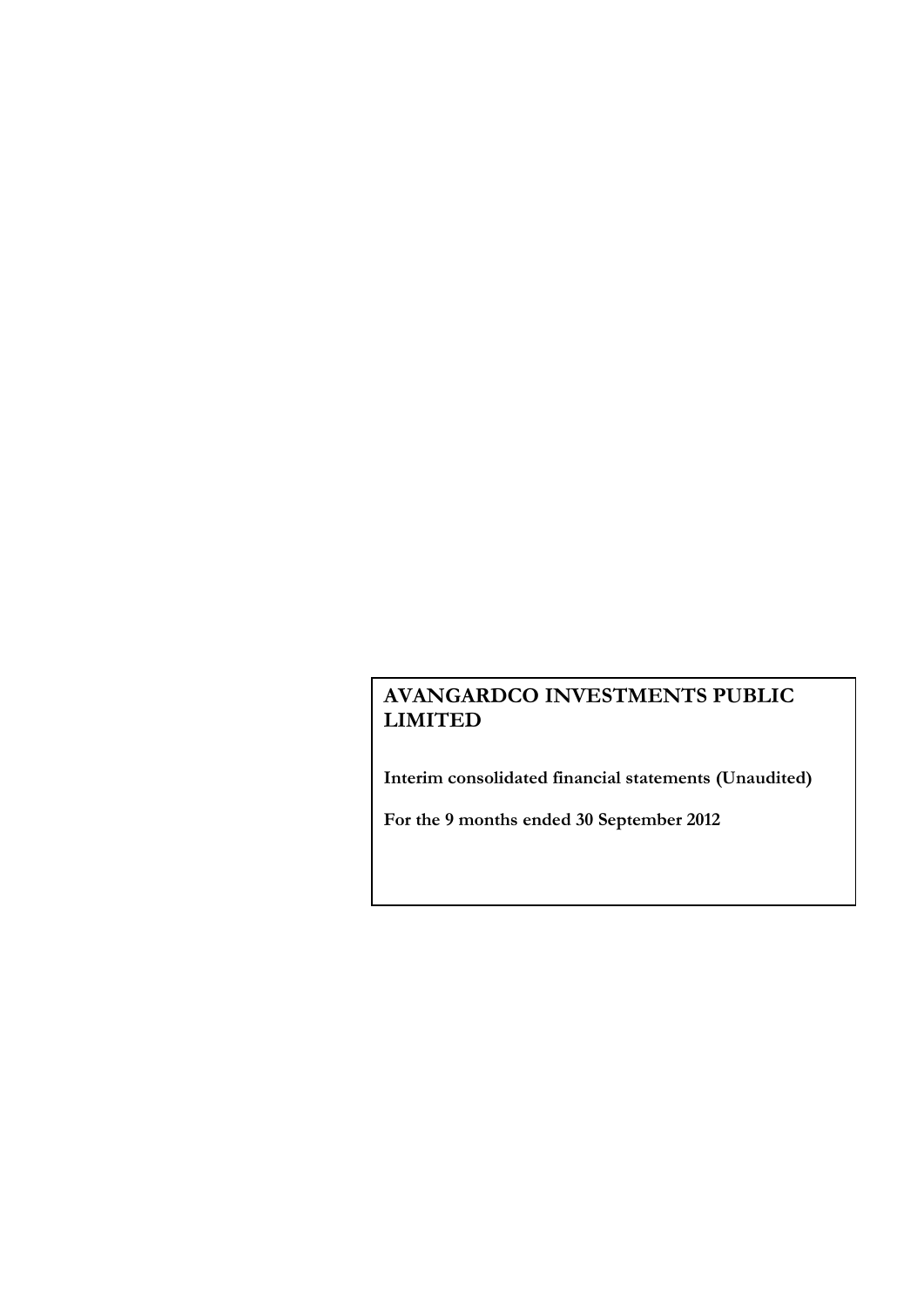## **CONTENTS Page**

| Board of Directors and other officers                                                                                                                                  |                |
|------------------------------------------------------------------------------------------------------------------------------------------------------------------------|----------------|
| Declaration of the Members of the Board of Directors and the person responsible for the<br>preparation of the interim consolidated financial statements of the Company | 2              |
| Interim consolidated statement of financial position                                                                                                                   | 3              |
| Interim consolidated statement of comprehensive income                                                                                                                 | $\overline{4}$ |
| Interim consolidated statement of changes in equity                                                                                                                    | 5              |
| Interim consolidated statement of cash flows                                                                                                                           | $6 - 7$        |
| Notes to the interim consolidated financial statements                                                                                                                 | $8 - 66$       |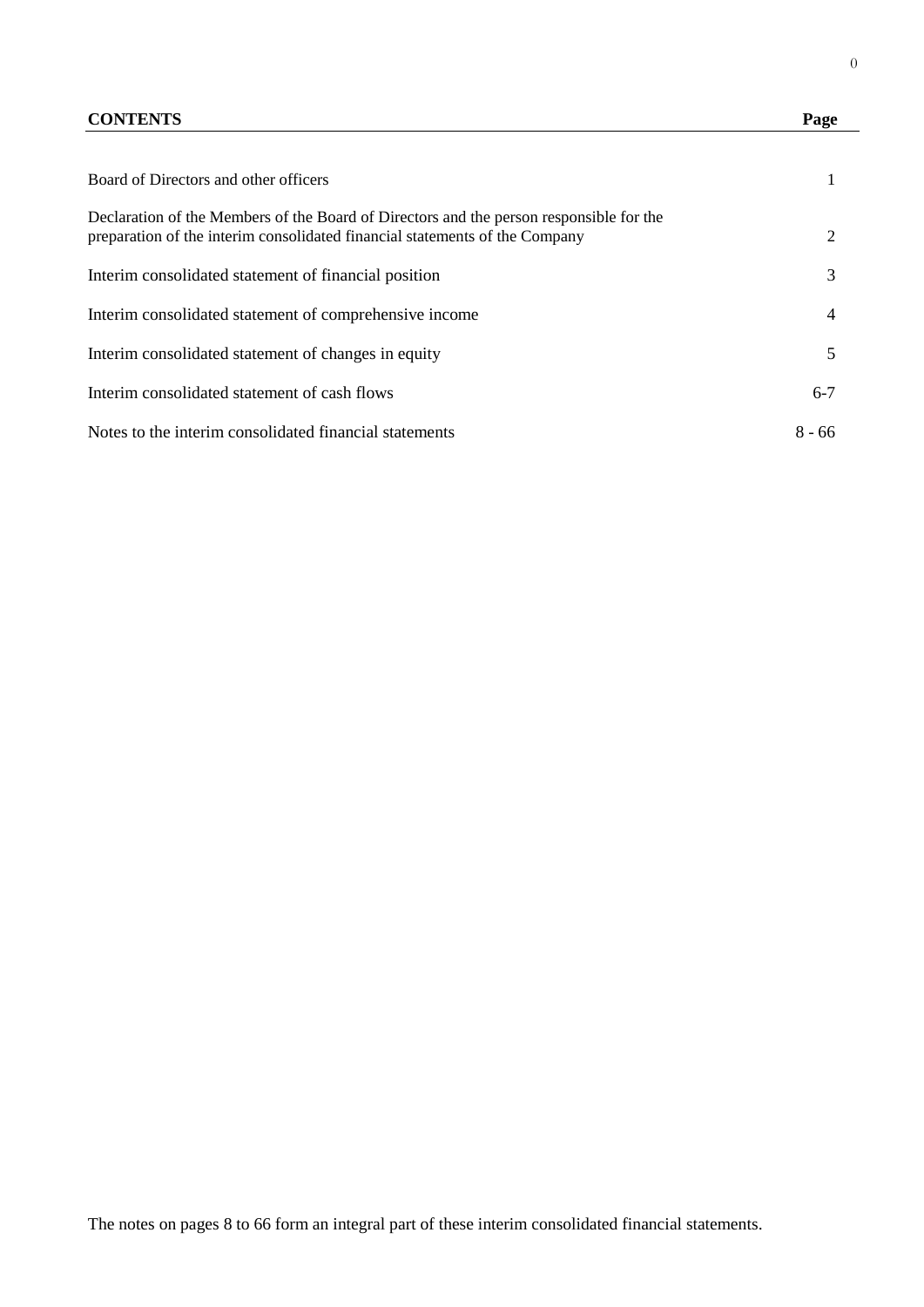### **Board of Directors and other officers**

BOARD OF DIRECTORS:

Oleg Bakhmatyuk (Non Executive Chairman)

Oksana Prosolenko (Chief Marketing Officer)

Nataliya Vasylyuk (Chief Executive Officer)

Iryna Marchenko (Chief Financial Officer)

Oleg Mikhael Pohotsky (Non Executive Director)

### COMPANY SECRETARY:

Gliage Investments Limited 3 Anexartisias & Kyriakou Matsi 3040 Limassol Cyprus

#### REGISTERED OFFICE:

3 Anexartisias & Kyriakou Matsi 3040 Limassol Cyprus

LEGAL ADVISORS:

Freshfields Bruckhaus Deringer LLP 65 Fleet Street London EC4Y 1HS United Kigdom

Avellum Partners LLC Leonardo Business Center 19-21 Bohdana Khmelnytskoho Str. 11th floor 01030 Kyiv Ukraine

### INDEPENDENT AUDITORS:

KPMG Limited 14, Esperidon Str., 1087 Nicosia Cyprus

### BANKERS:

TD Investments Limited 2-4 Arch.Makarios III Avenue Capital Center 9th floor 1505 Nicosia Cyprus

The notes on pages 8 to 66 form an integral part of these interim consolidated financial statements.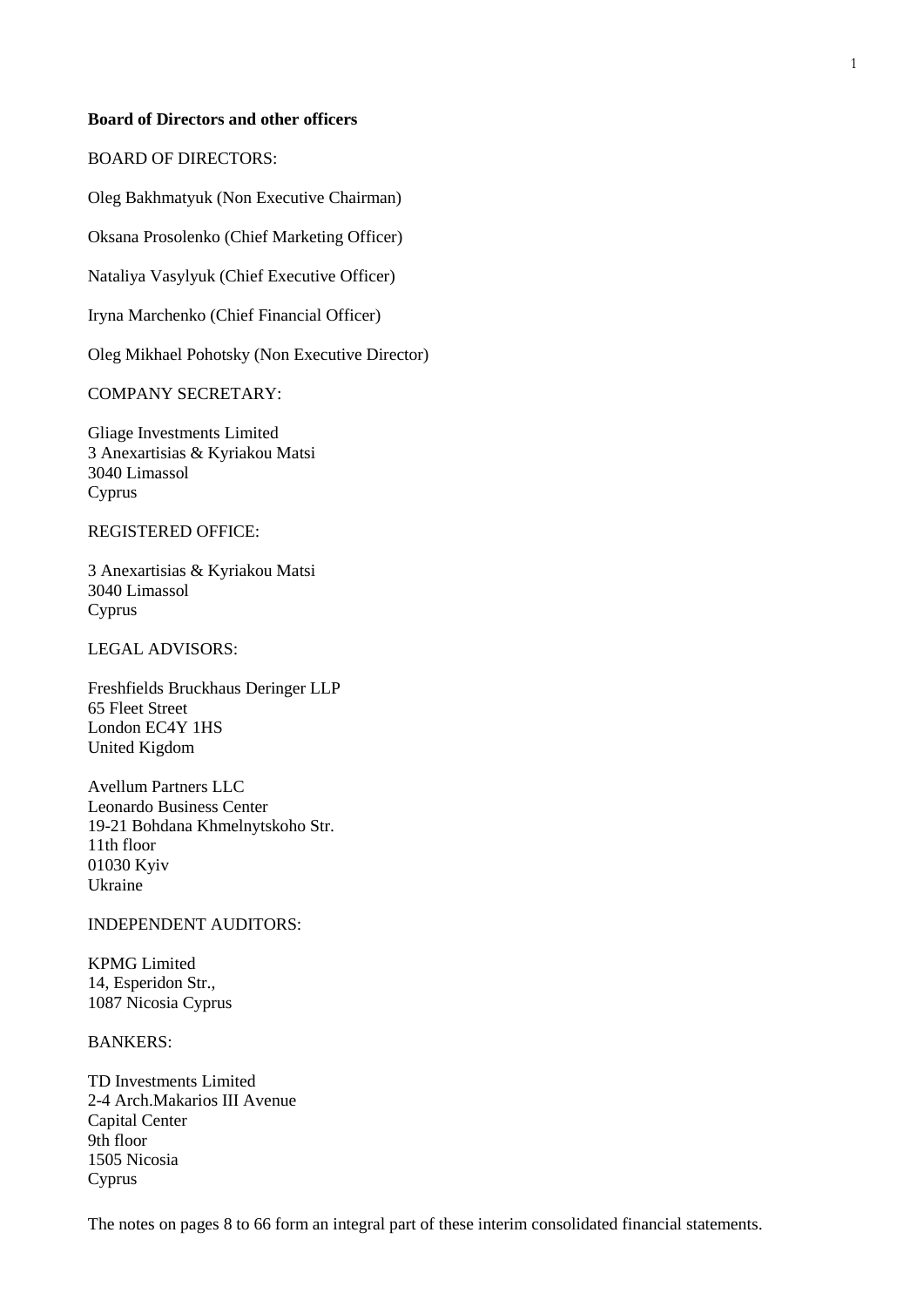### **Declaration of the Members of the Board of Directors and the person responsible for the preparation of the interim consolidated financial statements of the Company**

We, the Members of the Board of Directors and the person responsible for the preparation of the interim consolidated financial statements of AvangardCo Investments Public Limited for the 9 months ended 30 September 2012, based on our opinion, which is a result of diligent and scrupulous work, declare that the elements written in the interim consolidated financial statements are true and complete.

| Board of Directors members: |         |
|-----------------------------|---------|
| Oleg Bakhmatyuk             |         |
| Oksana Prosolenko           |         |
| Nataliya Vasylyuk           |         |
| Iryna Marchenko             |         |
| Oleg Michael Pohotsky       | Blutchy |

Person responsible for the preparation of the interim consolidated financial statements for the 9 months ended 30 September 2012:

Iryna Marchenko

20 November 2012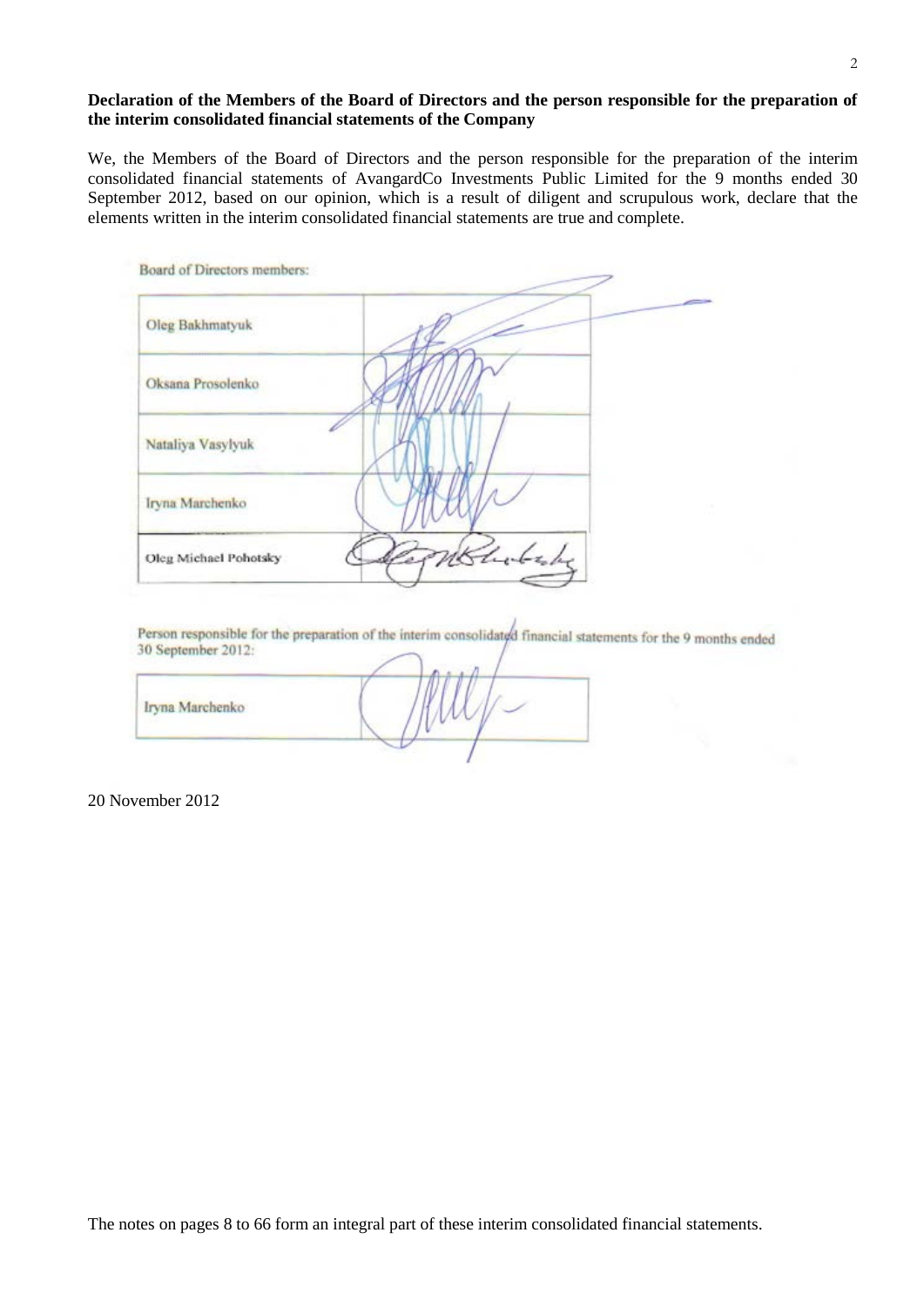#### Interim consolidated statement of financial position

AS AT 30 SEPTEMBER 2012

(in USD thousand, unless otherwise stated)

|                                                  | Note   | 30 September 2012 | 31 December 2011 |
|--------------------------------------------------|--------|-------------------|------------------|
| <b>ASSETS</b>                                    |        |                   |                  |
| Property, plant and equipment                    | 5      | 718 394           | 512 697          |
| Non-current biological assets                    | 6      | 49 792            | 44 304           |
| Deferred tax assets                              | 19     | 1912              | 1922             |
| Other non-current assets                         | 7      | 100 499           | 93 041           |
| <b>Total non-current assets</b>                  |        | 870 597           | 651 964          |
| Inventories                                      | 9      | 138 987           | 202 279          |
| Current biological assets                        | 6      | 52 862            | 58916            |
| Trade accounts receivable, net                   | 10     | 69 803            | 51 437           |
| Prepaid income tax                               |        | 4                 |                  |
| Prepayments and other current assets, net        | 11     | 68 778            | 26 946           |
| Taxes recoverable and prepaid                    | 8      | 105 690           | 76 298           |
| Cash and cash equivalents                        | 12     | 182 601           | 237814           |
| <b>Total current assets</b>                      |        | 618725            | 653 690          |
| <b>TOTAL ASSETS</b>                              |        | 1 489 322         | 1 305 654        |
| <b>EQUITY</b>                                    |        |                   |                  |
| Share capital                                    | 13     | 836               | 836              |
| Share premium                                    | 13     | 201 164           | 201 164          |
| Reserve capital                                  | 13     | 115858            | 115858           |
| Retained earnings                                |        | 828 241           | 673 909          |
| Effect of translation into presentation currency |        | (68184)           | (67,761)         |
| Equity attributable to the owners of the Company |        | 1077915           | 924 006          |
| Non-controlling interest                         |        | 17974             | 15 3 3 3         |
| <b>Total equity</b>                              |        | 1 095 889         | 939 339          |
| <b>LIABILITIES</b>                               |        |                   |                  |
| Long-term loans                                  | 14     | 4 3 2 6           | 15 384           |
| Long-term bond liabilities                       | 15     | 195 458           | 194 563          |
| Deferred tax liabilities                         | 19     | 55                | 86               |
| Deferred income (non-current portion)            | 33, c) | 5 1 2 2           | 5351             |
| Long-term finance lease                          | 23     | 1917              |                  |
| <b>Total non-current liabilities</b>             |        | 206 878           | 3830<br>219 214  |
| Short-term bond liabilities                      | 24     | 25 022            | 25 013           |
| Current portion of non-current liabilities       | 18     | 33 532            | 26 565           |
| Short-term loans                                 | 16     | 75 807            |                  |
| Trade payables                                   | 20     | 20 247            | 53 063<br>17894  |
| Accrued expenses                                 | 21     | 1 900             |                  |
| Other current liabilities and accrued expenses   | 22     | 30 047            | 1.601<br>22 965  |
| <b>Total current liabilities</b>                 |        | 186 555           |                  |
| <b>TOTAL LIABILITIES</b>                         |        | 393 433           | 147 101          |
| TOTAL EQUITY AND LIABILITIES                     |        |                   | 366 315          |
|                                                  |        | 1 489 322         | 1 305 654        |

Nataliya Vasylyuk Director

Iryna Marchenko Director

 $\tau$ 

The notes on pages 8 to 66 form an integral part of these interim consolidated financial statements.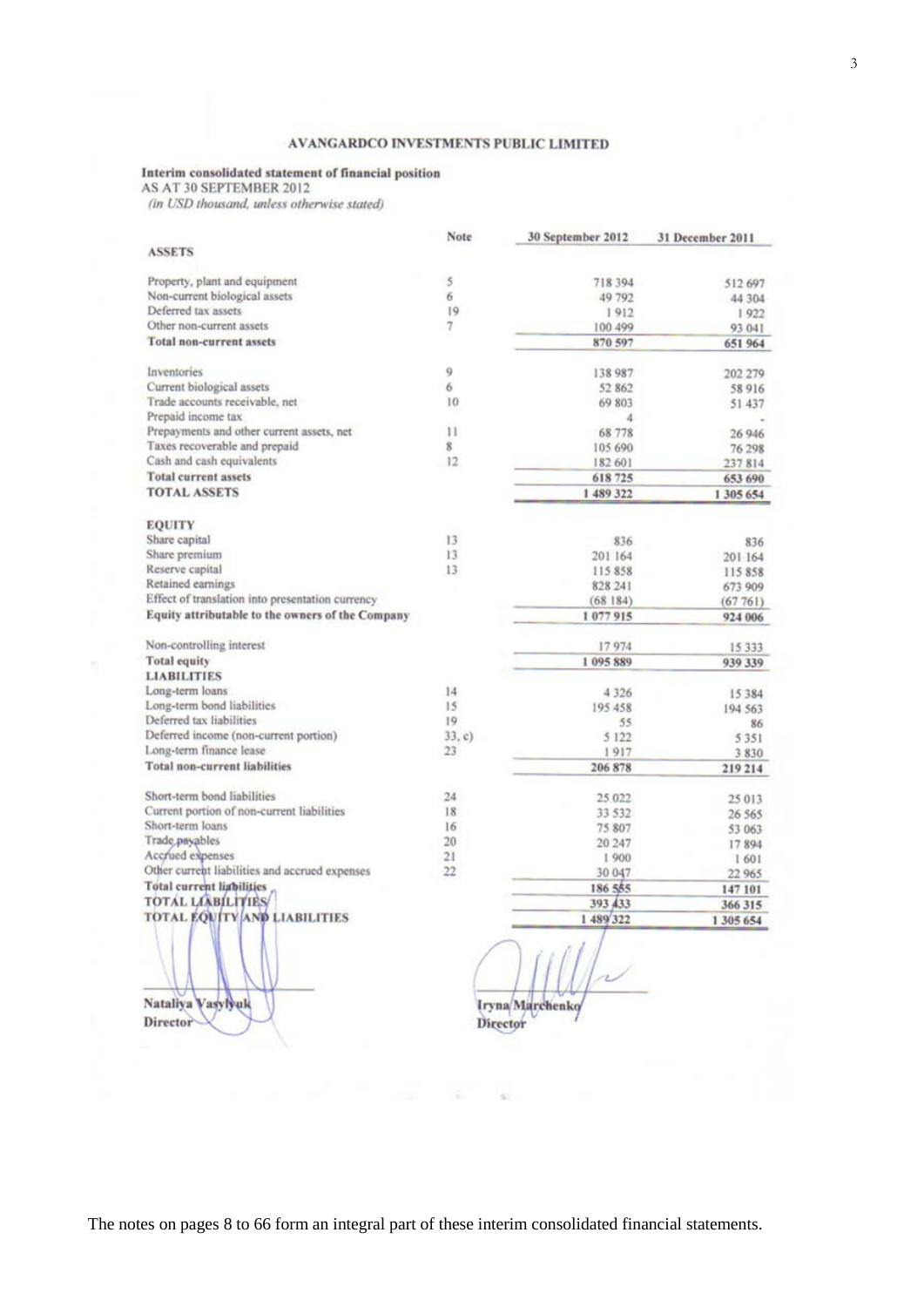#### **Interim consolidated statement of comprehensive income**

FOR THE 9 MONTHS ENDED 30 SEPTEMBER 2012

 *(in USD thousand, unless otherwise stated)*

|                                                          |             | 9 months ended    |                   |  |  |
|----------------------------------------------------------|-------------|-------------------|-------------------|--|--|
|                                                          | <b>Note</b> | 30 September 2012 | 30 September 2011 |  |  |
| Revenue                                                  | 25          | 445 753           | 334 868           |  |  |
| Income from revaluation of biological assets at fair     |             | 27 592            | 26 29 2           |  |  |
| value                                                    | 6           |                   |                   |  |  |
| Cost of sales                                            | 27,28       | (299 385)         | (233 017)         |  |  |
| <b>GROSS PROFIT</b>                                      |             | 173 960           | 128 143           |  |  |
| General administrative expenses                          | 28          | (17633)           | (8734)            |  |  |
| Distribution expenses                                    | 29          | (15307)           | (7137)            |  |  |
| Income from government grants and incentives             | 33.1        | 226               | 239               |  |  |
| Income from special VAT treatment                        | 33.2        | 36 101            | 23 665            |  |  |
| Other operating income/expenses, net                     | 30          | 5 1 6 8           | (6261)            |  |  |
| <b>OPERATING PROFIT</b>                                  |             | 182 515           | 129 915           |  |  |
| Finance income                                           | 32          | 555               | 1 3 3 9           |  |  |
| Finance cost                                             | 31          | (26083)           | (19 283)          |  |  |
| PROFIT BEFORE TAX                                        |             | 156 987           | 111 971           |  |  |
| Income tax expense                                       | 19          | (10)              | (2120)            |  |  |
| PROFIT FOR THE PERIOD                                    |             | 156 977           | 109851            |  |  |
| OTHER COMPREHENSIVE INCOME FOR THE<br>PERIOD:            |             |                   |                   |  |  |
| Effect of translation into presentation currency         |             | (426)             | (1167)            |  |  |
| TOTAL COMPREHENSIVE INCOME                               |             | 156 551           | 108 684           |  |  |
| PROFIT FOR THE PERIOD ATTRIBUTABLE TO                    |             |                   |                   |  |  |
| Owners of the Company                                    |             | 154 333           | 107 194           |  |  |
| Non-controlling interests                                |             | 2644              | 2657              |  |  |
|                                                          |             | 156 977           | 109 851           |  |  |
| TOTAL COMPREHENSIVE INCOME<br><b>ATTRIBUTABLE TO:</b>    |             |                   |                   |  |  |
| Owners of the Company                                    |             | 153 910           | 106 027           |  |  |
| Non-controlling interests                                |             | 2641              | 2657              |  |  |
|                                                          |             | 156 551           | 108 684           |  |  |
|                                                          |             |                   |                   |  |  |
| Earnings for the year per share, USD (basic and diluted) |             | 36<br>24          | 17                |  |  |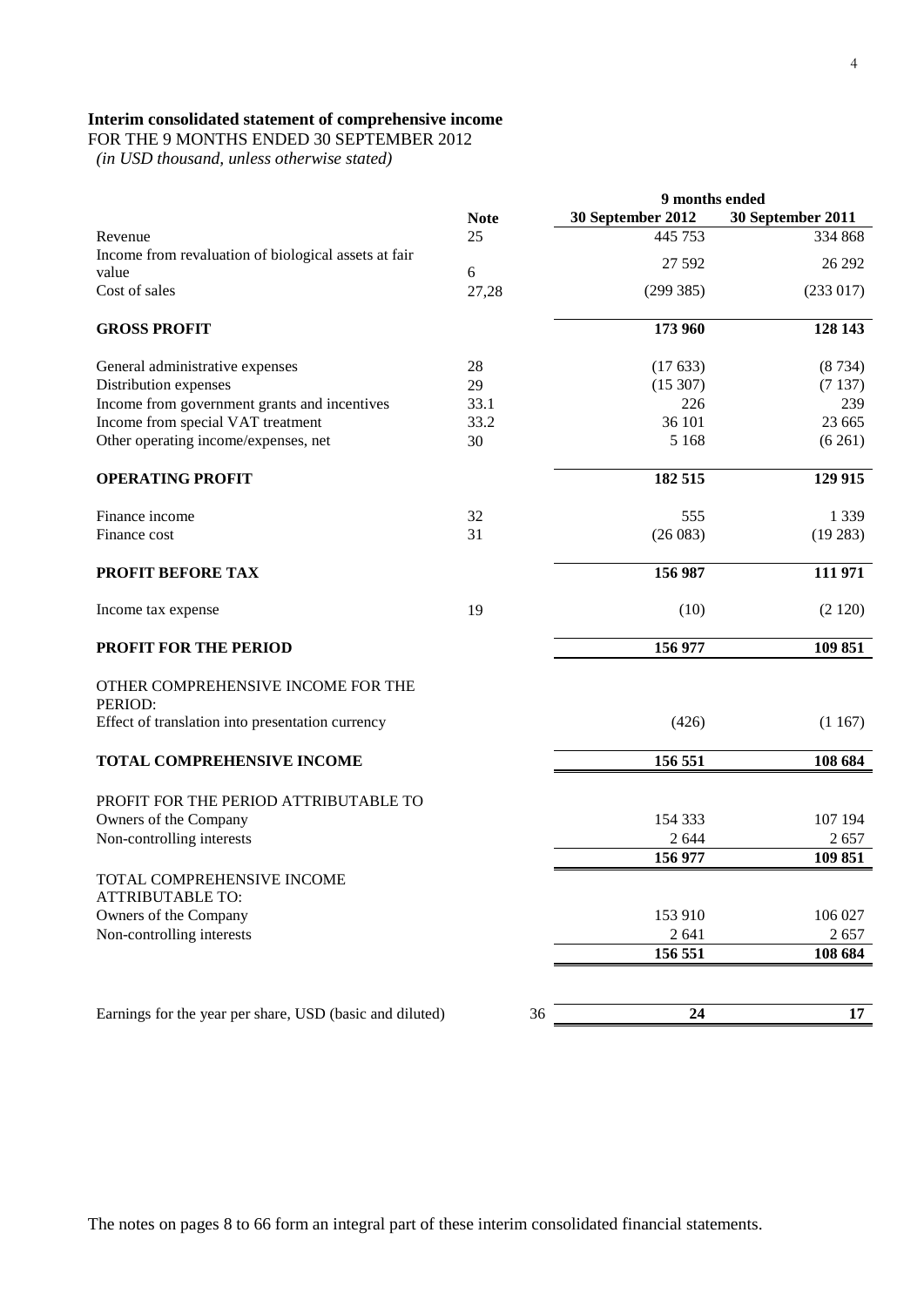### **Interim consolidated statement of changes in equity**

FOR THE 9 MONTHS ENDED 30 SEPTEMBER 2012

*(in USD thousand, unless otherwise stated)*

|                                                                                        | Attributable to owners of the Company                |                                          |                                |                             |                                               |                  |                                  |                        |
|----------------------------------------------------------------------------------------|------------------------------------------------------|------------------------------------------|--------------------------------|-----------------------------|-----------------------------------------------|------------------|----------------------------------|------------------------|
|                                                                                        | <b>Share</b><br>capital                              | Capital<br>contribution<br>reserve $(1)$ | <b>Share</b><br>premium<br>(2) | <b>Retained</b><br>earnings | Foreign<br>currency<br>translation<br>reserve | <b>Total</b>     | Non-<br>controlling<br>interests | <b>Total</b><br>equity |
| As at 1 January 2011                                                                   | 836                                                  | 115858                                   | 201 164                        | 482 328                     | (64587)                                       | 735 599          | 10 620                           | 746 219                |
| Effect of acquisitions of non-<br>controlling interest<br>Effect from translation into | $\overline{\phantom{0}}$                             |                                          |                                |                             |                                               |                  |                                  |                        |
| presentation currency                                                                  | $\overline{\phantom{a}}$                             |                                          |                                | ۰                           | (1167)                                        | (1167)           |                                  | (1167)                 |
| Profit for the period                                                                  | $\overline{\phantom{0}}$                             |                                          | ۰.                             | 101 094                     | $\overline{\phantom{0}}$                      | 101 094          | 2657                             | 103 751                |
| As at 30 September 2011                                                                | 836                                                  | 115858                                   | 201 164                        | 583 422                     | (65754)                                       | 835 526          | 13 277                           | 848 803                |
| As at 1 January 2012                                                                   | 836                                                  | 115858                                   | 201 164                        | 673 909                     | (67761)                                       | 924 006          | 15 333                           | 939 339                |
| Effect from translation into<br>presentation currency<br>Profit for the period         | $\overline{\phantom{0}}$<br>$\overline{\phantom{0}}$ |                                          | ۰.                             | 154 333                     | (423)                                         | (423)<br>154 333 | (3)<br>2644                      | (426)<br>156 977       |
| As at 30 September 2012                                                                | 836                                                  | 115858                                   | 201 164                        | 828 242                     | (68184)                                       | 1 077 916        | 17974                            | 1 095 890              |

(1) In accordance with the Cyprus Companies Law, Cap. 113, Section 55 (2) the share premium, reserve can only be used by the Company in (a) paying up unissued shares of the Company to be issued to members of the Company as fully paid bonus shares; (b) writing off the expenses of, or the commission paid or discount allowed on, any issue of shares or debentures of the Company; and (c) providing for the premium payable on redemption of any redeemable preference shares or of any debentures of the Company.

(2) Companies which do not distribute 70% of their profits after tax, as defined by the Special Contribution for the Defense of the Republic Law, during the two years after the end of the year of assessment to which the profits refer, will be deemed to have distributed this amount as dividend. Special contribution for defence at 20% for the tax years 2012 and 2013 and 17% for 2014 and thereafter (on 2011 the rate was 15% up to 30 August 2011 and 17% thereafter) will be payable on such deemed dividend to the extent that the shareholders (individuals and companies) at the end of the period of two years from the end of the year of assessment to which the profits refer, are Cyprus tax residents. The amount of this deemed dividend distribution is reduced by any actual dividend paid out of the profits of the relevant year at any time. This special contribution for defence is paid by the Company for the account of the shareholders.

The above requirements of the Law are not applied in the case of the Company due to the fact that its owners are not Cyprus tax residents.

The notes on pages 8 to 66 form an integral part of these interim consolidated financial statements.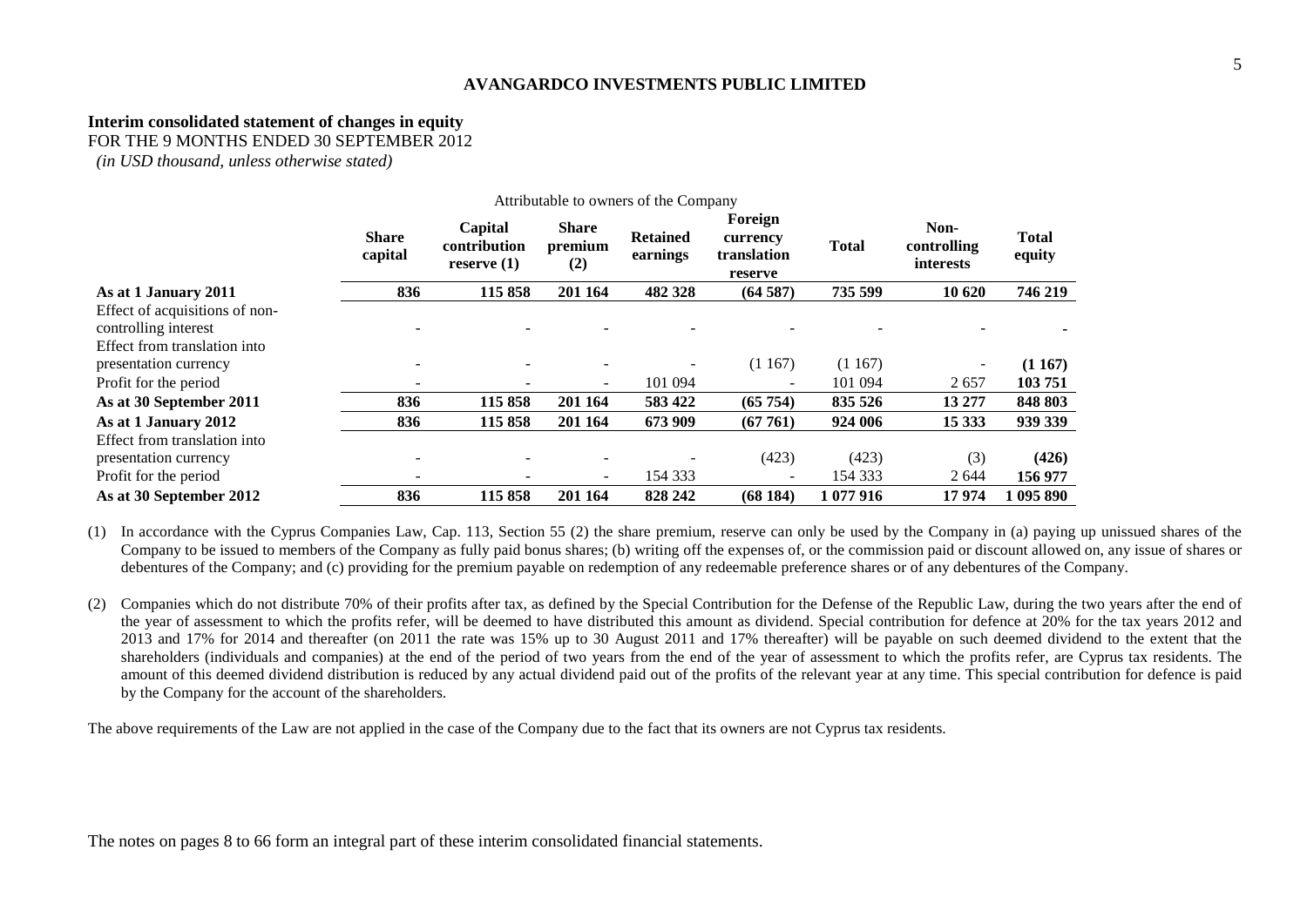### **Interim consolidated statement of cash flows**

FOR THE 9 months ended 30 September 2012  *(in USD thousand, unless otherwise stated)*

|                                                                        |             | 9 months ended    |                   |
|------------------------------------------------------------------------|-------------|-------------------|-------------------|
|                                                                        | <b>Note</b> | 30 September 2012 | 30 September 2011 |
| <b>CASH FLOWS FROM OPERATING ACTIVITIES:</b>                           |             |                   |                   |
|                                                                        |             |                   |                   |
| Profit before income tax                                               |             | 156 987           | 111 971           |
| Adjustments for:                                                       |             |                   |                   |
| Depreciation of property, plant and equipment                          | 5           | 11 452            | 10 643            |
| Change in allowance for irrecoverable amounts                          | 30          | 1 0 7 7           | 363               |
| Other provisions                                                       |             | 299               | 879               |
| Loss on disposal of current assets                                     |             | 220               | 156               |
| Loss on disposal of property, plant and equipment                      |             | 30                | 154               |
| Impairment of current assets                                           |             | 850               |                   |
| Other income                                                           |             | (1573)            |                   |
| Effect of fair value adjustments on biological assets                  | 6           | (27592)           | (26 292)          |
| Gains realised from accounts payable written-off                       | 30          | (768)             | (7)               |
| Amortization of deferred income on government grants                   | 33          | (226)             | (275)             |
| Loss from VAT government bonds sale                                    |             |                   | 32                |
| Discount on long-term bonds amortization                               |             | 895               | 804               |
| Interest income                                                        |             | (555)             | (1329)            |
| Interest payable on loans                                              |             | 23 812            | 17943             |
| Operating profit before working capital changes                        |             | 164 908           | 115 042           |
| Decrease/(increase) in trade receivables                               |             | (18611)           | 2927              |
| (Increase) in prepayments and other current assets                     |             | (42664)           | (17851)           |
| Decrease/(increase) in taxes recoverable and prepaid                   |             | (29 392)          | (15781)           |
| Decrease in inventories                                                |             | 65 910            | (40279)           |
| Increase in deferred income                                            |             | (3)               | 69                |
| Decrease in trade payables                                             |             | 3 1 2 1           | (3807)            |
| (Increase)/decrease in biological assets                               |             | 28 158            | 21 682            |
| (Decrease)/increase in finance leases                                  |             | (1917)            |                   |
| Increase/(decrease) in advances received and other current liabilities |             |                   |                   |
| and accruals                                                           |             | 4 9 9 9           | 4419              |
| <b>Cash generated from operations</b>                                  |             | 174 509           | 66 421            |
| Interest paid                                                          |             | (7106)            | (5311)            |
| Income tax paid                                                        |             | (39)              | (5)               |
| Net cash generated from operating activities                           |             | 167 364           | 61 105            |
|                                                                        |             |                   |                   |
| CASH FLOWS FROMINVESTING ACTIVITIES:                                   |             |                   |                   |
|                                                                        |             |                   |                   |
| Purchases of property, plant and equipment                             | $\sqrt{5}$  | (227684)          | (107079)          |
| Acquisition of Company                                                 |             |                   | (17721)           |
| VAT government bonds sale                                              |             |                   | 230               |
| Interest received                                                      |             | 555               | 1 3 3 9           |
| Net cash used in investing activities                                  |             | (227129)          | (123 231)         |

The notes on pages 8 to 66 form an integral part of these interim consolidated financial statements.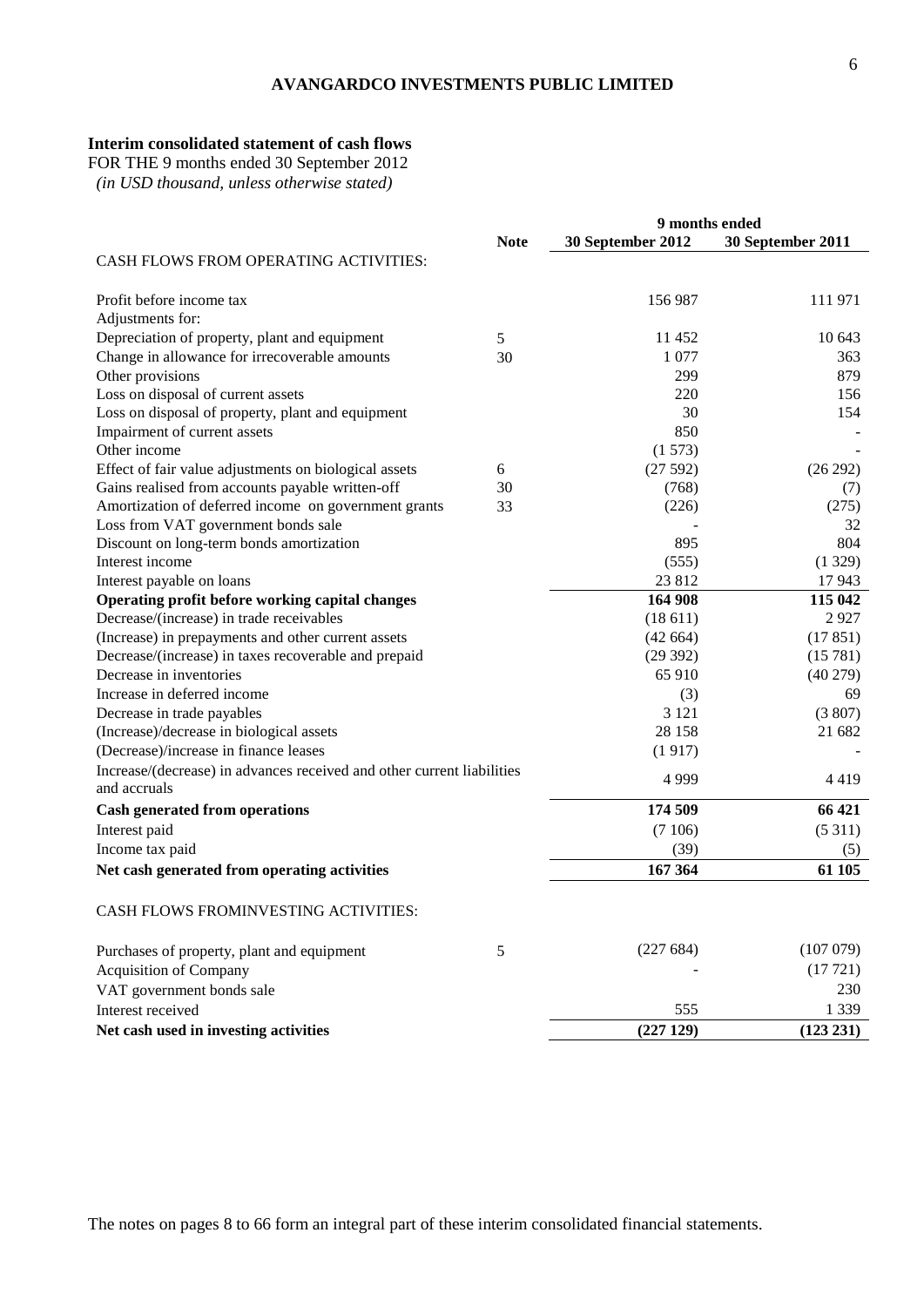## **Interim consolidated statement of cash flows (cont.)**

FOR THE 9 months ended 30 September 2012

 *(in USD thousand, unless otherwise stated)*

|                                                        |             | 9 months ended    |                   |  |  |
|--------------------------------------------------------|-------------|-------------------|-------------------|--|--|
|                                                        | <b>Note</b> | 30 September 2012 | 30 September 2011 |  |  |
| <b>CASH FLOWS FROM FINANCING ACTIVITIES:</b>           |             |                   |                   |  |  |
| New loans received                                     |             | 39 555            | 91 056            |  |  |
| Repayment of loans                                     |             | (20897)           | (37 757)          |  |  |
| Interest paid for bonds issued                         |             | (13984)           | (13837)           |  |  |
| Proceeds from short-term bonds issued                  |             |                   | (19)              |  |  |
| Net cash generated from/(used in) financing activities |             | 4674              | 39 443            |  |  |
| Effect from translation into presentation currency     |             | (121)             |                   |  |  |
| Decrease/(increase) in restricted cash                 |             | 2 3 2 7           | (9878)            |  |  |
| Net increase/(decrease) in cash                        |             | (52885)           | (22683)           |  |  |
|                                                        |             |                   |                   |  |  |
| Cash at the beginning of the year                      |             | 230 640           | 183 065           |  |  |
| Cash at the end of the year                            |             | 177 754           | 150498            |  |  |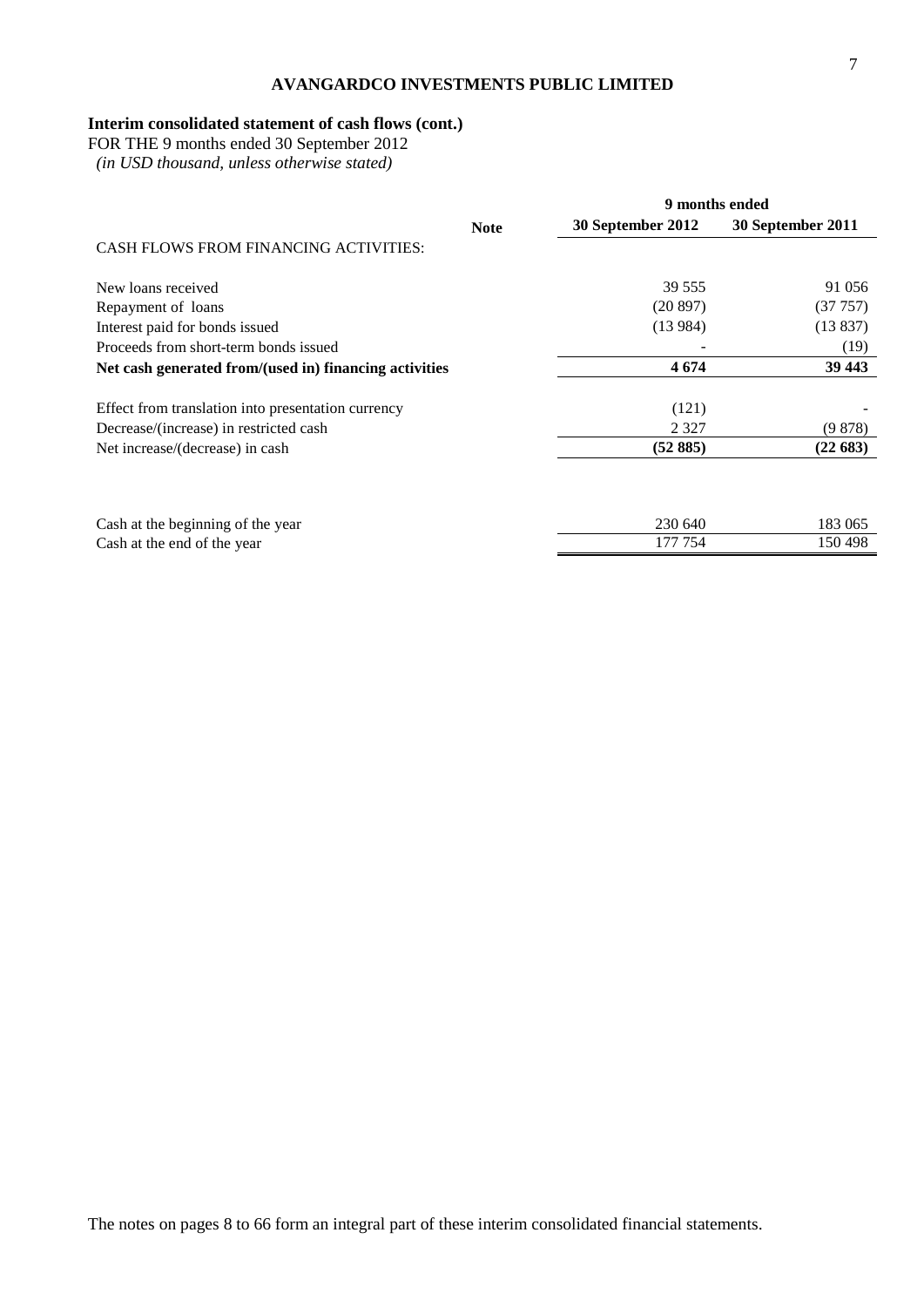*(in USD thousand, unless otherwise stated)*

### **1. General information**

AvangardCo Investments Public Limited (the "Company") was incorporated as a private limited company on 23 October 2007 in accordance with the provisions of the Cyprus Companies Law, Cap. 113, under the name of Ultrainvest Limited. On 8 July 2009, the Registrar of Companies in Cyprus issued a certificate to the effect that the Company was re-registered as a public limited company and changed its name to AvangardCo Investments Public Limited. The Company was listed at London Stock Exchange Main Market on 6 May 2010.

The Company's registered office is Anexartisias & Kyriakou Matsi 3, 3040 Limassol, Cyprus.

The interim consolidated financial statements of the Company as at and for the 9 months ended 30 September 2012 comprise the Company and its subsidiaries (together referred to as the "Group").

In 2009 the principal shareholder of AvangardCo Investments Public Limited reorganised the Group, as a result of which AvangardCo Investments Public Limited became the holding company of a agricultural group of agricultural enterprises, which in the past were under the common ownership and control of this shareholder. The restructuring was carried out by the transfer of direct interest in the Group's companies. The restructuring was undertaken to achieve legal consolidation of control over agricultural companies of the Group. The reorganisation did not affect the principal activities of the Group.

The history of "Avangard" began with the acquisition by the principal owner of the first poultry farm "Avangard" located in the Ivano-Frankivsk region of Ukraine. Subsequently, to supply the poultry farm with growing birds, the subsidiary "Avangard-Agro" was established. In 2004 a concept of development of this business line was designed, as a result of which in 2005-2009 other major enterprises of agrarian industry in Ukraine joined the Group.

The Group's activities cover all the links of the value chain: from production of combined feed, maintenance and breeding of chickens to production and sale of eggs and egg products. As at 30 September 2012 the production facilities of the Group include 28 poultry facilities (consisting of 17 egg laying farms, 8 hen rearing farms and 3 breeding farms), 5 feed mills, and 1 plant for manufacture of egg products. This verticallyintegrated structure of the Group allows it to provide approximately 70% of its own fodder. The Group's activities cover almost all the territory of Ukraine.

In order to build a vertically-integrated group, reduce business risk and receive additional profit due to synergistic effect, the Group acquired a hen breeding concern. This ensures breeding of the required number of high quality daily chickens and their timely delivery to factories.

The construction of new full cycle egg production facilities, fully automated, in compliance with European standards of quality is an integral part of the Group's growth strategy.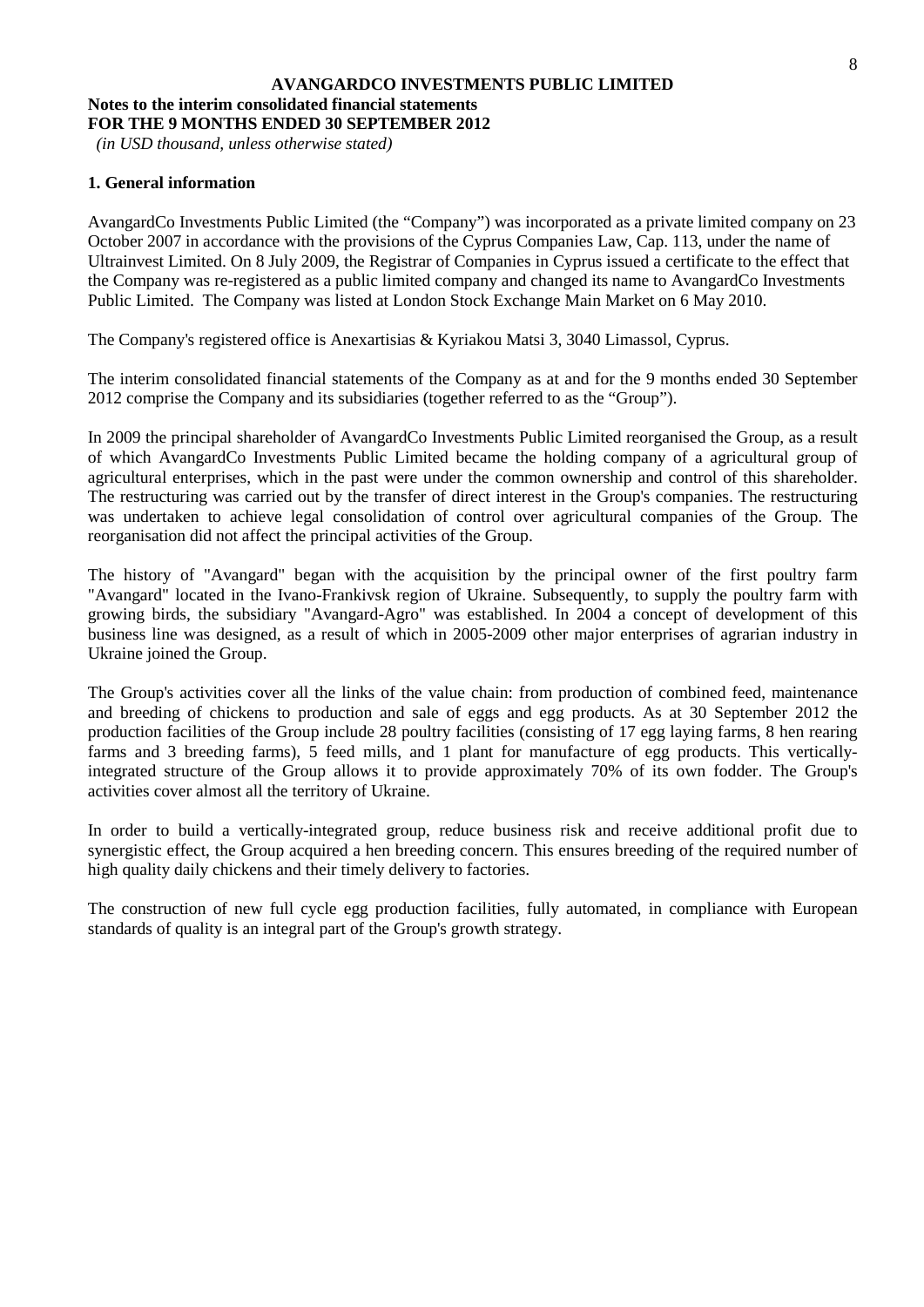*(in USD thousand, unless otherwise stated)*

### **1. General information (cont.)**

The Group's subsidiaries all of which are incorporated in Ukraine, their principal activities and the effective ownership percentages are as follows:

| Company name                                                                             | <b>Principal Activity</b>                         | <b>Country of</b><br>registration | Ownership<br>Interest, % 30<br>September 2012 | <b>Ownership Interest</b><br>, % 31 December<br>2011 |
|------------------------------------------------------------------------------------------|---------------------------------------------------|-----------------------------------|-----------------------------------------------|------------------------------------------------------|
| PJSC Avangard                                                                            |                                                   | Ukraine                           | 99.00%                                        | 99.00%                                               |
| PJSC Chornobaivske                                                                       |                                                   | Ukraine                           | 97.00%                                        | 97.00%                                               |
| PJSC Agrofirma Avis                                                                      |                                                   | Ukraine                           | 100.00%                                       | 100.00%                                              |
| PJSC Kirovskiy                                                                           |                                                   | Ukraine                           | 100.00%                                       | 100.00%                                              |
| PJSC Ptakhohospodarstvo Chervonyi Prapor                                                 |                                                   | Ukraine                           | 98.00%                                        | 98.00%                                               |
| SC Ptakhofabryka Lozuvatska of Avangardco Investments<br><b>Public Limited</b>           |                                                   | Ukraine                           | 100.00%                                       | 100.00%                                              |
| LLC Yuzhnaya - Holding                                                                   |                                                   | Ukraine                           | 100.00%                                       | 100.00%                                              |
| LLC Makarivska Ptakhofabryka                                                             | Keeping of technical                              | Ukraine                           | 100.00%                                       | 100.00%                                              |
| LLC PF Volnovaska                                                                        | laying hen, production                            | Ukraine                           | 100.00%                                       | 100.00%                                              |
| PJSC Cross-PF Zorya                                                                      | and selling of eggs                               | Ukraine                           | 89.00%                                        | 89.00%                                               |
| PJSC Ptakhofabryka Pershe Travnya                                                        |                                                   | Ukraine                           | 93.00%                                        | 93.00%                                               |
| PJSC Chernivetska Ptakhofabryka                                                          |                                                   | Ukraine                           | 98.00%                                        | 98.00%                                               |
| ALLC Donetska Ptakhofabryka                                                              |                                                   | Ukraine                           | 100.00%                                       | 100.00%                                              |
| LLC Areal-Snigurivka                                                                     |                                                   | Ukraine                           | 100.00%                                       | 100.00%                                              |
| LLC Torgivenlniy Budynok Bohodukhivska Ptakhofabryka                                     |                                                   | Ukraine                           | 100.00%                                       | 100.00%                                              |
| PPB LLC Ptytsecompleks                                                                   |                                                   | Ukraine                           | 100.00%                                       | 100.00%                                              |
| <b>PSPC</b> Interbusiness                                                                |                                                   | Ukraine                           | 100.00%                                       | 100.00%                                              |
| SC Avangard-Agro of PJSC Avangard                                                        |                                                   | Ukraine                           | 99.00%                                        | 99.00%                                               |
| SC Gorodenkivska Ptakhofabryka of PJSC Avangard                                          |                                                   | Ukraine                           | 99.00%                                        | 99.00%                                               |
| SC Rogatynska Ptakhofabryka of PJSC Avangard                                             |                                                   | Ukraine                           | 99.00%                                        | 99.00%                                               |
| SC Ptakhohospodarstvo Donetske of ALLC Donetska<br>Ptakhofabryka                         |                                                   | Ukraine                           | 100.00%                                       | 100.00%                                              |
| <b>LLC</b> Slovyany                                                                      | Incubation (production<br>and saleof day-old      | Ukraine                           | 90.00%                                        | 90.00%                                               |
| SC Ptakhohospodarstvo Lozuvatske of Avangardco Investments<br>Public Limited             | chick), farming of                                | Ukraine                           | 100.00%                                       | 100.00%                                              |
| SC Zorya of PJSC Cross-PF Zoraya                                                         | young poultry for sale,<br>and poultry            | Ukraine                           | 89.00%                                        | 89.00%                                               |
| SC Ptakhofabryka Chervonyi Prapor Poultry, of PJSC<br>Ptakhohospodarstvo ChervoniyPrapor |                                                   | Ukraine                           | 98.00%                                        | 98.00%                                               |
| SC Ptakhohospodarstvo Yuzhnaya Holding of LLC Yuzhnaya<br>Holding                        |                                                   | Ukraine                           | 100.00%                                       | 100.00%                                              |
| SC Ptakhogopodarstvo Volnovaske of LLC PF Volnovaska                                     |                                                   | Ukraine                           | 100.00%                                       | 100.00%                                              |
| SC Ptakhohospodarstvo Chornobaivske of PJSC Chornobaivske                                |                                                   | Ukraine                           | 97.00%                                        | 97.00%                                               |
| LLC Rohatyn-Korm                                                                         |                                                   | Ukraine                           | 99.00%                                        | 99.00%                                               |
| PJSC Vuhlehirskyi Eksperementalnyi Kombikormovyi Zavod                                   |                                                   | Ukraine                           | 80.00%                                        | 80.00%                                               |
| PJSC Volnovaskyi Kombinat Khliboproduktiv                                                | Production and selling<br>of animal feed          | Ukraine                           | 72.00%                                        | 72.00%                                               |
| LLC Kamyanets-Podilsky KombikormoviyZavod                                                |                                                   | Ukraine                           | 100.00%                                       | 100.00%                                              |
| LLC Pershe Travnya Kombikormoviy Zavod                                                   |                                                   | Ukraine                           | 93.00%                                        | 93.00%                                               |
| LLC Imperovo Foods                                                                       | Processing of eggs and<br>selling of egg products | Ukraine                           | 99.00%                                        | 99.00%                                               |
|                                                                                          | Rendering services<br>under guarantee             |                                   |                                               |                                                      |
| LLC Agramyi Holding Avangard                                                             | agreements                                        | Ukraine                           | 100.00%                                       | 100.00%                                              |
| LLC Imperovo LTD                                                                         | Rental services                                   | Ukraine                           | 99.00%                                        | 99.00%                                               |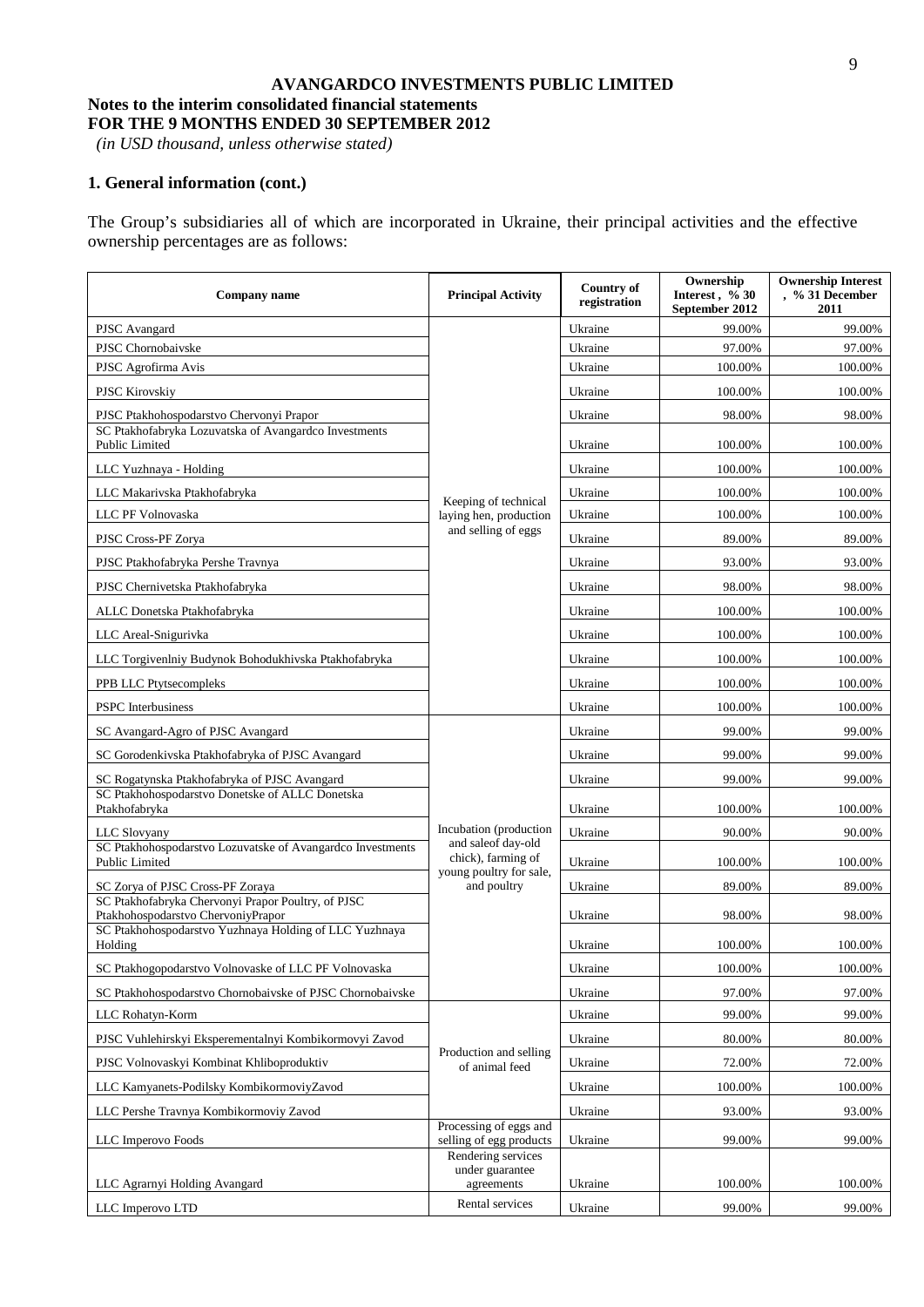*(in USD thousand, unless otherwise stated)*

### **1. General information (cont.)**

The parent company of the Group is AvangardCo Investments Public Limited, registered in Cyprus, with an issued share capital of 6 387 185 ordinary shares as at 30 September 2012 with nominal value of  $\epsilon$ 0,10 per share.

The shares were distributed as follows:

|                                  | 30 September 2012   |                          | <b>31 December 2011</b> |                          |  |
|----------------------------------|---------------------|--------------------------|-------------------------|--------------------------|--|
| Owner                            | Number of<br>shares | Ownership<br>interest, % | <b>Number of shares</b> | Ownership<br>interest, % |  |
| Quickcom Limited                 |                     |                          |                         |                          |  |
| <b>Omtron Limited</b>            | 1 848 575           | 28.9%                    | 1 848 575               | 28.9%                    |  |
| <b>Tanchem Limited</b>           | 926 280             | 14.5%                    | 926 280                 | 14.5%                    |  |
| Mobco Limited                    |                     |                          |                         |                          |  |
| <b>BNY</b> (Nominees)<br>Limited | 1 437 500           | 22.5%                    | 1 437 500               | 22.5%                    |  |
| UkrlandFarming Plc               | 2 174 825           | 34.1%                    | 2 174 825               | 34.1%                    |  |
| Other                            | 3                   |                          |                         |                          |  |
|                                  | 6 3 8 7 1 8 5       | 100.0%                   | 6 3 8 7 1 8 5           | 100.0%                   |  |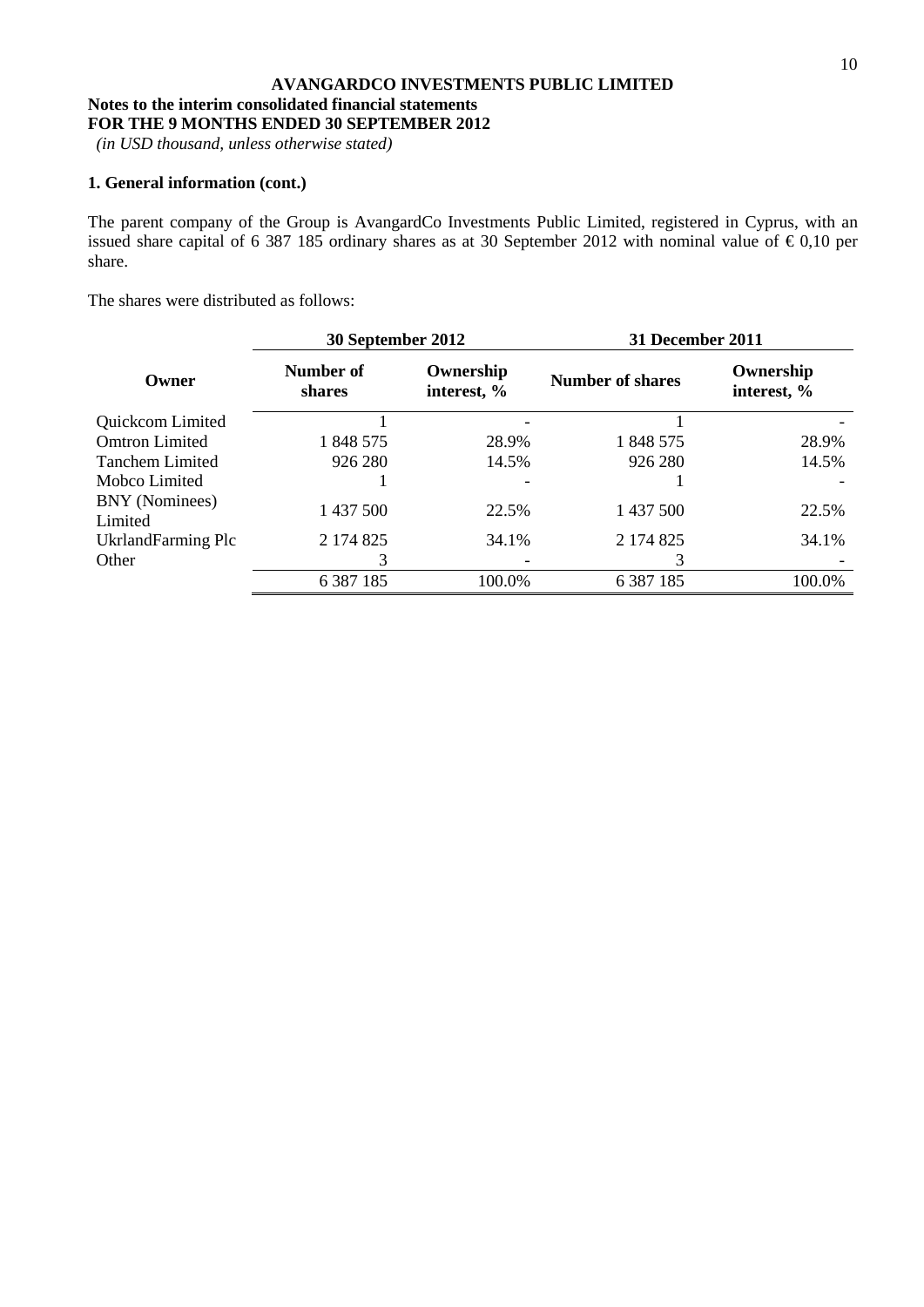*(in USD thousand, unless otherwise stated)*

### **1. General information (cont.)**

As at 30 September 2012 and 31 December 2011 the interests in Quickcom Limited, Omtron Limited, Tanchem Limited, Mobco Limited, UkrlandFarming Plc beneficially owned by Oleg Bakhmatyuk ("the beneficial owner" hereinafter) were as follows:

|                        | <b>Ownership interest</b><br>as at 30 September 2012, $\%$ | <b>Ownership interest</b><br>as at 31 December 2011, $\%$ |
|------------------------|------------------------------------------------------------|-----------------------------------------------------------|
| Quickcom Limited       | 100%                                                       | 100%                                                      |
| <b>Omtron Limited</b>  | 100%                                                       | 100%                                                      |
| <b>Tanchem Limited</b> | 100%                                                       | 100%                                                      |
| Mobco Limited          | 100%                                                       | 100%                                                      |
| UkrlandFarming Plc     | 100%                                                       | 100%                                                      |

### **2. Basis of presentation**

### 2.1 Statement of compliance

The interim consolidated financial statements for the 9 months ended 30 September 2012 have been prepared in accordance with International Financial Reporting Standards as adopted by the European Union (EU) and particularly with IAS 34 "Interim Financial Reporting" and the requirements of the Cyprus Companies Law, Cap. 113 and were not audited by the external independent auditors' of the Group. The interim consolidated financial statements do not include all the information and disclosures required in the annual consolidated financial statements, and should be read in conjunction with the consolidated financial statements as at and for the year ended 31 December 2011.

### 2.2 Basis of measurement

The interim consolidated financial statements have been prepared on the historical cost basis except for the biological assets which are measured at fair value.

### 2.3 Functional and presentation currency

The functional currency of all companies of the Group is the Ukrainian Hryvnia ("UAH"). The currency of Cyprus is the Euro, but the principle exposure of the parent undertaking is through its Ukrainian subsidiaries, and therefore the functional currency of the Company is also considered to be UAH. Transactions in currencies other than the functional currency of the Group are treated as transactions in foreign currencies. The Group's management used US dollar ("USD") as the presentation currency in the interim consolidated financial statements in compliance with IAS 21 "The effects of changes in foreign exchange rates".

### 2.4 Going concern basis

These interim consolidated financial statements have been prepared under the going concern basis, which assumes the realisation of assets and settlement of liabilities in the course of ordinary economic activity. Renewals of the Group's assets, and the future activities of the Group, are significantly influenced by the current and future economic environment in Ukraine. The interim consolidated financial statements do not comprise any adjustments in case of the Group's inability to continue as a going concern.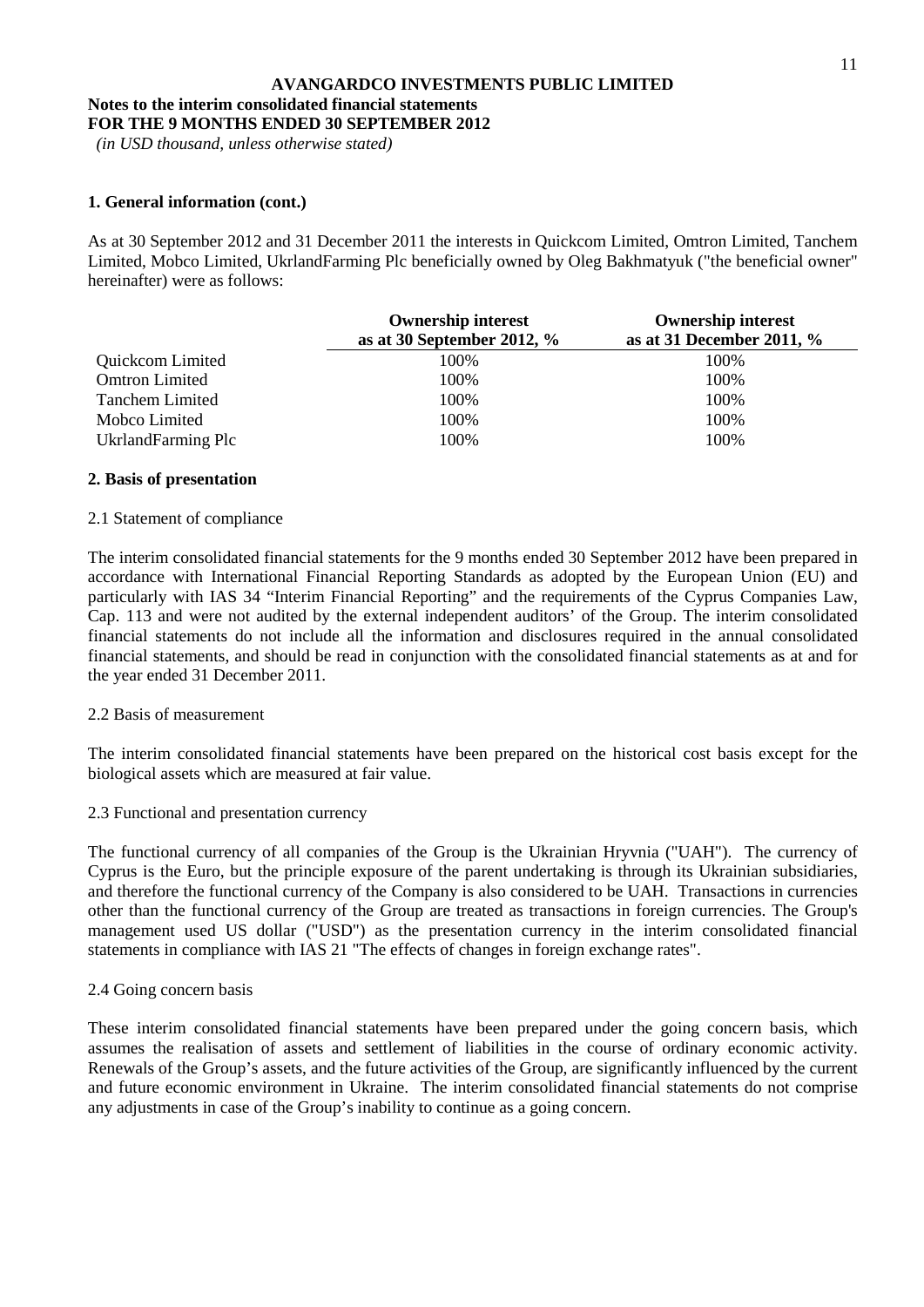*(in USD thousand, unless otherwise stated)*

### **2. Basis of presentation (cont.)**

### 2.5 Standards and interpretations

The accounting policies applied by the Group in the interim consolidated financial statements are consistent with those followed in consolidated financial statements as at and for the year ended 31 December 2011, except for the adoption of new standards and interpretations as of 1 January 2012, noted below:

### • IAS 12 - *Income Taxes -* Deferred Tax: Recovery of Underlying Assets (Amendment)

This amendment to IAS 12 includes a rebuttable presumption that the carrying amount of investment property measured using the fair value model in IAS 40 will be recovered through sale and, accordingly, that any related deferred tax should be measured on a sale basis. The presumption is rebutted if the investment property is depreciable and it is held within a business model whose objective is to consume substantially all of the economic benefits in the investment property over time, rather than through sale. Specifically, IAS 12 will require that deferred tax arising from a non-depreciable asset measured using the revaluation model in IAS 16 should always reflect the tax consequences of recovering the carrying amount of the underlying asset through sale. Effective implementation date is for annual periods beginning on or after 1 January 2012.

The jurisdictions in which the Group operates do not have a different tax charge for sale or consumption of the assets. While the amendment is applicable, it has no impact on the financial statement of the Group.

The following amendments to IFRSs did not have any impact on the accounting policies, financial position or performance of the Group:

### • IFRS 7 - *Financial Instruments: Disclosures* - Transfers of financial assets (Amendment)

The IASB issued an amendment to IFRS 7 that enhances disclosures for financial assets. These disclosures relate to assets transferred (as defined under IAS 39). If the assets transferred are not derecognised entirely in the financial statements, an entity has to disclose information that enables users of financial statements to understand the relationship between those assets which are not derecognised and their associated liabilities. If those assets are derecognised entirely, but the entity retains a continuing involvement, disclosures have to be provided that enable users of financial statements to evaluate the nature of, and risks associated with, the entity's continuing involvement in those derecognised assets. Effective implementation date is for annual periods beginning on or after 1 July 2011 with no comparative requirements.

• IFRS 1 - *First-time Adoption of International Financial Reporting Standards* – Severe Hyperinflation and Removal of Fixed Dates for First-time Adopters (Amendment)

When an entity's date of transition to IFRS is on or after the functional currency normalisation date, the entity may elect to measure all assets and liabilities held before the functional currency normalisation date, at fair value on the date of transition to IFRS. This fair value may be used as the deemed cost of those assets and liabilities in the opening IFRS statement of financial position. However, this exemption may only be applied to assets and liabilities that were subject to severe hyperinflation. Effective implementation date is for annual periods beginning on or after 1 July 2011 with early adoption permitted.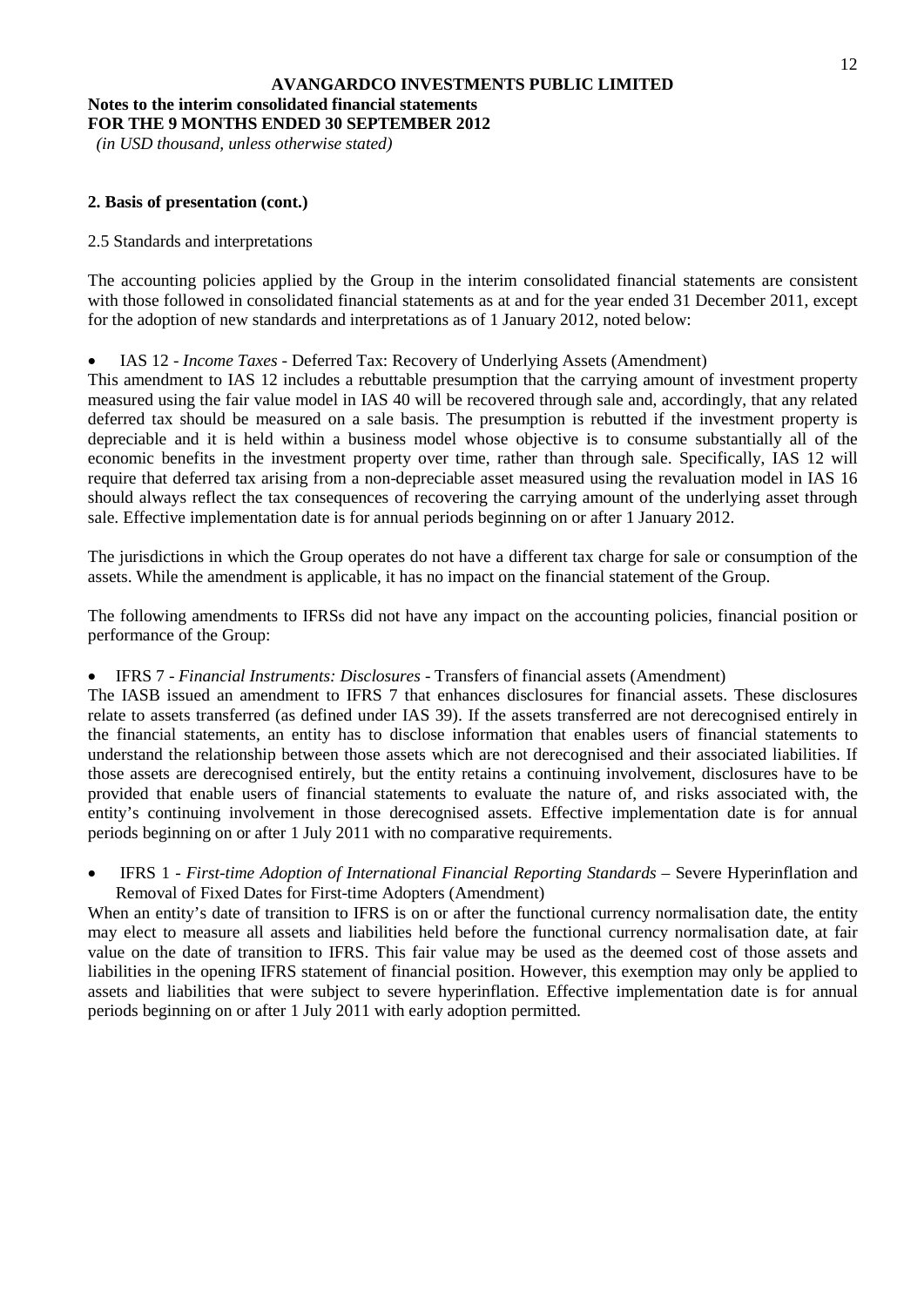*(in USD thousand, unless otherwise stated)*

### **3. Significant accounting policies**

The accounting policies set out below have been applied consistently to all periods presented in these interim consolidated financial statements, and have been applied consistently to Group entities.

Accounting policies of subsidiaries have been changed where necessary to achieve consistent application of the accounting policies applied by the Group.

### 3.1 Basis of consolidation

The interim consolidated financial statements comprise the financial statements of the Company and the companies controlled by the Company as at 30 September 2012.

#### *Transactions under common control*

Consolidation of companies including organisations and entities under common control requires that all the organisations and enterprises being consolidated are controlled by one and the same party or parties, both before consolidation and after it, and this control is not transitory.

#### *Subsidiaries*

Subsidiaries are all entities (including special purpose entities) over which the Group has the power to govern the financial and operating policies of an organisation in order to receive benefits from its activities, generally accompanying a shareholding of more than one half of the voting rights. The existence and effect of any potential voting rights currently or potentially exercisable or arising from potential conversion are taken into account when assessing control. The financial statements of subsidiaries are included in the consolidated financial statements from the date that control commences until the date that control ceases.

#### *Loss of control*

On the loss of control, the Group derecognizes the assets and liabilities of the subsidiary, any non-controlling interests and the other components of equity related to the subsidiary. Any surplus or deficit arising on the loss of control is recognized in profit or loss. If the Group retains any interest in the previous subsidiary, then such interest is measured at fair value at the date that control is lost. Subsequently, it is accounted for as an equityaccounted investee or as an available-for-sale financial asset depending on the level of influence retained.

#### *Combinations of businesses under common control*

A business combination in which the combining entities are ultimately controlled by the same individual both before and after the combination and the control is not transitory is accounted using the pooling of interests accounting principles (otherwise known as "carry over accounting" or "predecessor accounting"). The principles of predecessor accounting are:

- The Group does not restate assets and liabilities to their fair values. Instead the Group incorporates the assets and liabilities at the amounts recorded in the books of the acquired company (the predecessor carrying values) adjusted only to achieve harmonisation of accounting policies.
- No goodwill arises in predecessor accounting. Predecessor accounting may lead to differences in consolidation, for example the consideration given may differ from the aggregate book value of the assets and liabilities (as of the date of the transaction) of the acquired entity. Such differences are included in equity in retained earnings.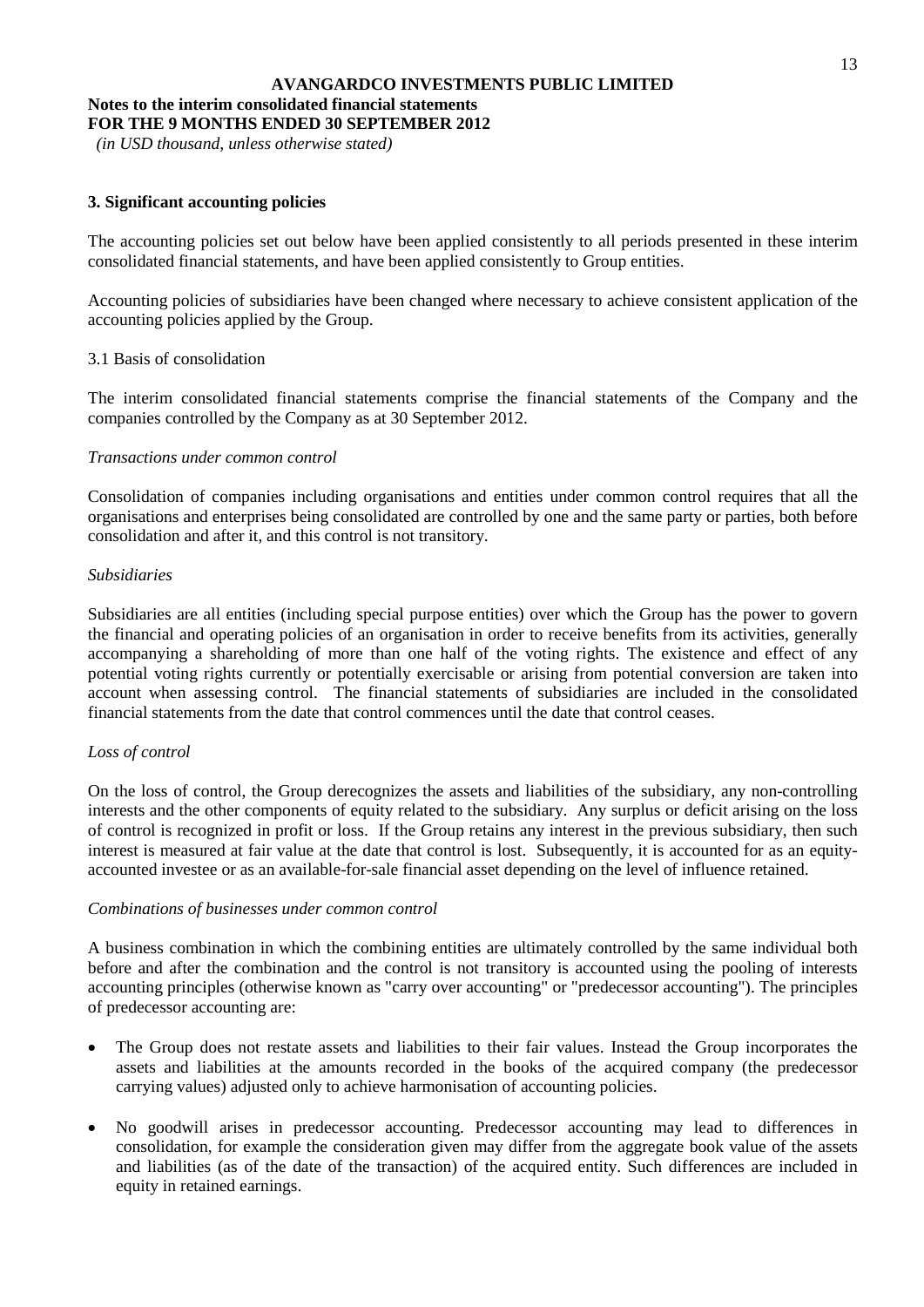*(in USD thousand, unless otherwise stated)*

### **3. Significant accounting policies (cont.)**

### **3.1 Basis of consolidation (cont.)**

*Combinations of businesses not under common control (cont.)*

• The consolidated financial statements incorporate the acquired entity's results as if both entities (acquirer and acquiree) had always been combined from the date that common control was achieved, Consequently, the consolidated financial statements reflect both entities' full year's results, even though the business combination may have occurred part of the way through the year. In addition, the corresponding amounts for the previous year also reflect the combined results of both entities, even though the transaction did not occur until the current year.

#### *Acquisitions of business not under common control*

The purchase method is applied to consolidation of subsidiaries being acquired. On acquisition, the identifiable assets and liabilities of the subsidiary are measured at fair value on the acquisition date, irrespective of the extent of any non controlling interest. The excess of the consideration paid over the fair value of assets and liabilities acquired is treated as goodwill. Any negative goodwill arising on a "bargain purchase" (where the consideration is less than the fair value of assets and liabilities acquired) is immediately recognised in profit and loss. Non-controlling interests are reflected proportionally to fair value of cost of recognised assets and liabilities.

If necessary, adjustments are entered into the financial statements of subsidiaries to bring the accounting policies used into compliance with the accounting policies used by other companies of the Group.

### *Transactions eliminated by consolidation*

All significant transactions and balances between the Group's companies are eliminated from the consolidated financial statements. Unrealised profits and losses, under transactions between the Group's Companies are also subject to elimination.

### *Non-controlling interests*

Non-controlling interests in subsidiaries as at the reporting date is the proportion of fair value of the relevant subsidiaries' identified assets and liabilities attributable to those non-controlling interest as at the date of acquisition, together with their share of changes in its equity after the date of acquisition. Equity attributable to shareholders of non-controlling interest is reported as a separate item in the consolidated statement of financial position.

#### *Business combinations and goodwill*

Business combinations (other than those of businesses under common control) are accounted for using the purchase method. The cost of an acquisition is measured as the aggregate of the consideration transferred, measured at acquisition date fair value and the amount of any non-controlling interest in the acquiree. For each business combination, the acquirer measures the non controlling interest in the acquiree either at fair value or at the proportionate share of the acquiree's identifiable net assets. Acquisition costs incurred are expensed.

When the Group acquires a business, it assesses the financial assets and liabilities assumed for appropriate classification and designation in accordance with the contractual terms, economic circumstances and pertinent conditions as at the acquisition date. This includes the separation of embedded derivatives in host contracts by the acquiree.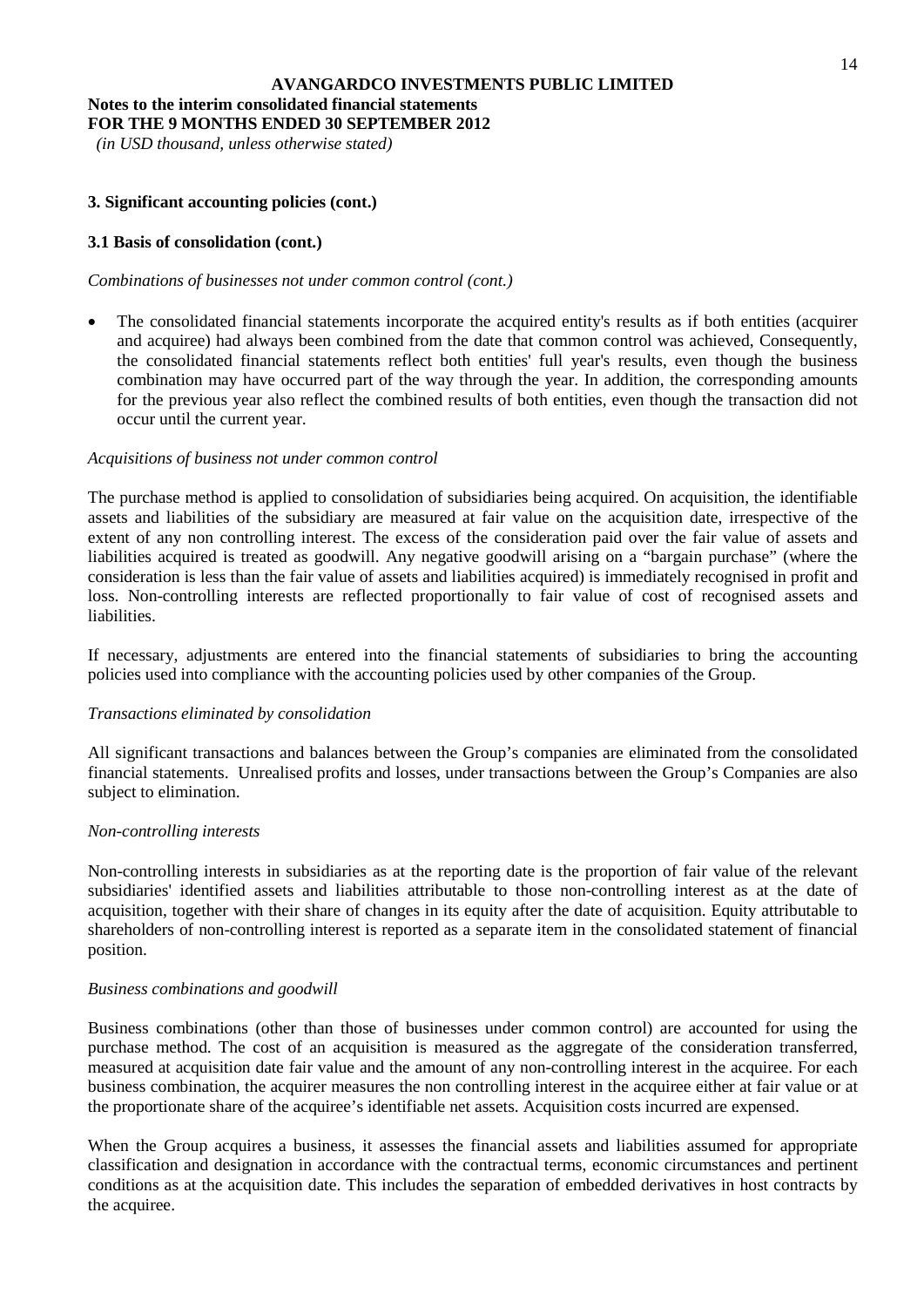*(in USD thousand, unless otherwise stated)*

### **3. Significant accounting policies (cont.)**

### **3.1 Basis of consolidation (cont.)**

### *Business combinations and goodwill (cont.)*

If the business combination is achieved in stages, the acquisition date fair value of the acquirer's previously held equity interest in the acquiree is remeasured to fair value as at the acquisition date through profit and loss.

Any contingent consideration to be transferred by the acquirer will be recognised at fair value at the acquisition date. Subsequent changes to the fair value of the contingent consideration which is deemed to be an asset or liability, will be recognised in accordance with IAS 39 either in profit or loss or as change to other comprehensive income. If the contingent consideration is classified as equity, it shall not be remeasured until it is finally settled within equity.

Goodwill is initially measured at cost being the excess of the consideration transferred over the Group's net identifiable assets acquired and liabilities assumed. If this consideration is lower than the fair value of the net assets of the subsidiary acquired, the difference is recognised in profit or loss.

After initial recognition, goodwill is measured at cost less any accumulated impairment losses. For the purpose of impairment testing, goodwill acquired in a business combination is, from the acquisition date, allocated to each of the Group's cash generating units that are expected to benefit from the combination, irrespective of whether other assets or liabilities of the acquiree are assigned to those units.

Where goodwill forms part of a cash-generating unit and part of the operation within that unit is disposed of, the goodwill associated with the operation disposed of is included in the carrying value of the operation when determining the gain or loss on disposal of the operation. Goodwill disposed of in this circumstance is measured based on the relative values of the operation disposed of and the portion of the cash-generating unit retained.

### **3.2 Foreign currency translation**

### *(а) Transactions and balances*

Transactions in foreign currencies are initially recorded by the Group entities at their respective functional currency rates prevailing at the date of the transaction.

Monetary assets and liabilities are translated into the functional currency of each company included into the Group, at the rates ruling at the reporting dates. Foreign exchange gains and losses, arising from transactions in foreign currency, and also from translation of monetary assets and liabilities into the functional currency of each company included into the Group at the rate ruling at the end of the year, are recognised to profit or loss.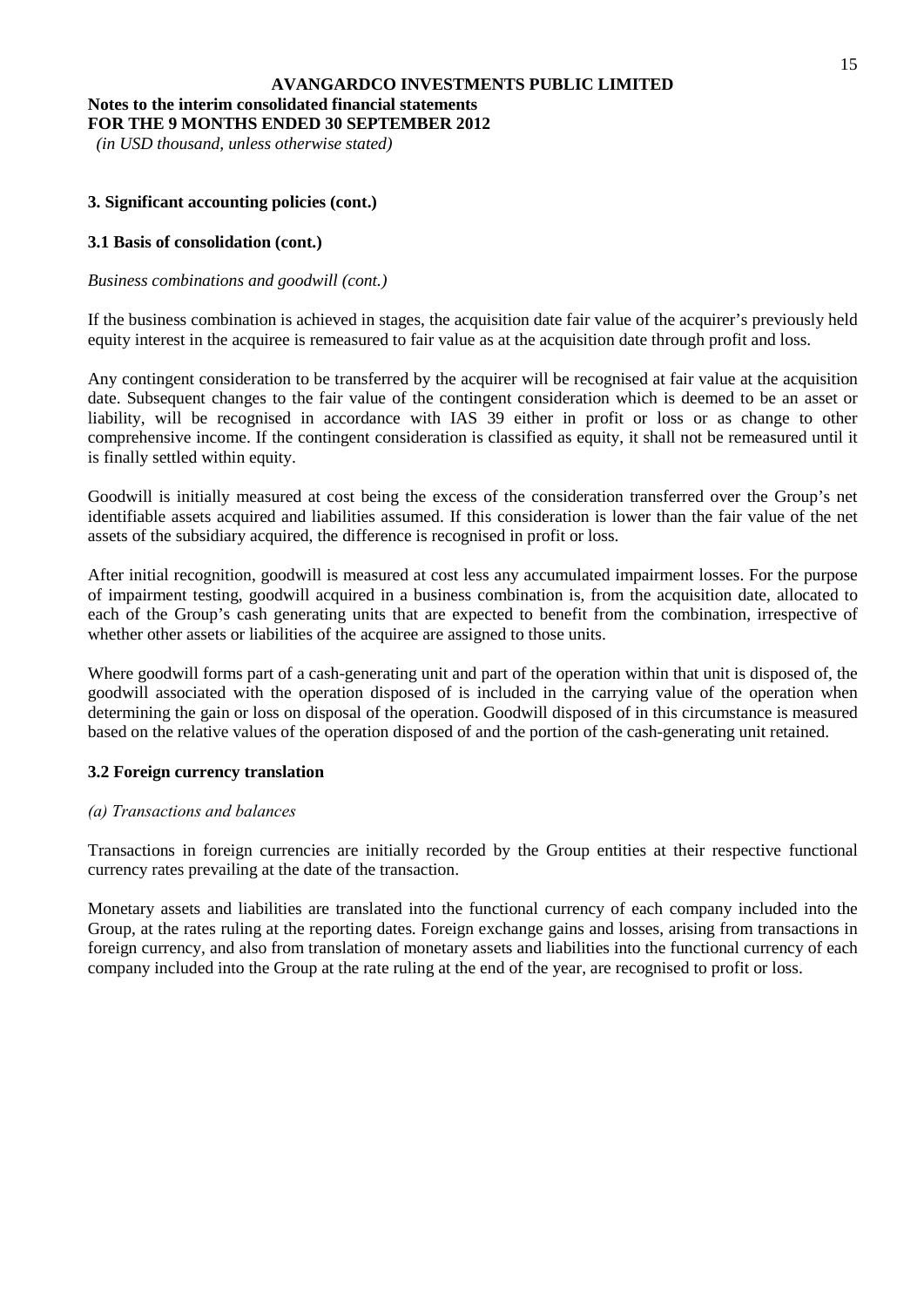*(in USD thousand, unless otherwise stated)*

### **3. Significant accounting policies (cont.)**

### **3.2 Foreign currency translation (cont.)**

### *(а) Transactions and balances (cont.)*

The exchange rates used in preparation of these interim consolidated financial statements, are presented as follows: **WEIGHT** 

| <b>Currency</b>               | 30<br><b>September</b><br>2012 | Weighted average<br>for the 9 months<br>ended 30<br>September 2012 | 31<br><b>December</b><br>2011 | weighted<br>average for the<br>9 months ended<br>30 September<br>2011 | 30<br><b>September</b><br>2011 |
|-------------------------------|--------------------------------|--------------------------------------------------------------------|-------------------------------|-----------------------------------------------------------------------|--------------------------------|
| <b>US dollar to Ukrainian</b> |                                |                                                                    |                               |                                                                       |                                |
| <b>Hryvnia</b>                | 7,993                          | 7,9904                                                             | 7,9898                        | 7.9727                                                                | 7,9626                         |

The foreign currencies may be freely convertible on the territory of Ukraine at the exchange rate which is close to the exchange rate established by the National Bank of Ukraine. At the moment, the Ukrainian Hryvnia is not a freely convertible currency outside of Ukraine.

### *(b) Presentation currency*

The financial results and position of each subsidiary are translated into the presentation currency as follows:

(1) At each date of financial statements all the assets and liabilities are translated at the exchange rate of the National Bank of Ukraine at that date;

(2) Income and expenses are translated at the average exchange rates (except for the cases when such average exchange rate is not a reasonably approximate value reflecting cumulative influence of all exchange rates prevailing at the date of transaction, in which case income and expenses are translated at the exchange rates at the date of transaction);

(3) All exchange differences are recognised in other comprehensive income.

### **3.3 Property, plant and equipment**

### *Initial recognition of property, plant and equipment ("PPE")*

PPE is recognised by the Group as an asset only in a case, when:

- it is probable that the Group will receive certain future economic benefits;
- the historical cost can be assessed in a reliable way;
- it is intended for use during more than one operating cycle (usually more than 12 months).

After actual commissioning, PPE previously under construction is transferred to the relevant category of PPE.

### *Expenses after the initial recognition of property, plant and equipment*

Any subsequent expenses, increasing the future economic benefits from the asset, are treated as additions. Otherwise, the Group recognises subsequent expenses as expenses of the period, in which they have been incurred. The Group divides all expenses, related to the property, plant and equipment, into the following types:

- current repairs and expenses for maintenance and technical service;
- capital refurbishment, including modernisation.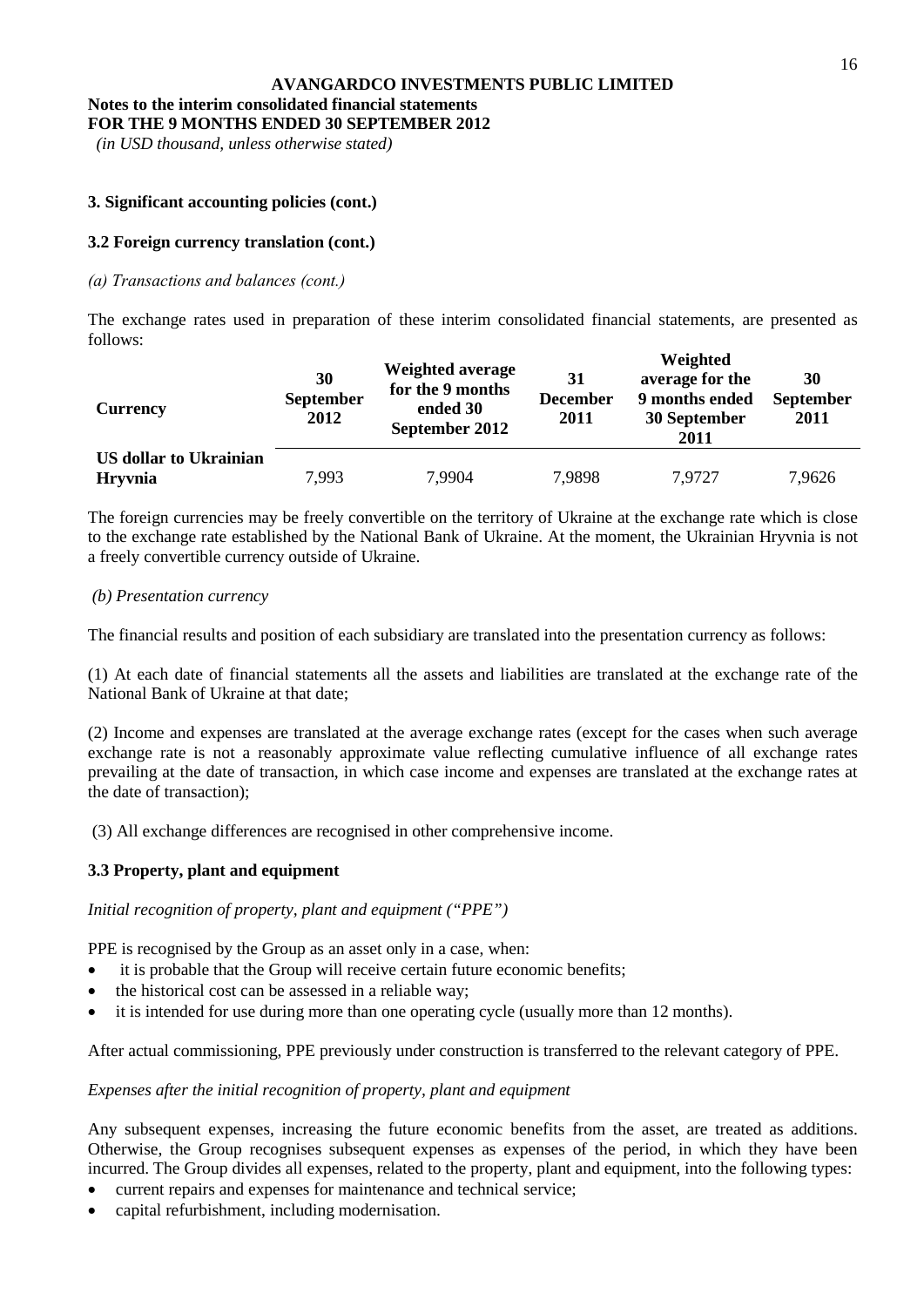*(in USD thousand, unless otherwise stated)*

### **3. Significant accounting policies (cont.)**

### **3.3 Property, plant and equipment (cont.)**

#### *Subsequent measurement of property, plant and equipment*

After initial recognition as an asset, the Group applies the model of accounting for the property, plant and equipment at historical cost, net of accumulated depreciation and any accumulated losses from impairment, taking into account estimated residual values of such assets at the end of their useful lives. Such cost includes the cost of replacing significant parts of the plant and equipment and borrowing costs for long-term construction projects if the recognition criteria are met. When significant parts of property, plant and equipment are required to be replaced from time to time, the Group recognises such parts as individual assets with specific estimated useful lives and depreciation, respectively. Likewise, when a major inspection is performed, its cost is recognised in the carrying value of the plant and equipment as a replacement if the recognition criteria are satisfied. All other repair and maintenance costs are recognised in the statement of comprehensive income as incurred.

Depreciation of property, plant and equipment is calculated using the straight-line method over the estimated useful lives agreed upon with the technical personnel of the Group as the follows:

The estimated useful lives for the groups of property, plant and equipment are as follows:

| Land                            | not depreciated |
|---------------------------------|-----------------|
| Buildings and constructions     | $10-70$ years   |
| Machinery and equipment         | 5-25 years      |
| Equipment for biological assets | 5-30 years      |
| Vehicles                        | $5-10$ years    |
| Other equipment                 | $3-10$ years    |
| Construction in progress        | Not depreciated |

Residual value and useful lives of assets are reviewed and adjusted at each reporting date as appropriate.

An asset is not depreciated during the first year of placing into operation. The acquired asset is depreciated starting from the following year from the date of placing into operation and depreciation is fully accumulated when useful life terminates.

#### *De-recognition*

An item of property, plant and equipment and any significant part initially recognised is derecognised upon disposal or when no future economic benefits are expected from its use or disposal. Any gain or loss arising on derecognition of the asset (calculated as the difference between the net disposal proceeds and the carrying value of the asset) is included in profit or loss when the asset is derecognised.

At each reporting date the Group evaluates whether any indicators of possible impairment of an asset exist. If the recoverable value of an asset or a group of assets within PPE is lower than their carrying (residual) value, the Group recognises such asset or group of assets as impaired, and accrues a provision for impairment of the amount of excess of the carrying value over the recoverable value of the asset. Impairment losses are recognised immediately in profit or loss.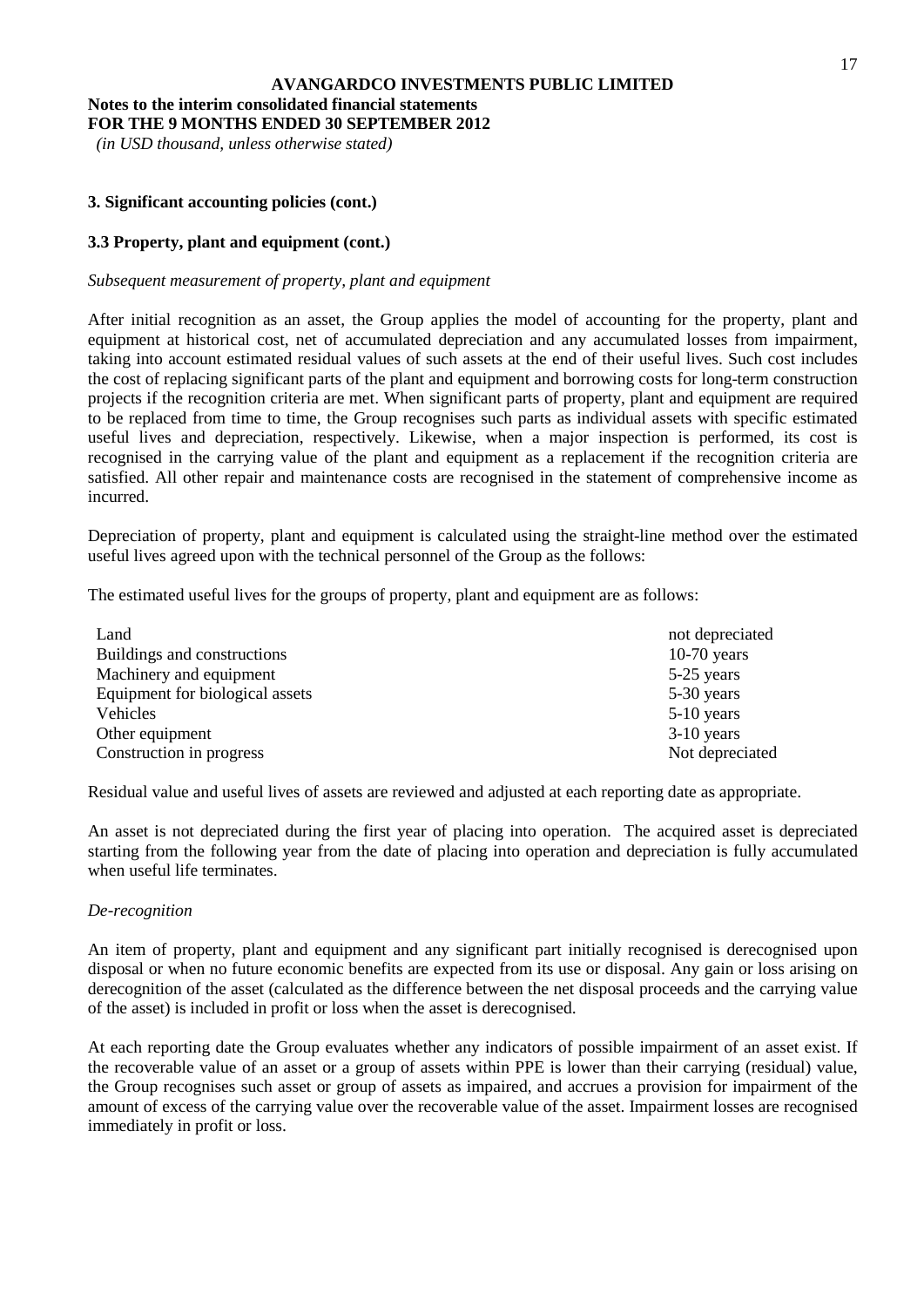*(in USD thousand, unless otherwise stated)*

### **3. Significant accounting policies (cont.)**

### **3.3 Property, plant and equipment (cont.)**

#### *De-recognition (cont.)*

Assets under construction comprise costs directly related to construction of property, plant and equipment including an appropriate allocation of directly attributable variable overheads that are incurred in construction. Construction in progress is not depreciated. Depreciation of the construction in progress, on the same basis as for other property, plant and equipment items, commences when the assets are available for use, i.e. when they are in the location and condition necessary for them to be capable of operating in the manner intended by the management.

### 3.4 Financial assets

The Group classifies its financial assets at fair value through profit or loss, available-for-sale financial assets, and loans and accounts receivable. The classification depends on purposes for which these securities were acquired. Management takes decision concerning the classification of securities at initial recognition and reviews such classification for reliability at each reporting date.

### *(a) Loans and accounts receivable*

Loans and accounts receivable are non-derivative financial assets with fixed payments or payments that are to be determined, and which are not listed in an active market. Loans and accounts receivable comprise trade and other accounts receivable.

Loans issued by the Group are financial assets resulting from delivering cash to the borrower. Loans issued are accounted for at amortised cost using the effective interest method. Accounts receivable are recognised net of any costs of realisation.

### *b) Available for sale financial assets*

Investments which Management plans to hold for an indefinite period of time, and which may be sold to improve liquidity or due to changes in interest rates, are classified as available for sale financial assets. These assets are included into non-current assets unless the Group has an obvious intention to hold these assets for a period less than twelve months from the reporting date, if selling of these assets will not result from the need of increasing the working capital, in which case they will be included into current assets. Available for sale financial assets are recorded at fair value through equity.

### *Initial recognition*

All financial assets and liabilities are recognised at fair value plus transaction costs. Gains or losses at initial recognition are reflected only if the difference between fair value and transaction price is confirmed by other actual and regular market transactions carried out with the same instruments or with such estimation, which technique is based on open market data.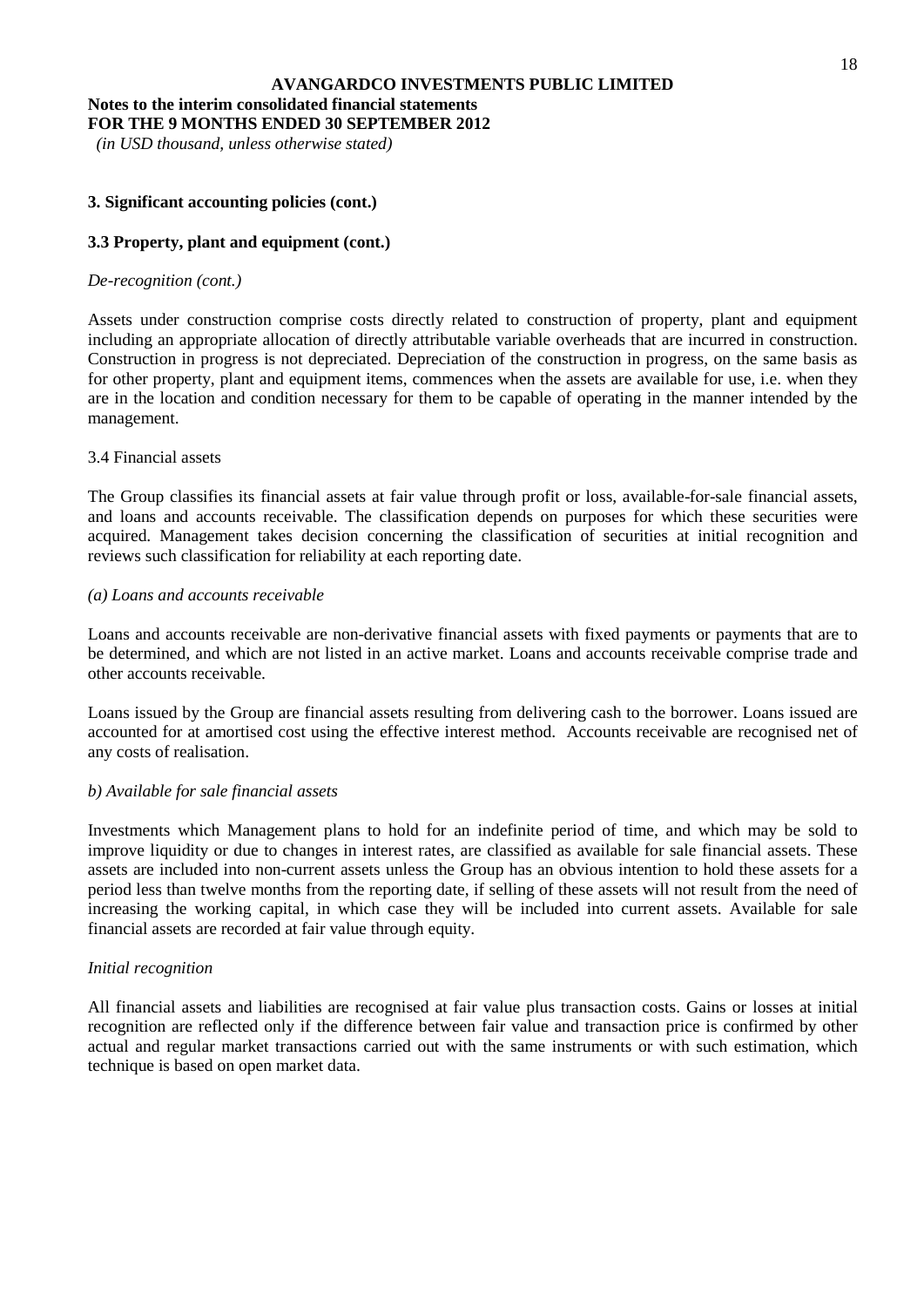*(in USD thousand, unless otherwise stated)*

### **3. Significant accounting policies (cont.)**

### **3.4 Financial assets (cont.)**

*b) Available for sale financial assets (cont.)*

### *Initial recognition (cont.)*

All acquisitions and sales of financial instruments which are to be carried out on a regular basis, set by regulations or marketing agreements (acquisitions and sales carried out under regular transaction procedures) are recognised at the date of transaction. Change in value of an asset which is measured at fair value between one date of committing to purchase the assets and settlement date, is recognised either in profit or loss (for assets classified at fair value through profit or loss), or in equity (for assets classified as available-for-sale).

### *Principles of fair value measurement*

Fair value of financial instruments is based on their market price prevailing at the reporting date without deduction of transaction costs.

In case the market price is not available, the fair value of an instrument is determined using pricing or discounted cash flow models.

When using a discounted cash flow model, the determination of future cash flows is based on the best estimates of management, and the discount rate is represented by the market interest rate for similar instruments prevailing at the reporting date. When using pricing models, the inputs are based on average market data prevailing at the reporting date.

### *Subsequent measurement*

Financial assets at fair value through profit or loss are measured at fair value. After the initial recognition all available for sale investments, are measured at fair value except for any instruments which are not traded on an active market and for which fair value cannot be measured reliably; such instruments are measured at cost plus transactions costs less impairment losses.

Loans and accounts receivable, are measured at amortised cost less impairment losses. Amortised cost is calculated using the effective interest method. Premium and discount, including initial transaction costs, are included in the carrying amount of the corresponding instrument and amortised using the effective interest method.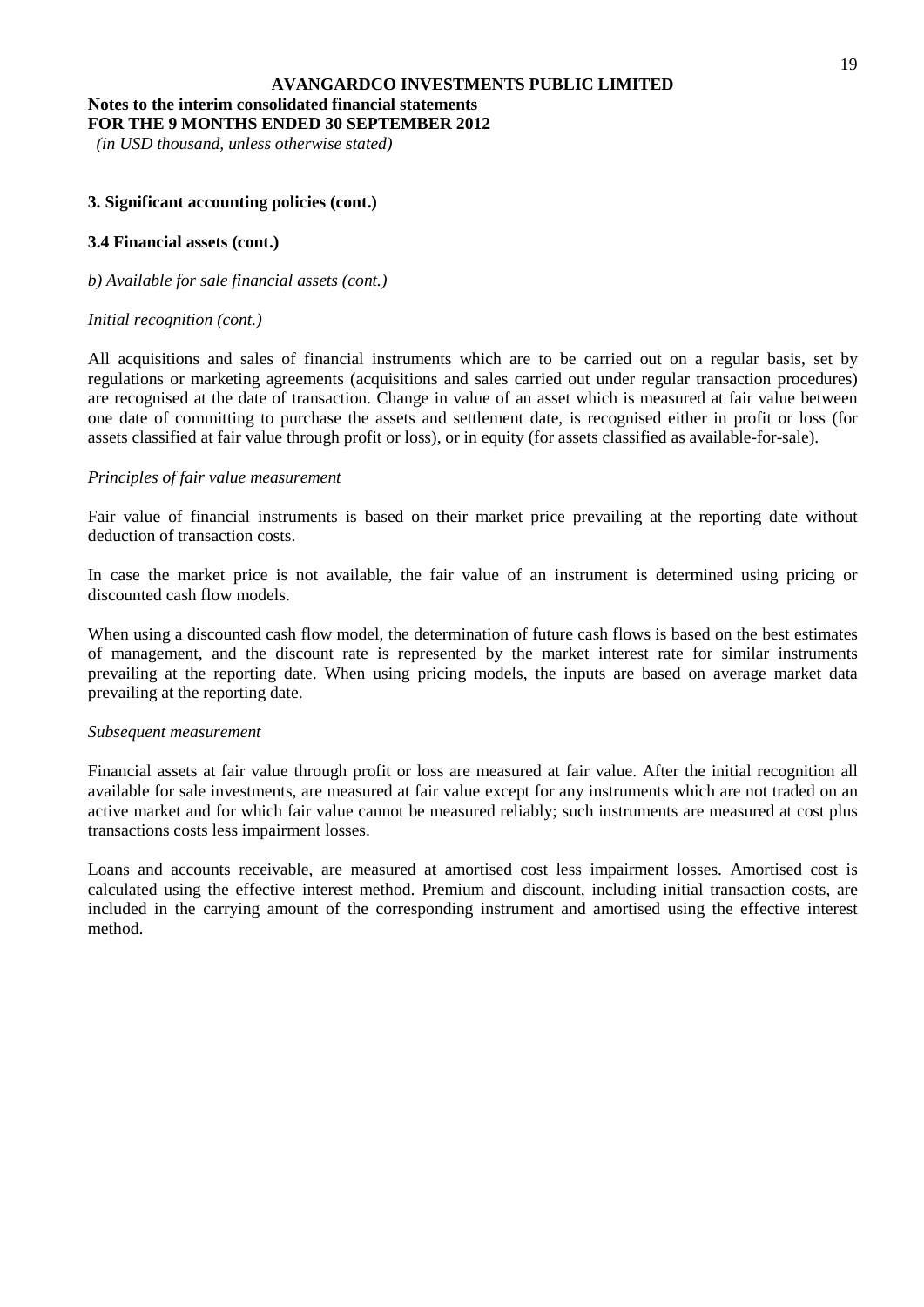*(in USD thousand, unless otherwise stated)*

### **3. Significant accounting policies (cont.)**

### **3.4 Financial assets (cont.)**

### *Impairment of financial assets*

At each reporting date the Group measures whether there is any objective evidence of impairment of financial assets or group of financial assets. A financial asset or group of financial assets is considered to be impaired if and only if there is objective evidence of impairment in the result of one or more events which occurred after initial recognition of an asset ("incurred losses"), which had an impact on the estimated future cash flows from the financial asset or group of financial assets. Impairment evidence may comprise indicators that a debtor or group of debtors is in significant financial difficulties, is unable to repay the debt or makes inaccurate payments of interest or principal amount of debt, and also the probability of bankruptcy or any other financial reorganisation. In addition, such evidence includes other observable data indicating a decrease in expected cash flows from the financial asset which is subject to reliable measurement, for example, an overdue debt.

### *De-recognition*

The financial assets are de-recognised if the term of contractual rights for cash flows from financial assets expires, or the Group transfers all the significant risks and benefits from asset ownership. The financial liability is derecognised if the term of contractual obligations expires and contractual obligations fulfilled or agreement cancelled.

### **3.5 Financial liabilities**

### *(а) Loans and borrowings*

Loans and borrowings are financial liabilities of the Group resulting from raising borrowings. Loans and borrowings are classified as short-term liabilities except for cases when the Group has vested right to defer the liabilities at least by 12 months from the reporting date.

### *Initial recognition*

Financial liabilities are initially recognised at fair value adjusted for directly related transaction costs in case of loans and borrowings.

#### *Subsequent measurement*

Trade and other accounts payable initially recognised at fair value is subsequently accounted for at amortized value using the effective interest method.

Borrowing costs initially recognised at fair value of liability net of transaction costs are subsequently reported at amortised cost; any difference between the amount of received funds and amount of repayment is reported within interest expenses during the period in which borrowings were received under the effective interest method.

### *De-recognition*

The financial liabilities are de-recognised if the term of contractual obligations expires, contractual obligations fulfilled or agreement cancelled.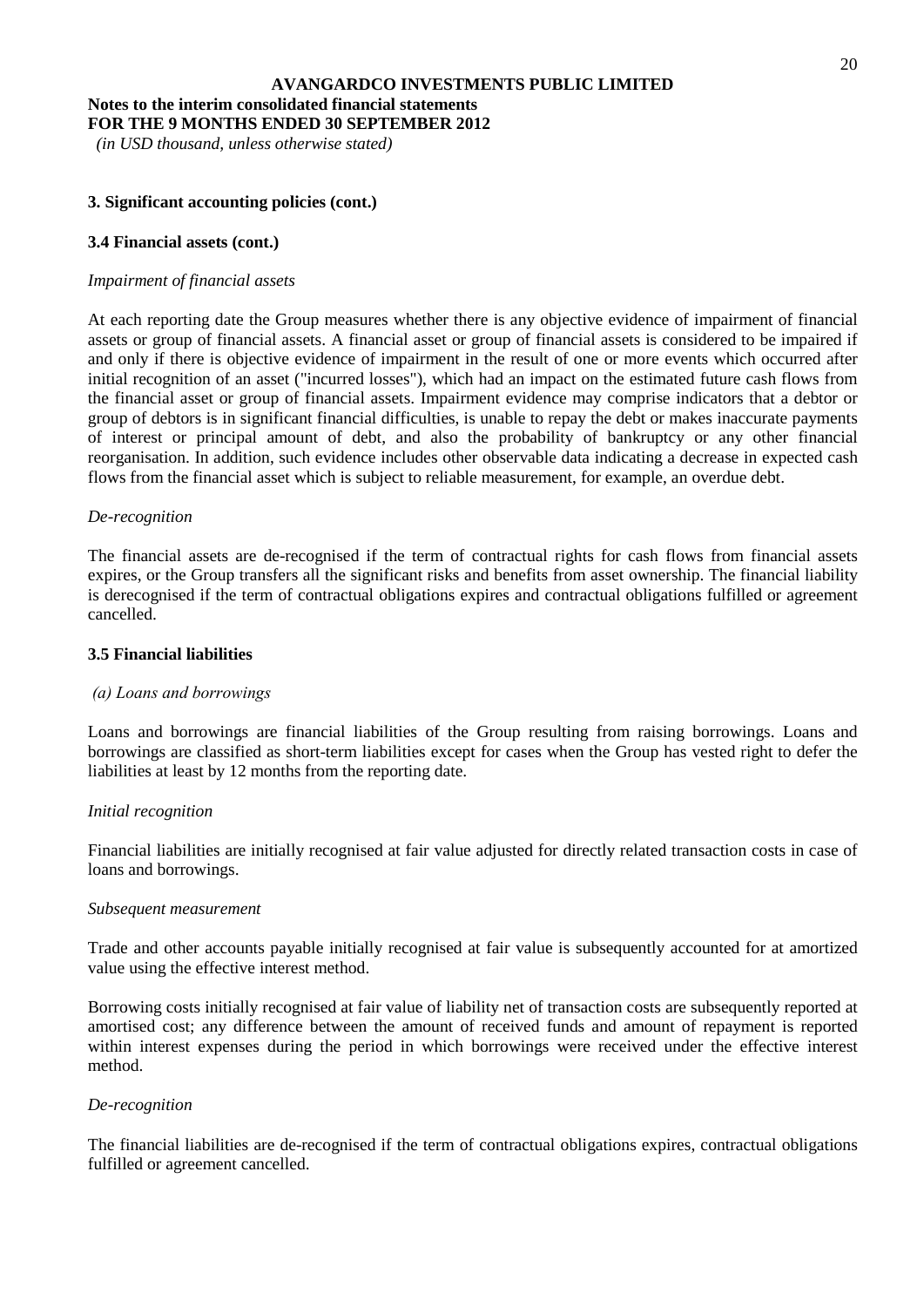*(in USD thousand, unless otherwise stated)*

### **3. Significant accounting policies (cont.)**

### **3.6 Bonds**

Bonds consists of capital securities and are presented at amortised cost. The amortized cost is the fair value of securities issued after the deduction of interest payments plus the cumulative amortization using the effective interest method of any difference between the initial amount and the amount of maturity.

The effective interest method is a method of calculating the amortized cost of a financial asset or a financial liability (or group of financial assets or financial liabilities) and sharing revenue or interest expense over the relevant period. The real interest rate is the rate that exactly discounts estimated future cash payments or receipts at the expected term of the financial instruments on when appropriate, a shorter period to the net book value of the financial asset or financial liability.

### **3.7 Inventories**

Inventories are measured at the lower of cost and net realisable value. Net realisable value is determined as the estimated selling price less estimated costs of completion and preliminary estimated distribution and selling costs. Inventories consumed are accounted for using the FIFO method.

The cost of inventories comprises all expenses for acquisition, processing and other expenses incurred in bringing the inventories to their present location and condition. The cost of work in progress and finished goods includes the cost of raw materials, direct labour and other production costs, and also corresponding part of production overheads.

The Group regularly reviews inventories to determine whether there are any indicators of damage, obsolescence, slow movement, or a decrease in net realisable price. When such events take place, the amount by which inventories are impaired, is reported in profit or loss.

### *Impairment of inventories*

Cost of inventories may be irrecoverable if the realisable value for such inventories has decreased due to their damage, whole or partial obsolescence or resulting from changes in market prices. Cost of inventories may be irrecoverable if possible costs for completion or sale have increased.

Raw and other materials in inventories are not written-off below cost, if finished goods, in which they will be included, will be sold at cost or above. However, when decrease in price for raw materials indicates that cost of finished goods will exceeds the net realisable value, raw materials are written-off to net realisation values.

### **3.8 Biological assets**

The following groups of biological assets are distinguished by the Group:

- replacement poultry (non-current asset);
- commercial poultry (current asset);
- other biological assets (current asset);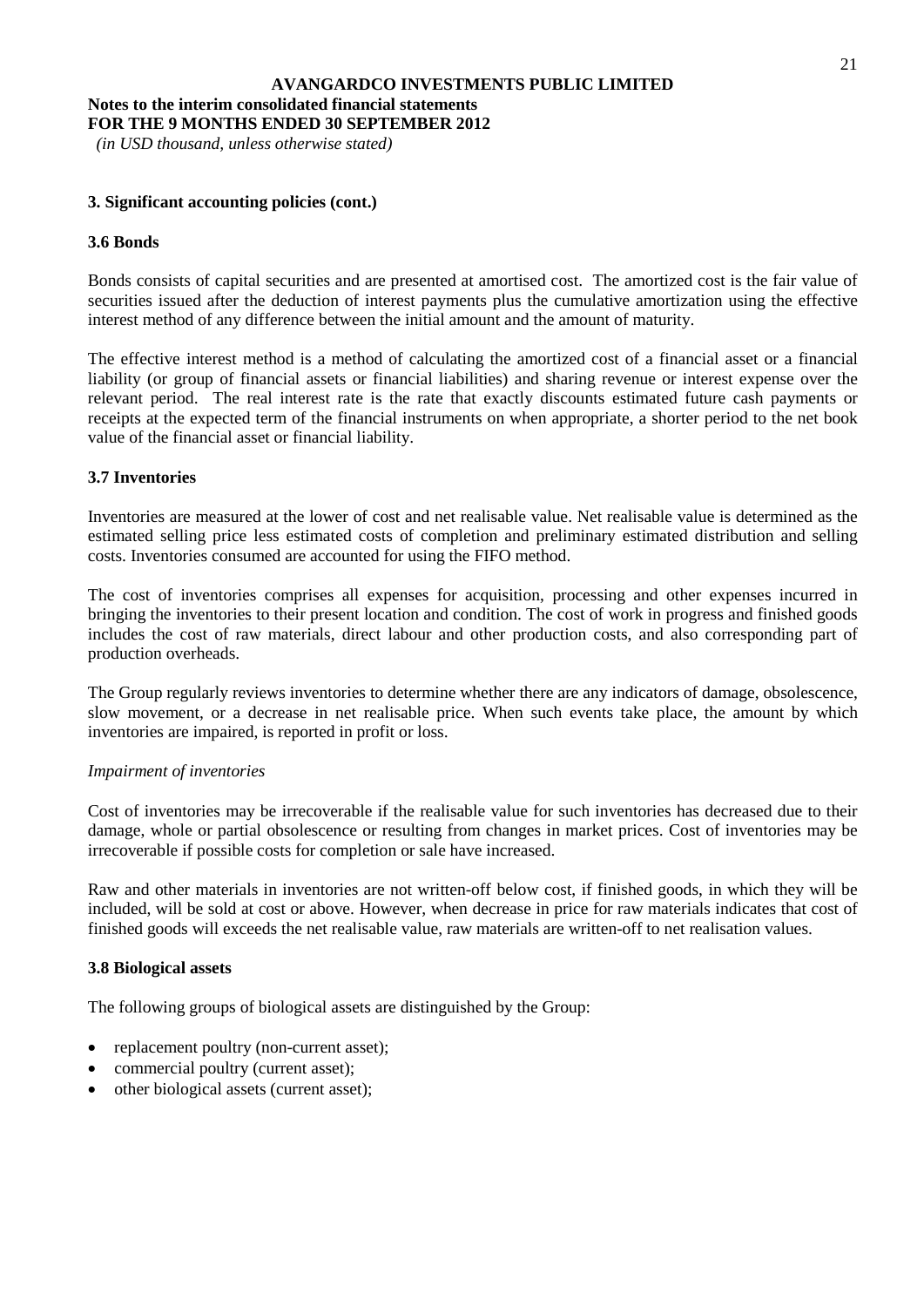*(in USD thousand, unless otherwise stated)*

### **3. Significant accounting policies (cont.)**

### **3.8 Biological assets (cont.)**

- (a) Non current assets assets with useful life of more than a year. Age of livestock poultry is between  $1 194$ days old.
- (b) Current assets assets with useful life within one year. Age of livestock poultry is between 195 560 days old.

The Group performs a biological asset measurement at initial recognition and as at each reporting date, at fair value less any estimated expenses for sale, except for the cases, when it is not possible to quantify fair value with sufficient reliability.

The Group includes the following elements into cost of laying hens in the process of growing:

- Animal feed
- Depreciation of property, plant and equipment related to the process of growing
- Wages and salaries of personnel related to the process of growing
- Other expenses directly related to the process of growing

### *Determination of the fair value of biological assets*

Due to an absence of an active market for laying hens in Ukraine, to determine the fair value of biological assets, the Group used the discounted value of net cash flows expected from assets as at reporting date.

### *Determination of the fair value of agricultural produce*

Agricultural produce harvested from biological assets is measured at its fair value less estimated point-of-sale costs at the point of harvest. A gain or loss arising on initial recognition of agricultural produce at fair value less estimated point-of-sale costs is included in the profit or loss in the period in which it arises.

### **3.9 Cash and cash equivalents**

Cash and cash equivalents include cash at banks and in hand, cash in transit, issued letters of credit.

### **3.10 Impairment of non-current assets**

The Group assesses at each reporting date the carrying value of its non-current assets to determine whether there is any objective evidence that non-current assets are impaired. If any such evidence exists, the recoverable amount of the asset is estimated in order to determine the extent of the impairment loss (if any). If it is not possible to estimate the recoverable amount of the individual asset, the Group shall determine the recoverable amount of the cash-generating unit to which the asset belongs (the asset's cash-generating unit).

The expected recoverable amount of a cash-generating unit is the highest of the cash-generating unit's selling value and its value in use. In estimating value in use, the future cash flows are discounted to present value using a discount rate before taxation which reflects current market assessments of the time value of money and the risks specific to the asset.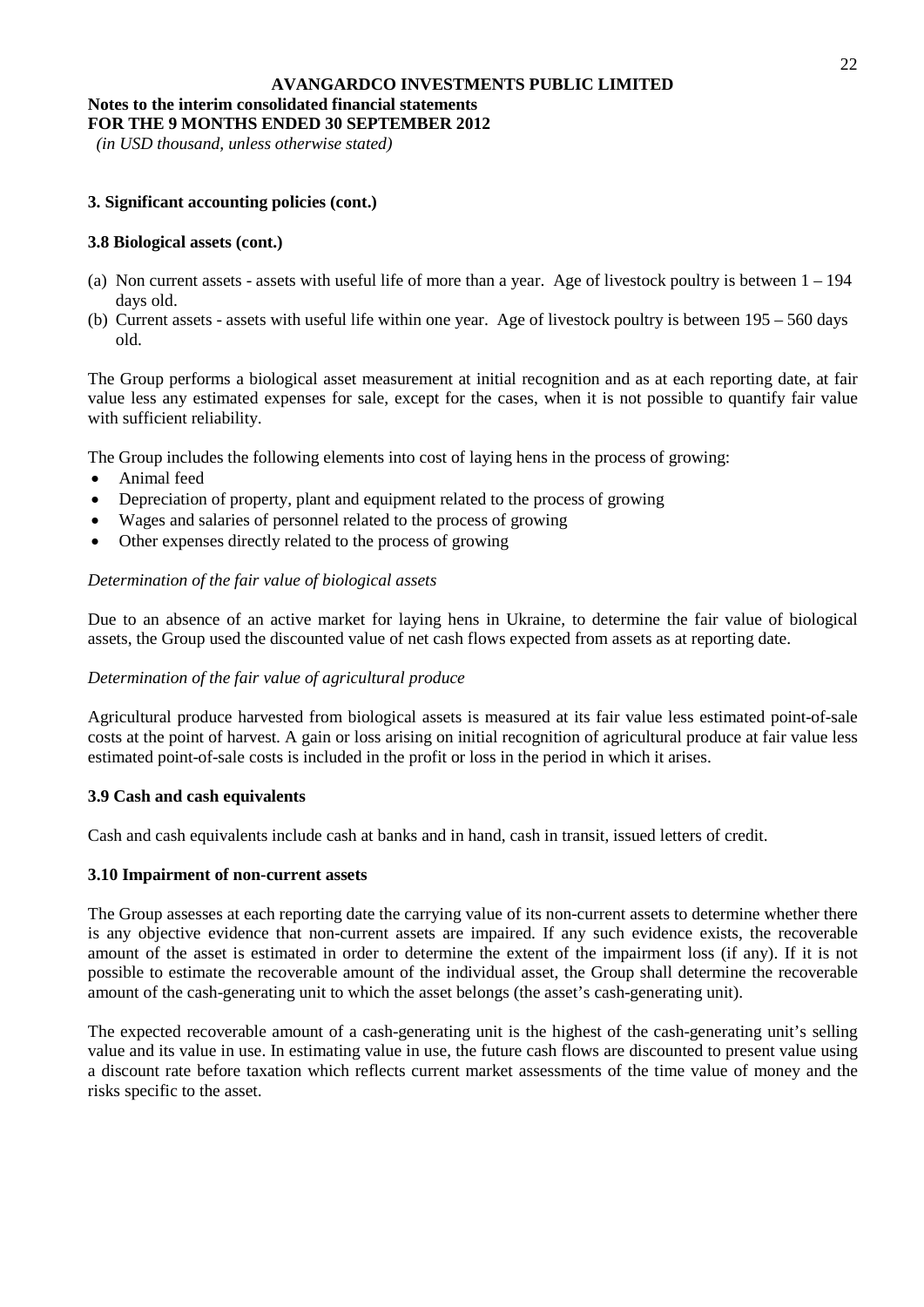*(in USD thousand, unless otherwise stated)*

### **3. Significant accounting policies (cont.)**

#### **3.10 Impairment of non-current assets (cont.)**

If the expected recoverable amount of an asset (or cash-generating unit) is estimated to be less than its carrying value, the carrying value of the asset (or cash-generating unit) shall be reduced to its recoverable amount. That reduction is an impairment loss, unless the asset is carried at revalued amount. Any impairment loss of a revalued asset shall be treated as a revaluation decrease. If the impairment loss is reversed subsequently, than carrying value of an asset (or cash-generating unit) increases to the revised and estimated amount of its recoverable amount, where increased carrying value does not exceed the carrying value which could be determined only in that case if impairment loss for an asset (or cash-generating unit) was not recognised in the previous years. Reversal of the impairment loss is recognised as profit immediately.

### **3.11 Value added tax (VAT)**

There are two rates of value added taxes: 20% – on import and sales of goods and services in the territory of Ukraine and 0% - on export of goods and rendering of services and works outside Ukraine.

The VAT liability is equal to the total amount of VAT accrued during the reporting period and arises at the earlier of goods shipment to the customer or at the date of receipt of payment from the client.

VAT credit is the amount by which a taxpayer is entitled to reduce his/her VAT liabilities in the reporting period. The right to VAT credit arises on the earlier of the date of payment to supplier or the date of receipt of goods.

The Group's entities apply the special VAT taxation treatment prescribed by the Tax Code of Ukraine, which entered into force on 1 January 2011, regarding the agricultural activities, which provides preferential VAT treatment to support agricultural producers.

For goods and services supplied at the 20% tax rate, revenue, expenses and assets are recognised net of VAT amount, unless:

-the value added tax incurred on a purchase of assets or services is not recoverable from the taxation authority, in which case the value added tax is recognised as part of the cost of acquisition of the asset or as part of the expense item as applicable;

-receivables and payables that are stated with the amount of value added tax included.

The net amount of value added tax recoverable from, or payable to, the taxation authority is included as part of receivables or payables in the statement of financial position.

### **3.12 Income tax and deferred tax**

### *Current income tax*

Current income tax assets and liabilities for the current and prior periods are measured at the amount expected to be recovered from or paid to the taxation authorities. The tax rates and tax laws used to compute the amount are those that are enacted or substantively enacted, by the reporting date, in the countries where the Group operates and generates taxable income.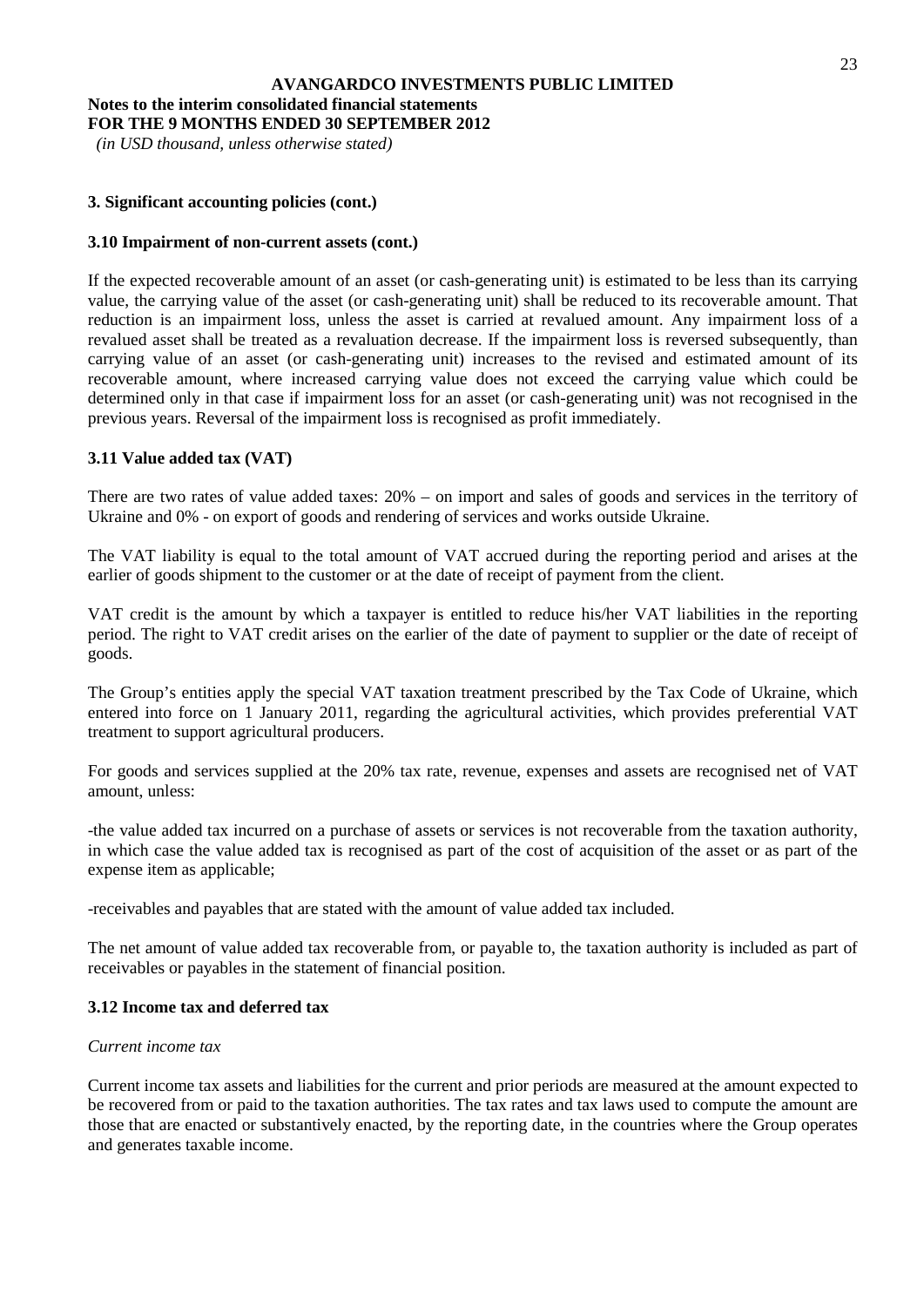*(in USD thousand, unless otherwise stated)*

### **3. Significant accounting policies (cont.)**

### **3.12 Income tax and deferred tax (cont.)**

*Current income tax (cont.)*

Current income tax relating to items recognised directly in equity is recognised in equity and not in the statement of comprehensive income. Management periodically evaluates positions taken in the tax returns with respect to situations in which applicable tax regulations are subject to interpretation and establishes provisions where appropriate.

### *Deferred tax*

Deferred tax is provided using the liability method on temporary differences at the reporting date between the tax bases of assets and liabilities and their carrying amounts for financial reporting purposes.

Deferred tax liabilities are recognised for all taxable temporary differences, except:

-where the deferred tax liability arises from the initial recognition of goodwill or of an asset or liability in a transaction that is not a business combination and, at the time of the transaction, affects neither the accounting profit nor taxable profit or loss;

-in respect of taxable temporary differences associated with investments in subsidiaries, associates and interests in joint ventures, where the timing of the reversal of the temporary differences can be controlled and it is probable that the temporary differences will not reverse in the foreseeable future.

Deferred tax assets are recognised for all deductible temporary differences, carry forward of unused tax credits and unused tax losses, to the extent that it is probable that taxable profit will be available against which the deductible temporary differences, and the carry forward of unused tax credits and unused tax losses can be utilised except:

-where the deferred tax asset relating to the deductible temporary difference arises from the initial recognition of an asset or liability in a transaction that is not a business combination and, at the time of the transaction, affects neither the accounting profit nor taxable profit or loss;

-in respect of deductible temporary differences associated with investments in subsidiaries, associates and interests in joint ventures, deferred tax assets are recognised only to the extent that it is probable that the temporary differences will reverse in the foreseeable future and taxable profit will be available against which the temporary differences can be utilised.

The carrying value of deferred tax assets is reviewed at each reporting date and reduced to the extent that it is no longer probable that sufficient taxable profit will be available to allow all or part of the deferred tax asset to be utilised. Unrecognised deferred tax assets are reassessed at each reporting date and are recognised to the extent that it has become probable that future taxable profits will allow the deferred tax asset to be recovered.

Deferred tax assets and liabilities are measured at the tax rates that are expected to apply in the year when the asset is realised or the liability is settled, based on tax rates (and tax laws) that have been enacted or substantively enacted at the reporting date.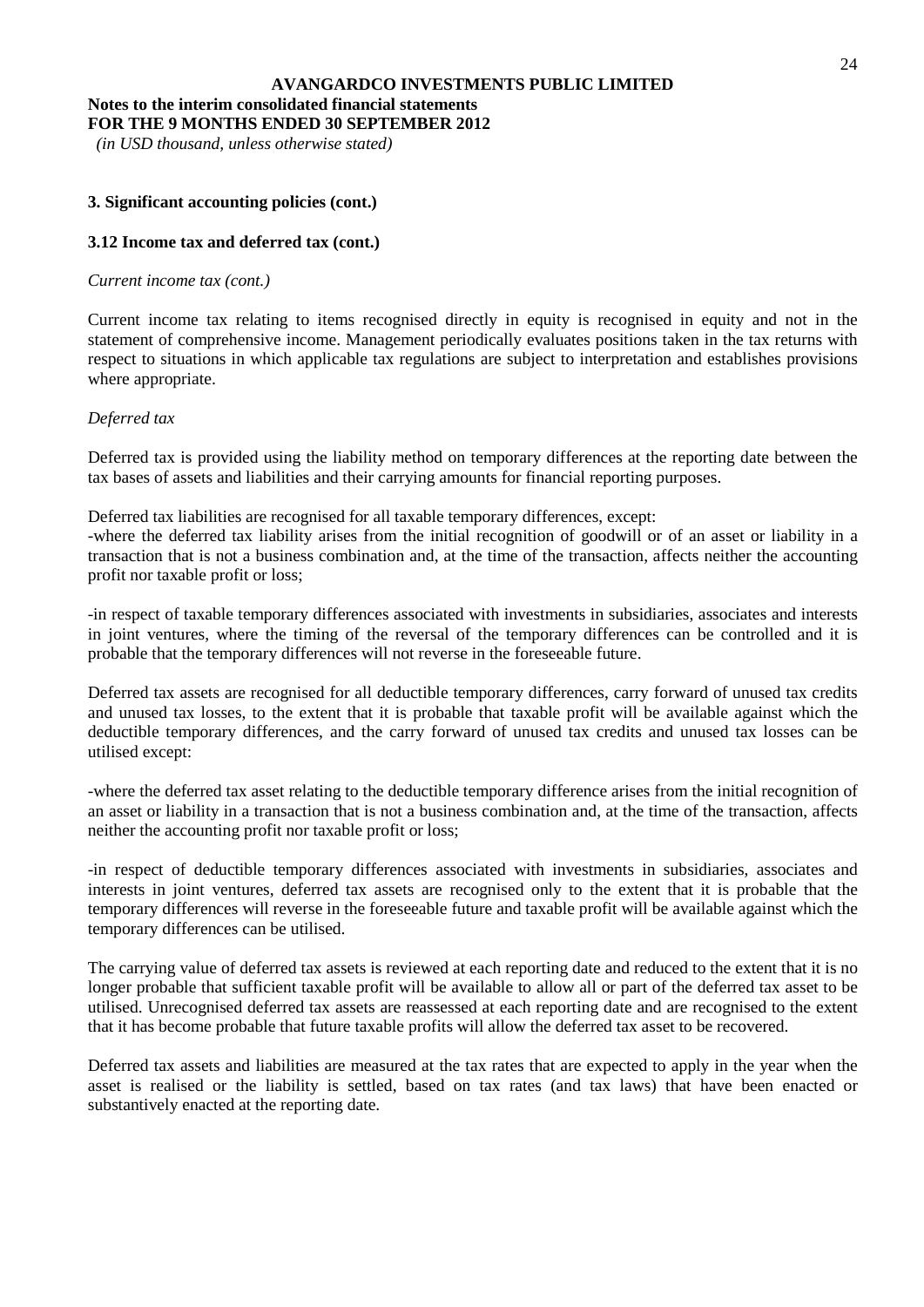*(in USD thousand, unless otherwise stated)*

### **3. Significant accounting policies (cont.)**

### **3.12 Income tax and deferred tax (cont.)**

*Deferred tax (cont.)*

Deferred tax items are recognised in correlation to the underlying transaction either in other comprehensive income or directly in equity.

Deferred tax assets and deferred tax liabilities are offset, if a legally enforceable right exists to set off current tax assets against current income tax liabilities and the deferred taxes relate to the same taxable entity and the same taxation authority.

### **3.13 Revenue recognition**

Revenues include the amount of compensation received or to be received for realisation of products and services in the course of the ordinary activities of the Group. Revenue is recorded net of value added tax, discounts and intergroup transactions.

The Group recognises revenue when its amount can be reliably measured, there is a probability of the Group receiving certain future economic benefits, and also when special criteria for each of the Group activities mentioned below are met. The amount of income cannot be reliably measured unless all contingent liabilities relating to sale are settled. The estimates of the Group are based on historical results, taking into account the type of customer, transaction and the specific terms of each agreement.

Revenue is recorded at fair value of assets receivable.

### **3.14 Interest income/expense**

For all financial instruments measured at amortised cost and interest bearing financial assets classified as available-for-sale, interest income or expense is recorded using the effective interest rate (EIR), which is the rate that exactly discounts the estimated future cash payments or receipts through the expected life of the financial instrument or a shorter period, where appropriate, to the net carrying value of the financial asset or liability. Interest income is included in finance income in the statement of comprehensive income.

### **3.15 Leases**

The determination of whether an arrangement is, or contains, a lease is based on the substance of the arrangement at inception date: whether fulfilment of the arrangement is dependent on the use of a specific asset or assets or the arrangement conveys a right to use the asset.

A lease is classified as finance lease, when, according to lease terms, the lessee assumes all the significant risks and benefits associated with ownership of the relevant assets. All other leases are classified as operating leases.

#### *Group as a lessee*

Finance leases, which transfer to the Group substantially all the risks and benefits incidental to ownership of the leased item, are capitalised at the commencement of the lease at the fair value of the leased property or, if lower, at the present value of the minimum lease payments. Lease payments are apportioned between finance charges and reduction of the lease liability so as to achieve a constant rate of interest on the remaining balance of the liability. Finance charges are recognised in the statement of comprehensive income.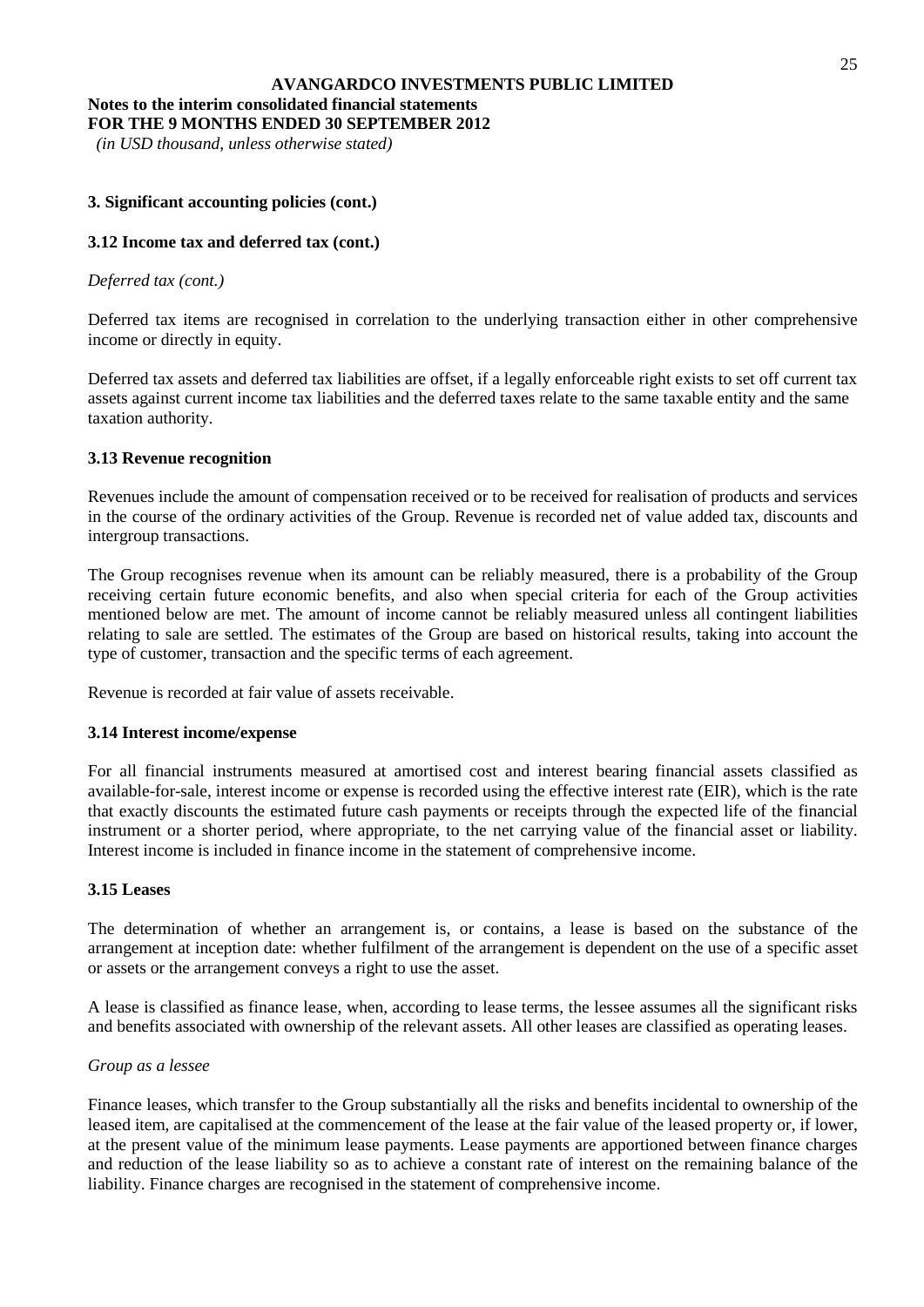*(in USD thousand, unless otherwise stated)*

### **3. Significant accounting policies (cont.)**

### **3.15 Leases (cont.)**

#### *Group as a lessee (cont.)*

Leased assets are depreciated over the useful life of the asset. However, if there is no reasonable certainty that the Group will obtain ownership by the end of the lease term, the asset is depreciated over the shorter of the estimated useful life of the asset and the lease term.

Operating lease payments are recognised as an expense in the statement of comprehensive income on a straight line basis over the lease term.

### *Group as a lessor*

Initial direct costs incurred in negotiating an operating lease are added to the carrying value of the leased asset and recognised over the lease term on the same basis as rental income. Contingent rents are recognised as revenue in the period in which they are earned.

### **3.16 Distribution of dividends**

The amount payable to the owners of the Company in the form of dividends is recognised as a liability in the interim financial statements of the Group in the period the dividends were approved by the owners of the Company.

### **3.17 Non Controlling interests (NCI)**

NCI is represented by interest in the subsidiaries not owned by the Group. It is determined at the reporting date as interest in the fair value of identified assets and liabilities of the subsidiary at the date of acquisition or creation of a new subsidiary, as well as interest in change in net assets of a subsidiary after the acquisition or creation of a new subsidiary.

NCI is the interest in companies not connected with formal structure and not having a common parent company, not owned by management or ultimate owners. It is determined at the reporting date as interest in the fair value of identified assets and liabilities of companies not connected with formal structure and not having a common parent company at the date of merger or creation of such companies, as well as interest in change in net assets of these companies after the merger or creation of companies not connected with formal structure and not having a common parent company.

The Group provides information on NCI in net assets of subsidiaries and companies not connected with formal structure and not having a common parent company separately from items of equity attributable to owners of the Company.

### **3.18 Borrowing costs**

Borrowing costs that are directly attributable to the acquisition, construction or production of a qualifying asset, which necessarily requires significant time to be prepared for use in accordance with the group's intentions or for sale, are capitalised as the part of initial value of such asset. All other borrowing costs are expensed in the period they were incurred. Borrowing costs include interest payments and other expenses incurred by the Group related to borrowings.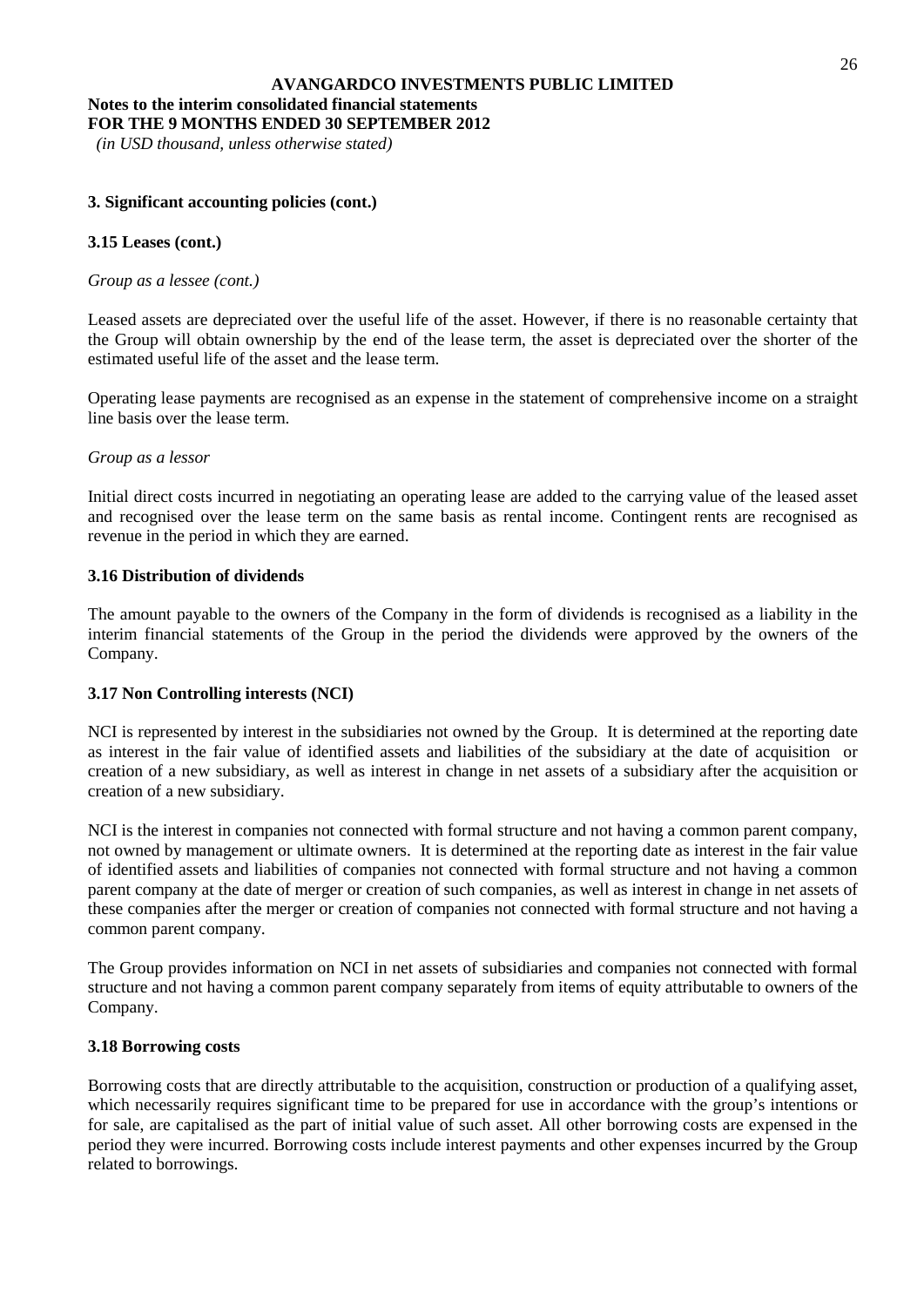*(in USD thousand, unless otherwise stated)*

### **3. Significant accounting policies (cont.)**

### **3.19 Government grants**

### *Recognition of government grants*

The Group recognises government grants when received.

The Group recognises the government grants as other operating income in the same periods as the corresponding expenses, which they compensate, on a systematic basis:

- All grants, compensating the expenses of the preceding periods, shall be recognised by the Group in full in the period of their receipt as other operating income;
- All grants, related to assets not depreciated, such as a land site, shall be correlated by the Group with the expenses to fulfill the obligations. Where a grant in the form of provision of a land site is conditional on construction of a building on the site, the Group divides the recognition of the grant as other operating income over the whole useful life of the building;
- All grants, related to the amortisable assets, shall be recognised by the Group as a decrease in the expenses for amortisation during the periods, when the amortisation of these assets is accrued.

#### *Accounting for government grants for agricultural activities*

The Group recognises unconditional state grants related to biological activities as income only in cases when such government grant is receivable.

A contingent government grant, is recognised by the Group as income only after the fulfilment of conditions for the government grant.

### *Return of the government grants*

If subsidies are returned partially or completely, the amount to be returned shall be deducted from the remaining unused amount of the government subsidies. If an amount, exceeding the unused part of the government subsidies, is to be returned, the Group shall immediately reflect the amount of such excess as the expenses in the reporting period.

### **3.20 Contingent assets and liabilities**

Contingent liabilities are not recognised in the consolidated financial statements. Such liabilities are disclosed in the notes to consolidated financial statements, with the exception of when the probability of an outflow of resources embodying economic benefits is remote.

Contingent assets are not recognised in the consolidated financial statements, but are disclosed in the notes in such cases when there is a possibility of receiving the economic benefits.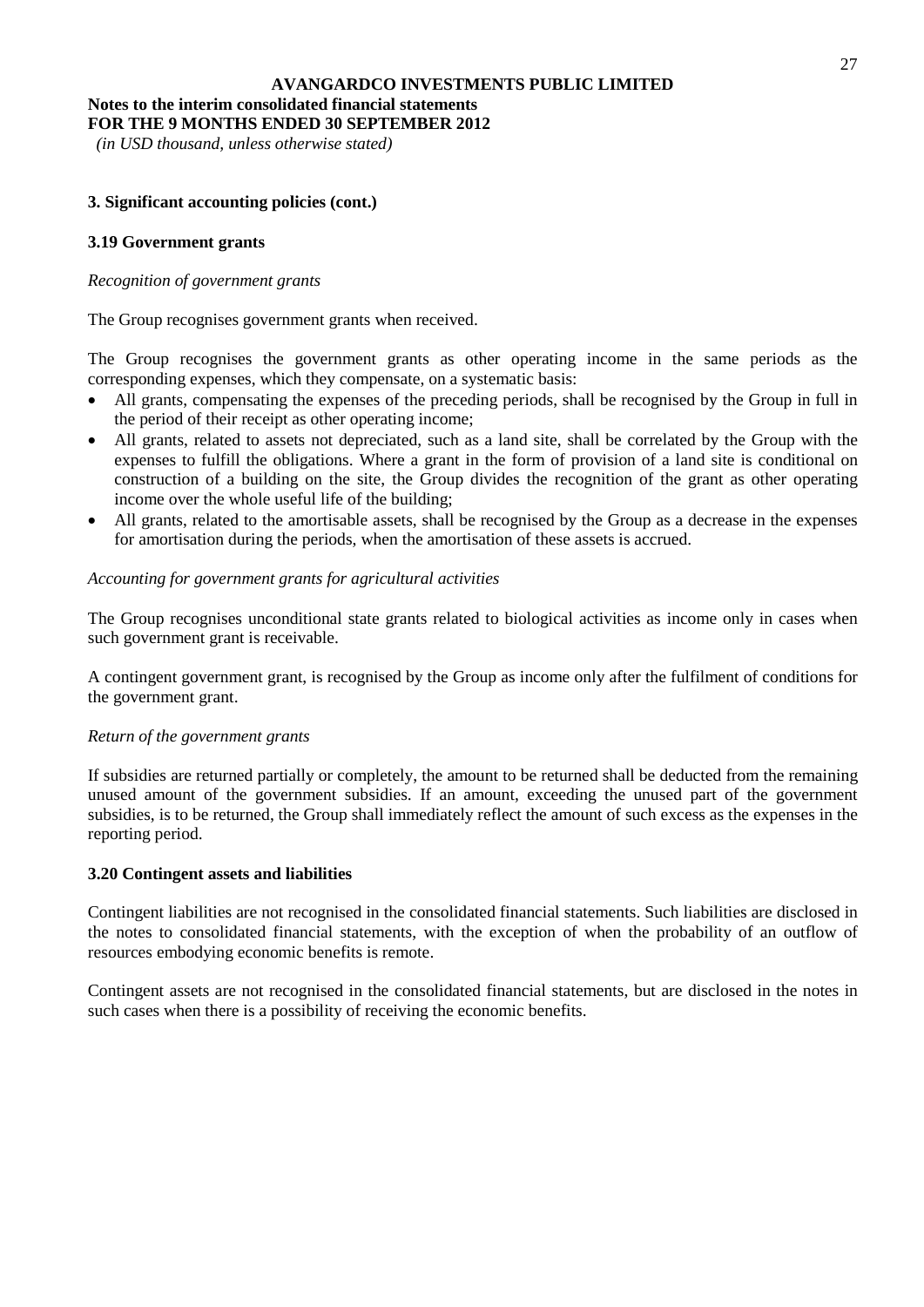*(in USD thousand, unless otherwise stated)*

### **3. Significant accounting policies (cont.)**

### **3.21 Accrued expenses and provisions**

### *Accrued expenses*

The Group accrues the following expenses:

- accrued expenses for future employee benefits;
- accrued expenses for settling legal claims;
- accrued expenses for payments on tax penalties;
- accrued expenses for other expenses and payments.

The Group recognises accrued expenses in the following circumstances when:

- present obligation exists as a result of a past event;
- there exists a probability that an outflow of resources, embodying economic benefits, will be necessary to satisfy the obligations;
- estimate reliably the obligations' amounts.

The estimate of expenses required to settle the obligations for the reporting date, is represented by an amount calculated, after taking into consideration the following factors:

- consideration risks and uncertainty;
- consideration accrued expenses at reduced value, using a discounting rate, which reflects market evaluations of the time value of money and risks, obligation, and recognition of an increase in the reserve in the course of time as the interest expense, where material.

In its accounting the Group reflects accrued expenses as an increase in the obligations of the provision on separate balance account with the simultaneous recognition of the related expenses.

### *Provisions*

A provision is a liability of uncertain amount or timing. Provisions are recognised when the Group has a present obligation (legal or constructive) as a result of a past event, it is probable that an outflow of resources embodying economic benefits will be required to settle the obligation and a reliable estimate can be made of the amount of the obligation. Where the Group expects some or all of a provision to be reimbursed, for example under an insurance contract, the reimbursement is recognised as a separate asset but only when the reimbursement is virtually certain. The expense relating to any provision is presented in the statement of comprehensive income net of any reimbursement. If the effect of the time value of money is material, provisions are discounted using a current pre-tax rate that reflects, where appropriate, the risks specific to the liability. Where discounting is used, the increase in the provision due to the passage of time is recognised as a finance cost.

### **3.22 Share capital**

Ordinary shares are classified as equity. The difference between the fair value of the consideration received and the nominal of share capital issued is taken to share premium. Incremental costs directly attributable to the issue of shares is deducted from any premium arising.

### **3.23 Segment reporting**

Segment results that are reported to the CEO include items directly attributable to a segment as well as those that can be allocated on a reasonable basis. Unallocated items comprise mainly corporate assets, head office expenses and tax assets and liabilities.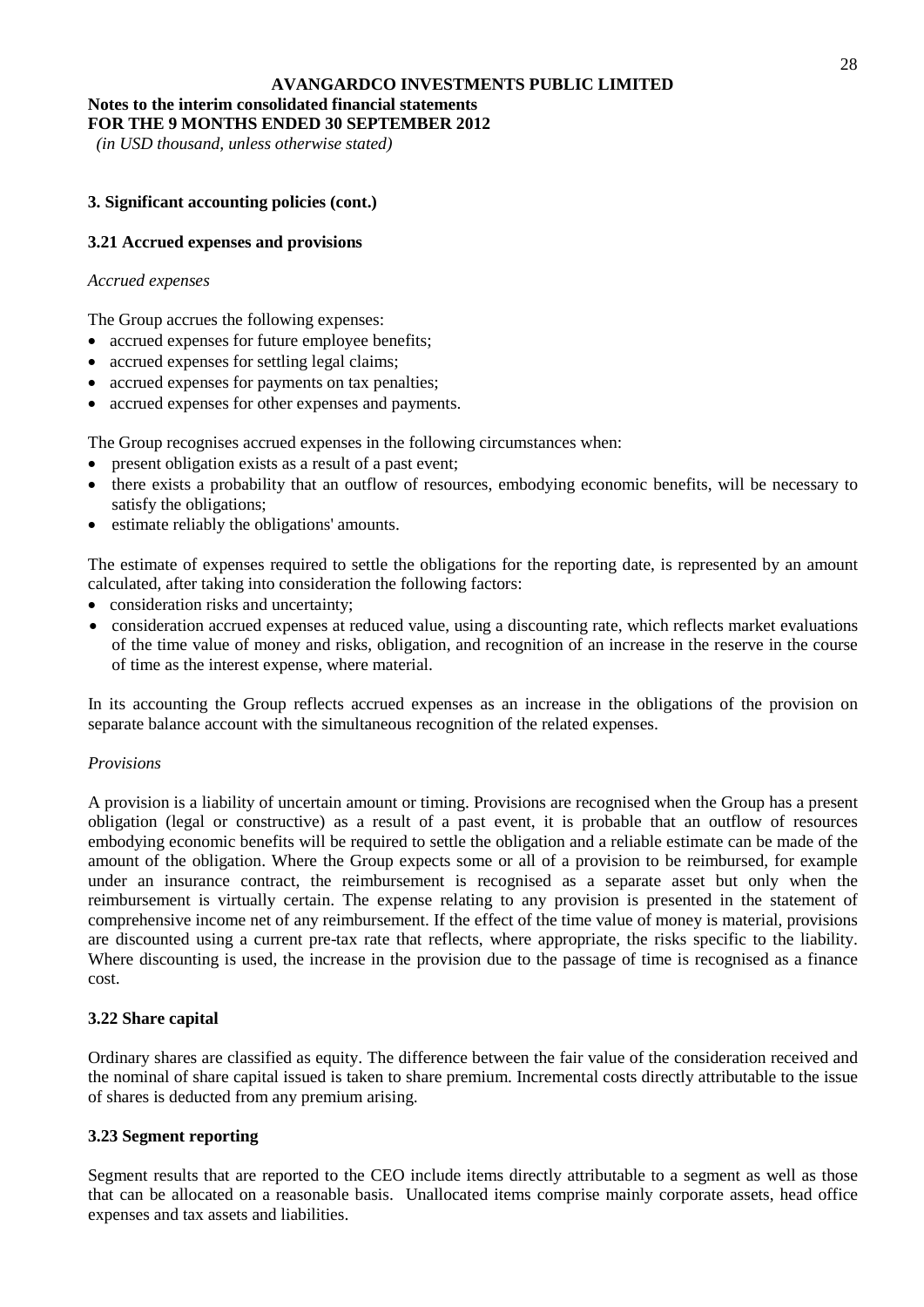*(in USD thousand, unless otherwise stated)*

### **3. Significant accounting policies (cont.)**

### **3.24 Events after the reporting period**

The Group adjusts the interim consolidated financial statements amounts if events after the reporting period demand adjustments. Events after the reporting period requiring adjustments of the interim consolidated financial statements amounts relate to the confirmation or contradiction of the circumstances prevailing at the reporting period, as well as estimates and judgments of management, which are made under conditions of uncertainty and incompleteness of information at the reporting date.

If non-adjusting events that occurred after the reporting period are significant, non-disclosure of information about them may affect the economic decisions of users which are made on the basis of these financial statements. Accordingly, the Group discloses the nature of such events and estimates of their financial effect or states the impossibility of such estimate for each material category of non-adjusting events that occurred after the reporting period.

### **4. Significant accounting judgements and estimates**

The preparation of the Group's interim consolidated financial statements in conformity with IFRSs requires management to make judgments, estimates and assumptions that affect the application of accounting policies and the reported amounts of revenues, expenses, assets and liabilities. Actual results may differ from these estimates.

Estimates and underlying assumptions are reviewed on an ongoing basis. Revisions to accounting estimates are recognized in the period in which the estimates are revised and in any future periods affected.

In the process of applying the Group's accounting policies, management has made the following judgments, which have the most significant effect on the amounts recognised in the interim consolidated financial statements:

### **4.1 Basis of consolidation (transactions under common control)**

Control is the ability to govern an entity's financial and operating policies with the aim of receiving benefits from its activities. Where control over subsidiaries and the parent company belongs to the ultimate beneficial owner, these transactions are considered to be combinations of business under common control, which are outside the scope of IFRS3: "Business combinations".

### **4.2 Useful lives of property, plant and equipment**

The Group estimates the remaining useful life of property, plant and equipment at least once a year at the end of the fiscal year. Should the expectations differ from previous estimates, changes are accounted for as changes in accounting estimates in accordance with IAS 8 "Accounting Policy, Changes in Accounting Estimates and Errors". These estimates may have a significant effect on the carrying value of property, plant and equipment and depreciation recognised in the statement of comprehensive income.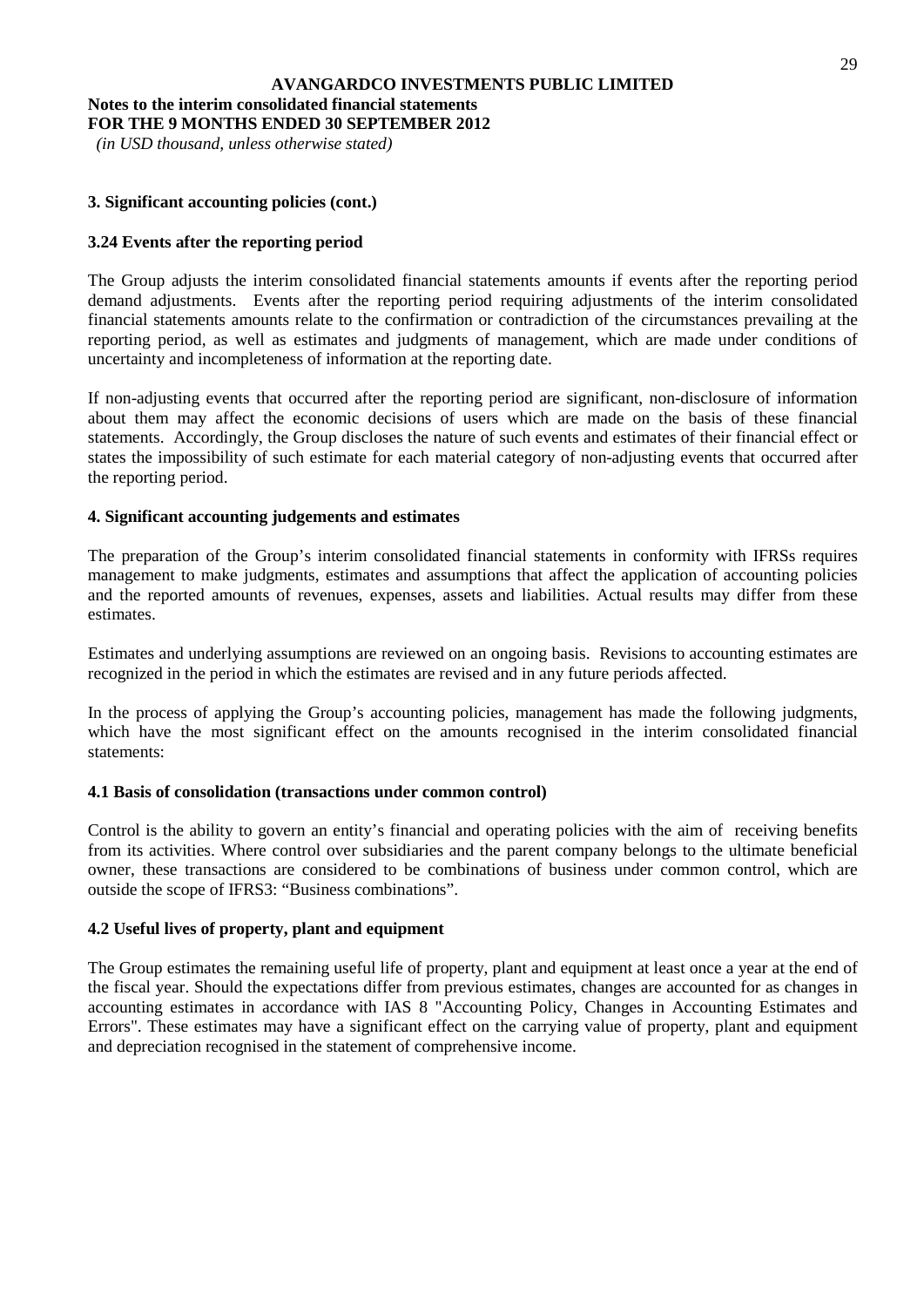*(in USD thousand, unless otherwise stated)*

#### **4. Significant accounting judgements and estimates (cont.)**

#### **4.3 Impairment of non-financial assets**

Impairment exists when the carrying value of an asset or cash generating unit exceeds its recoverable amount, which is the higher of its fair value less costs to sell and its value in use. The fair value less costs to sell calculation is based on available data from binding sales transactions in an arm's length transaction of similar assets or observable market prices less incremental costs for disposing of the asset. The value in use calculation is based on a discounted cash flow model. The cash flows are derived from the budget for the next five years and do not include restructuring activities that the Group is not yet committed to or significant future investments that will enhance the asset's performance of the cash generating unit being tested. The recoverable amount is most sensitive to the discount rate used for the discounted cash flow model as well as the expected future cash inflows and the growth rate used for extrapolation purposes.

#### **4.4 Impairments of receivables**

The Group provides for doubtful debts to cover potential losses when a customer may be unable to make necessary payments. Assessing the adequacy of provision for doubtful debts, management considers the current economic conditions in general, of the age of accounts receivable, the Group's experience in writing off of receivables, solvency of customers and changes in conditions of settlements. Economic changes, industry situation or financial position of separate customers may result in adjustments related to the amount of provision for doubtful debts reflected in the consolidated financial statements as impairments of receivables.

Group approach is used in calculating the impairment of receivables:

*Group approach* - receivables are grouped, and turnover is analysed for the group as a whole, rather than on each individual debt separately. Based on the analysis of accounts receivable according to the previous reporting period data for the share of uncollectible receivables, interest is calculated for calculation of reserve for doubtful debt of current reporting period. Subsequently, to calculate the provision of doubtful debt of current reporting period, interest is applied to outstanding balance for the current period, less the amount of accounts receivable, provision for which is calculated on an individual basis.

The amount of impairment in respect of doubtful debt is reported in the statement of comprehensive income in other operating expenses.

Bad debts which are recovered are written-off from the consolidated statement of financial position along with a corresponding adjustment to the provision for doubtful debts, and the recovered amount is recognised in profit or loss.

The Group does not accrue provisions for doubtful debts on balances with related parties regardless of the origin date of current debt, as these would be eliminated on consolidation.

### **4.5 Legal proceedings**

The Group's management applies significant assumptions in the measurement and recognition of provisions for and risks of exposure to contingent liabilities, related to existing legal proceedings and other unsettled claims, and also other contingent liabilities. Management's judgment is required in estimating the probability of a successful claim against the Group or the crystallising of a material obligation, and in determining the probable amount of the final settlement or obligation. Due to uncertainty inherent to the process of estimation, actual expenses may differ from the initial estimates. Such preliminary estimates may alter as new information is received, from internal specialists within the Group, if any, or from third parties, such as lawyers. Revision of such estimates may have a significant effect on the future results of operating activity.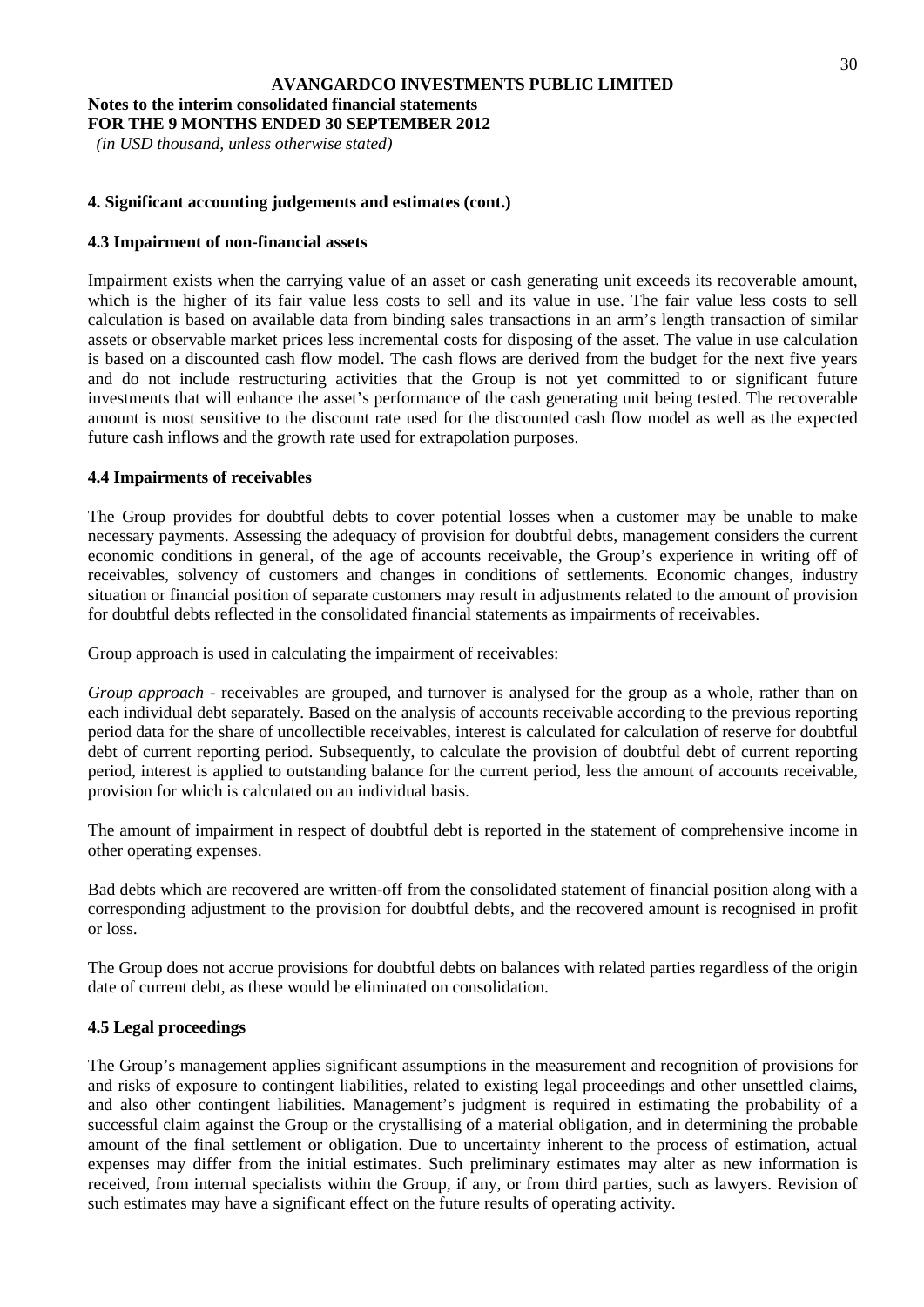*(in USD thousand, unless otherwise stated)*

### **4. Significant accounting judgements and estimates (cont.)**

### **4.6 Impairment of obsolete and surplus inventory**

The Group assesses the necessity to impair obsolete and surplus inventory and supplies. To estimate the amount of impairment against obsolete and surplus inventory and supplies, the following approach is used:

Inventory turnover (for each type) = Credit turnover on the accounts of inventories transferred to the production (for the reporting period) / Average carrying value on the accounts of inventories (for the reporting period).

Finished goods turnover = Credit turnover on the accounts of finished goods sold on the spot (for the reporting period)/ Average carrying value on the accounts of finished goods (for the reporting period).

Inventory storage period = Duration of reporting period/ Inventory turnover

The Group distinguishes all inventories into 4 types depending on storage period or turnover index:

| <b>Type</b> | Storage period, months | Turnover index       | % of reserve |
|-------------|------------------------|----------------------|--------------|
|             | under $3$              | above 1              |              |
|             | from $3$ to $6$        | from $0.5$ to $1$    | 30           |
| 3           | from $6$ to $9$        | from $0,33$ to $0,5$ | 50           |
|             | above 12               | under $0.33$         | 100          |

### **4.7 Deferred tax assets**

Uncertainties exist with respect to the interpretation of complex tax regulations and the amount and timing of future taxable income. Given the wide range of international business relationships and the long-term nature and complexity of existing contractual agreements, differences arising between the actual results and the assumptions made, or future changes to such assumptions, could necessitate future adjustments to tax income and expense already recorded. The Group establishes provisions, based on reasonable estimates, for possible consequences of audits by the tax authorities of the respective regions in which it operates. The amount of such provisions is based on various factors, such as experience of previous tax audits and differing interpretations of tax regulations by the taxable entity and the responsible tax authority. Such differences of interpretation may arise on a wide variety of issues depending on the conditions prevailing in the respective Group companies' domicile.

Deferred tax assets are recognised for all unused tax losses to the extent that it is probable that taxable profit will be available against which the losses can be utilised. Significant management judgment is required to determine the amount of deferred tax assets that can be recognised, based upon the likely timing and the level of future taxable profits together with future tax planning strategies.

Deferred tax assets are reviewed at each reporting date and reduced to the extent there no longer exists any probability for sufficient taxable profit to be received, which enables selling the whole number of or a part of deferred tax assets. Estimate of probability includes judgments, which are based on expected characteristics of activity. To estimate the probability of utilising deferred tax assets in future, various factors are used, including previous years' results, operating plans, expiry of tax losses recovery, strategies of tax planning. Should actual results differ from the estimates, and should such estimates need to be reviewed in future periods, this can negatively influence the financial position, financial results and cash flows. Should the estimated utilisation of deferred tax assets be reduced, such reduction is to be recognised in statement of comprehensive income.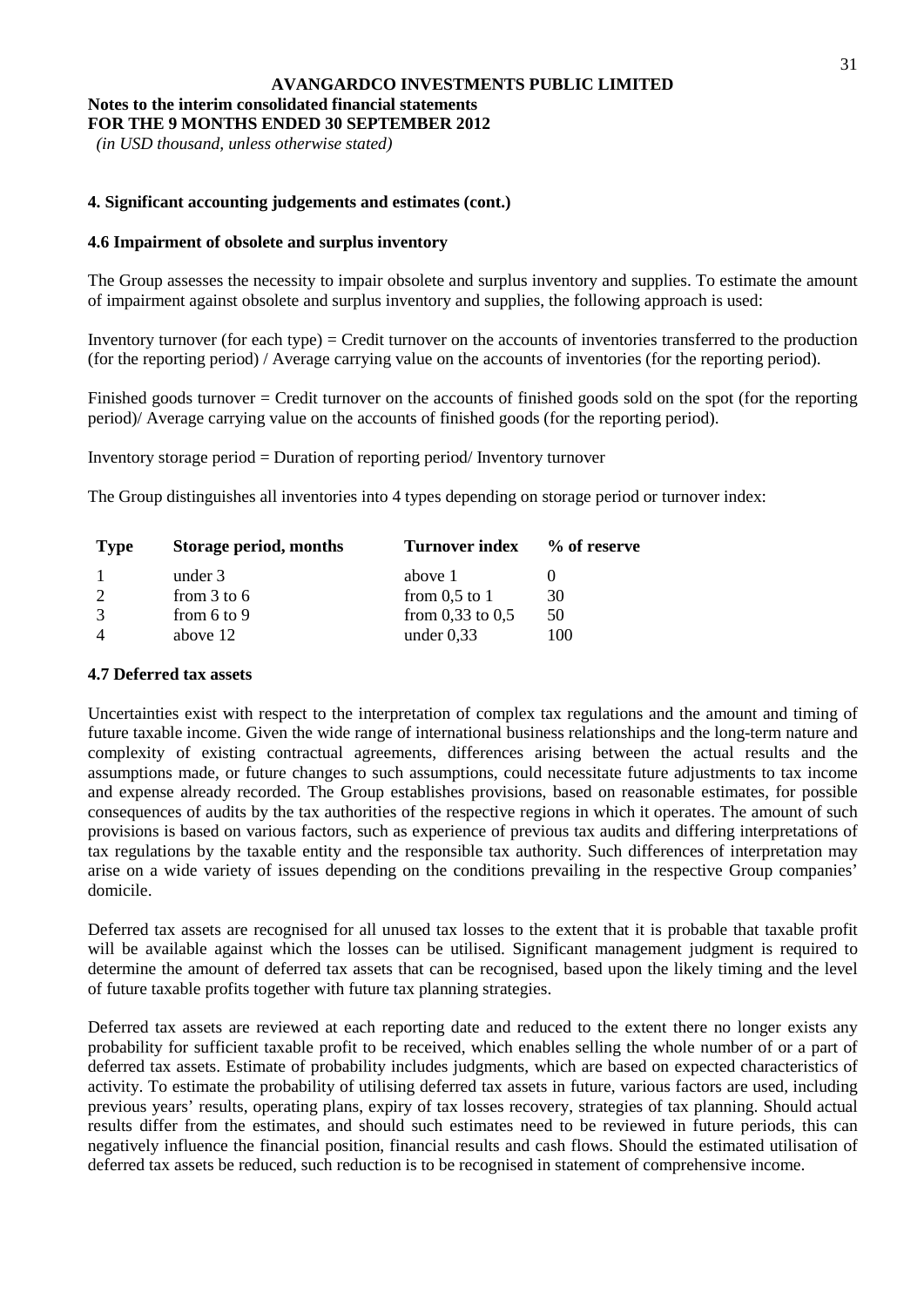*(in USD thousand, unless otherwise stated)*

### **4. Significant accounting judgements and estimates (cont.)**

### **4.8 Contingent liabilities**

Contingent liabilities are determined by the occurrence or non-occurrence of one or more future events. Measurement of contingent liabilities is based on Management's judgments and estimates of the outcomes of such future events. In particular, the tax laws in Ukraine are complex and significant management judgement is required to interpret those laws in connection with the tax affairs of the Group, which is open to challenge by the tax authorities.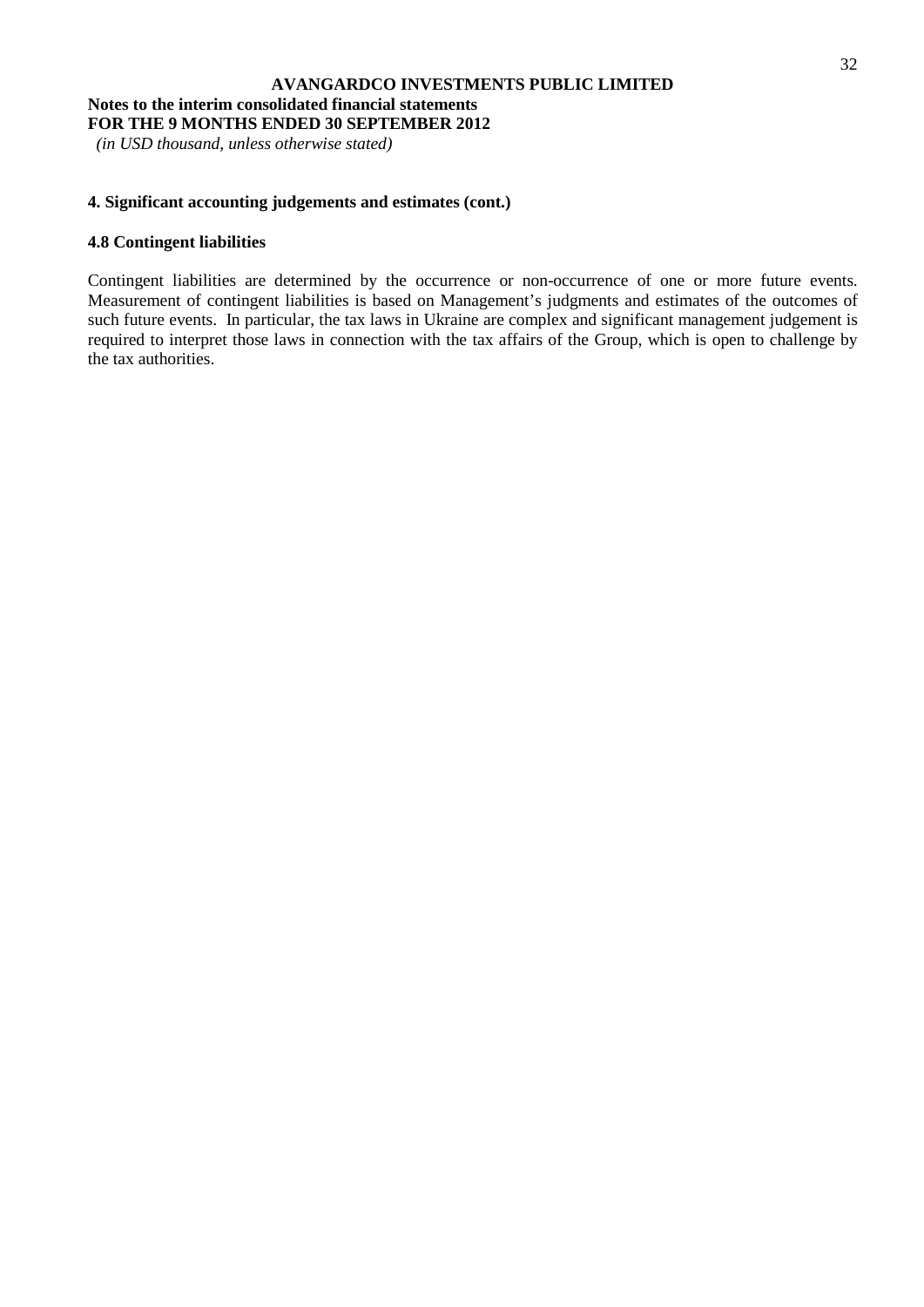# **Notes to the interim consolidated financial statements FOR THE 9 MONTHS ENDED 30 SEPTEMBER 2012**

*(in USD thousand, unless otherwise stated)*

# **5. Property, plant and equipment**

As at 30 September 2012 movements in property, plant and equipment were as follows:

| <b>Initial value</b>            | Land           | <b>Buildings and</b><br>structures | <b>Machinery</b> and<br>equipment | <b>Equipment for</b><br>biological assets | <b>Vehicles</b> | Other<br>equipment | <b>Assets under</b><br>construction-in-<br>progress and<br>uninstalled<br>equipment | <b>Total</b> |
|---------------------------------|----------------|------------------------------------|-----------------------------------|-------------------------------------------|-----------------|--------------------|-------------------------------------------------------------------------------------|--------------|
| As at 1 January 2012            | 3 4 6 4        | 173 849                            | 22 042                            | 91 371                                    | 5 3 0 6         | 2 4 6 0            | 264 936                                                                             | 563 428      |
| Acquisitions                    |                | 16 974                             | 207                               | 25                                        | 876             | 281                | 202 796                                                                             | 221 159      |
| Acquisitions of subsidiary      |                |                                    |                                   |                                           |                 |                    |                                                                                     |              |
| Disposals                       |                | (4)                                | (51)                              |                                           | (17)            | (15)               | (3688)                                                                              | (3775)       |
| Foreign currency translation    | (1)            | (82)                               | (9)                               | (37)                                      | (2)             | (1)                | (164)                                                                               |              |
| Internal transfers              |                | 21 170                             | 44                                |                                           | 215             | 161                | (21590)                                                                             | (296)        |
|                                 |                |                                    |                                   |                                           |                 |                    |                                                                                     |              |
| Reclassification                |                |                                    | (41)                              |                                           |                 | 41                 |                                                                                     |              |
| As at 30 September 2012         | 3 4 6 3        | 211 907                            | 22 192                            | 91 359                                    | 6 3 7 8         | 2927               | 442 290                                                                             | 780 516      |
| <b>Accumulated depreciation</b> |                |                                    |                                   |                                           |                 |                    |                                                                                     |              |
| As at 1 January 2012            | $\blacksquare$ | 17 220                             | 4671                              | 25 7 78                                   | 2 1 5 6         | 909                |                                                                                     | 50734        |
| Depreciation charge             |                | 4 0 4 1                            | 1487                              | 5 0 2 5                                   | 536             | 363                |                                                                                     | 11 452       |
| Depreciation eliminated on      |                |                                    |                                   |                                           |                 |                    |                                                                                     |              |
| disposal                        |                |                                    | (21)                              |                                           | (9)             | (11)               |                                                                                     | (41)         |
| Foreign currency translation    |                | (8)                                | (2)                               | (12)                                      | (1)             |                    |                                                                                     | (23)         |
| Reclassification                |                |                                    |                                   |                                           |                 | (4)                |                                                                                     |              |
| As at 30 September 2012         | $\blacksquare$ | 21 25 3                            | 6 1 39                            | 30 791                                    | 2682            | 1 257              |                                                                                     | 62 122       |
| Net carrying value:             |                |                                    |                                   |                                           |                 |                    |                                                                                     |              |
| As at 30 September 2012         | 3 4 6 3        | 190 654                            | 16 053                            | 60 568                                    | 3696            | 1670               | 442 290                                                                             | 718 394      |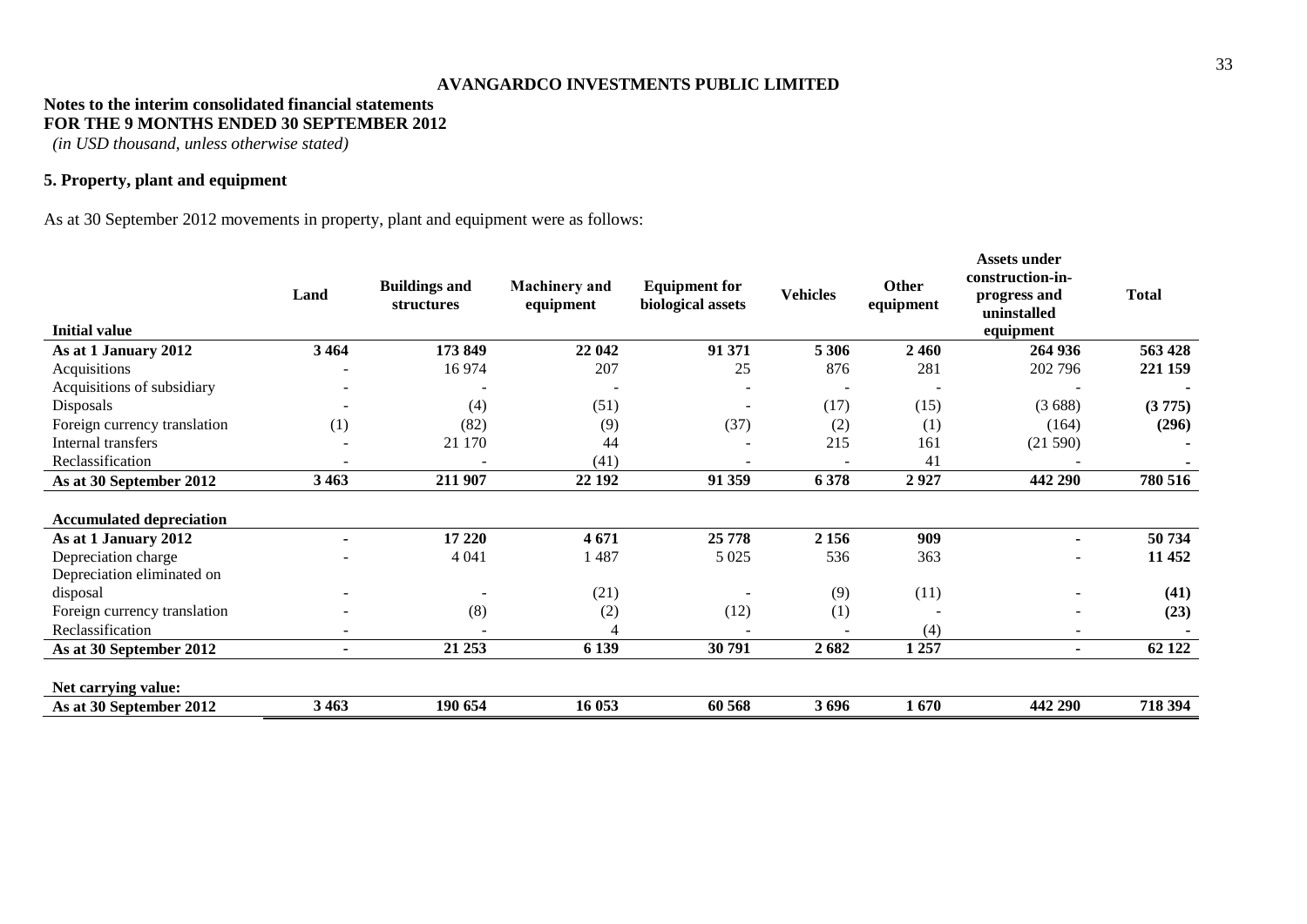# **Notes to the interim consolidated financial statements FOR THE 9 MONTHS ENDED 30 SEPTEMBER 2012**

*(in USD thousand, unless otherwise stated)*

## **5. Property, plant and equipment (cont.)**

As at 31 December 2011 movements in property, plant and equipment were as follows:

| <b>Initial value</b>            | Land           | <b>Buildings and</b><br>structures | <b>Machinery</b> and<br>equipment | <b>Equipment for</b><br>biological assets | <b>Vehicles</b> | Other<br>equipment | <b>Assets under</b><br>construction-in-<br>progress and<br>uninstalled<br>equipment | <b>Total</b> |
|---------------------------------|----------------|------------------------------------|-----------------------------------|-------------------------------------------|-----------------|--------------------|-------------------------------------------------------------------------------------|--------------|
| As at 1 January 2011            | 3 477          | 157 864                            | 14 801                            | 87 435                                    | 4 3 5 5         | 1412               | 163 570                                                                             | 432 914      |
| Acquisitions                    |                | 1 0 7 1                            | 728                               | 99                                        | 1 0 2 1         | 759                | 119 373                                                                             | 123 051      |
| Acquisitions of subsidiary      |                | 8 2 4 8                            | 6 3 1 0                           |                                           |                 | 319                |                                                                                     | 14 877       |
| Disposals                       |                | (56)                               | (106)                             | (69)                                      | (52)            | (23)               | (5 230)                                                                             | (5536)       |
| Foreign currency translation    | (12)           | (577)                              | (89)                              | (319)                                     | (18)            | (5)                | (858)                                                                               | (1878)       |
| Internal transfers              |                | 7317                               | 377                               | 4 2 2 5                                   |                 |                    | (11919)                                                                             |              |
| Reclassification                |                | (19)                               | 21                                |                                           |                 | (2)                |                                                                                     |              |
| As at 31 December 2011          | 3 4 6 5        | 173 848                            | 22 042                            | 91 371                                    | 5 3 0 6         | 2460               | 264 936                                                                             | 563 428      |
| <b>Accumulated depreciation</b> |                |                                    |                                   |                                           |                 |                    |                                                                                     |              |
| As at 1 January 2011            |                | 12 18 1                            | 3 2 3 7                           | 18932                                     | 1632            | 696                |                                                                                     | 36 678       |
| Depreciation charge             |                | 5 1 0 1                            | 1497                              | 6943                                      | 557             | 232                |                                                                                     | 14 330       |
| Depreciation eliminated on      |                |                                    |                                   |                                           |                 |                    |                                                                                     |              |
| disposal                        |                | (5)                                | (48)                              | (11)                                      | (26)            | (16)               |                                                                                     | (106)        |
| Foreign currency translation    |                | (57)                               | (15)                              | (86)                                      | (7)             | (6)                |                                                                                     | (171)        |
| Reclassification                |                |                                    |                                   |                                           |                 |                    |                                                                                     |              |
| As at 31 December 2011          | $\blacksquare$ | 17 220                             | 4671                              | 25 7 78                                   | 2 1 5 6         | 906                |                                                                                     | 50 731       |
| Net carrying value as at:       |                |                                    |                                   |                                           |                 |                    |                                                                                     |              |
| 31 December 2011                | 3 4 6 5        | 156 628                            | 17 371                            | 65 593                                    | 3 1 5 0         | 1554               | 264 936                                                                             | 512 697      |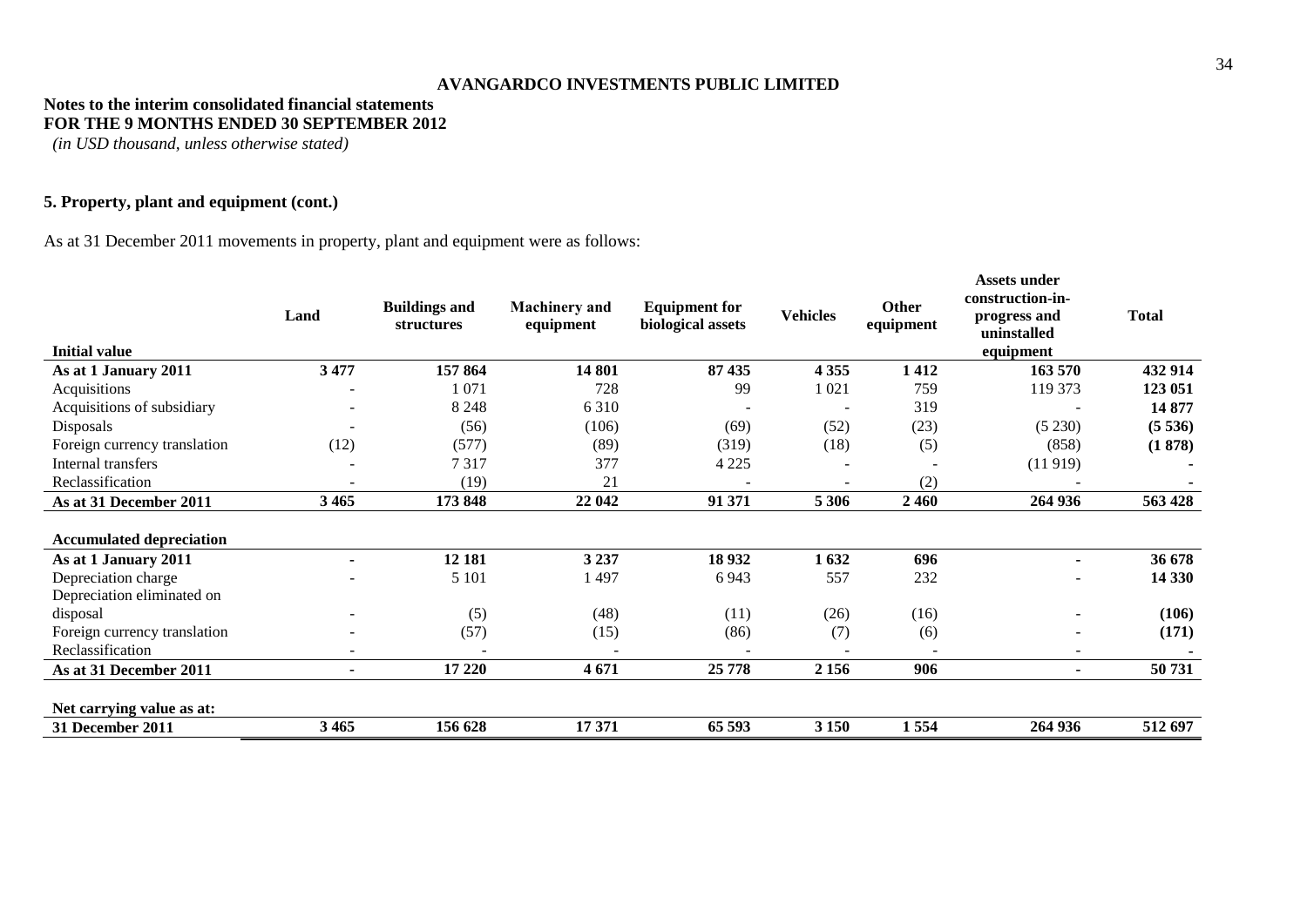# **Notes to the interim consolidated financial statements FOR THE 9 MONTHS ENDED 30 SEPTEMBER 2012**

*(in USD thousand, unless otherwise stated)*

## **5. Property, plant and equipment (cont.)**

As at 30 September 2011 movements in property, plant and equipment were as follows:

| <b>Initial</b><br>value         | Land    | <b>Buildings and</b><br>structures | <b>Machinery</b> and<br>equipment | <b>Equipment for</b><br>biological<br>assets | <b>Vehicles</b> | <b>Other</b><br>equipment | <b>Assets under</b><br>construction-in-<br>progress and<br>uninstalled<br>equipment | <b>Total</b> |
|---------------------------------|---------|------------------------------------|-----------------------------------|----------------------------------------------|-----------------|---------------------------|-------------------------------------------------------------------------------------|--------------|
| As at 1 January 2011            | 3 4 7 7 | 157 864                            | 14 801                            | 87 435                                       | 4 3 5 5         | 1412                      | 163 570                                                                             | 432 914      |
| Acquisitions                    |         | 460                                | 174                               | 306                                          | 27              | 127                       | 88 297                                                                              | 89 391       |
| <b>Acquisition of Company</b>   |         | 7841                               | 6766                              |                                              |                 | 26                        |                                                                                     | 14 633       |
| Disposals                       |         | (49)                               | (53)                              | (58)                                         | (40)            | (18)                      | (5233)                                                                              | (5451)       |
| Foreign currency translation    | (5)     | (234)                              | (29)                              | (124)                                        | (6)             | (2)                       | (322)                                                                               | (722)        |
| Internal transfers              |         | 4 1 8 3                            | 15                                | 2480                                         |                 |                           | (6678)                                                                              |              |
| Reclassification                |         |                                    |                                   |                                              |                 |                           |                                                                                     |              |
| As at 30 September 2011         | 3 4 7 2 | 170 065                            | 21 674                            | 90 039                                       | 4 3 3 6         | 1545                      | 239 634                                                                             | 530 765      |
| <b>Accumulated depreciation</b> |         |                                    |                                   |                                              |                 |                           |                                                                                     |              |
| As at 1 January 2011            |         | 12 18 1                            | 3 2 3 7                           | 18 9 32                                      | 1632            | 696                       | ٠                                                                                   | 36 678       |
| Depreciation charge             |         | 3815                               | 1 0 3 7                           | 5 2 1 1                                      | 418             | 162                       |                                                                                     | 10 643       |
| Depreciation eliminated on      |         |                                    |                                   |                                              |                 |                           |                                                                                     |              |
| disposal                        |         | (5)                                | (32)                              | (8)                                          | (20)            | (12)                      |                                                                                     | (77)         |
| Foreign currency translation    |         | (22)                               | (6)                               | (33)                                         | (3)             | (1)                       |                                                                                     | (65)         |
| Reclassification                |         |                                    |                                   |                                              |                 |                           |                                                                                     |              |
| As at 30 September 2011         | ۰       | 15 9 69                            | 4 2 3 6                           | 24 102                                       | 2027            | 845                       | ۰.                                                                                  | 47 179       |
| Net carrying value:             |         |                                    |                                   |                                              |                 |                           |                                                                                     |              |
| As at 30 September 2011         | 3 4 7 2 | 154 096                            | 17 438                            | 65 937                                       | 2 3 0 9         | 700                       | 239 634                                                                             | 483 586      |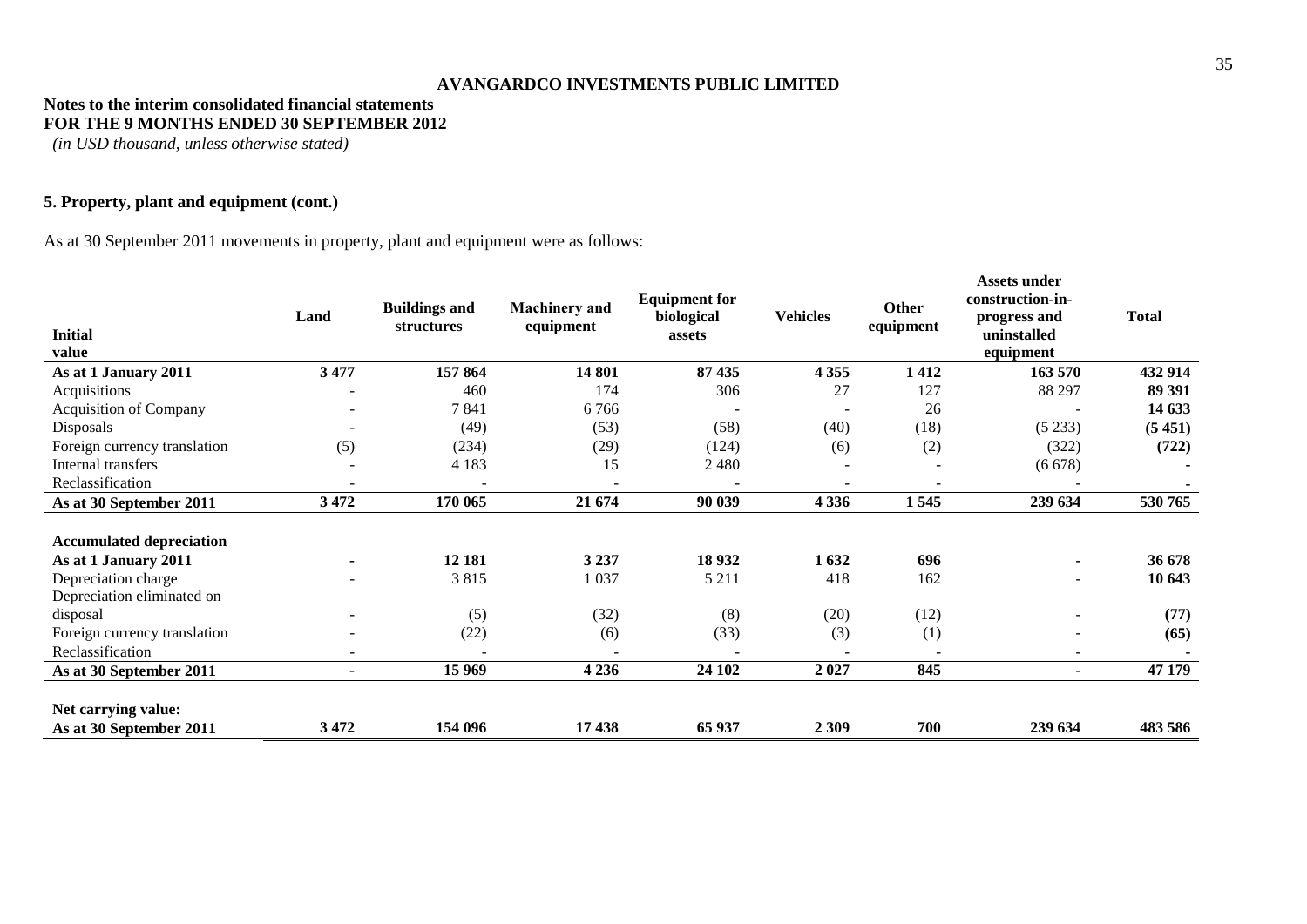*(in USD thousand, unless otherwise stated)*

## **5. PROPERTY, PLANT AND EQUIPMENT (cont.)**

As at 30 September 2012 and 31 December 2011 the property, plant and equipment that was used as security for long-term and short-term loans was as follows:

|                                                       |               | Carrying value of security as at |                  |  |
|-------------------------------------------------------|---------------|----------------------------------|------------------|--|
|                                                       |               | 30 September 2012                | 31 December 2011 |  |
| Buildings and structures                              |               | 86 812                           | 87998            |  |
| Machinery and equipment                               |               | 6 1 5 9                          | 6406             |  |
| Equipment for biological assets                       |               | 10 3 88                          | 10 7 24          |  |
| Vehicles                                              |               | 366                              | 407              |  |
| Other equipment                                       |               | 313                              | 333              |  |
| Assets under construction-in-progress and uninstalled |               |                                  |                  |  |
| equipment                                             |               | 46 718                           | 46 4 63          |  |
|                                                       |               | 150 756                          | 152 331          |  |
| 6. Biological assets                                  |               | 30 September 2012                | 31 December 2011 |  |
| Non-current biological assets                         |               |                                  |                  |  |
| Replacement poultry                                   | $a)$ , b)     | 49 792                           | 44 304           |  |
|                                                       |               | 49 792                           | 44 304           |  |
| <b>Current biological assets</b>                      |               |                                  |                  |  |
| Commercial poultry                                    | $a)$ , b)     | 52 859                           | 58 913           |  |
| Other biological assets                               | $\mathbf{c})$ | 3                                | 3                |  |
|                                                       |               | 52 862                           | 58 916           |  |

a) Commercial poultry and replacement poultry were as follows:

|         |                          | 30 September 2012 |                          | 31 December 2011  |
|---------|--------------------------|-------------------|--------------------------|-------------------|
|         | Number,<br>thousand head | <b>Fair value</b> | Number,<br>thousand head | <b>Fair value</b> |
| Loman   | 184                      | 397               | 2 3 0 3                  | 6 1 5 2           |
| Hy-Line | 26 677                   | 100 410           | 22 833                   | 97 065            |
| Hisex   | 509                      | 1 844             |                          |                   |
|         | 27 370                   | 102 651           | 25 1 36                  | 103 217           |

**102 654 103 220**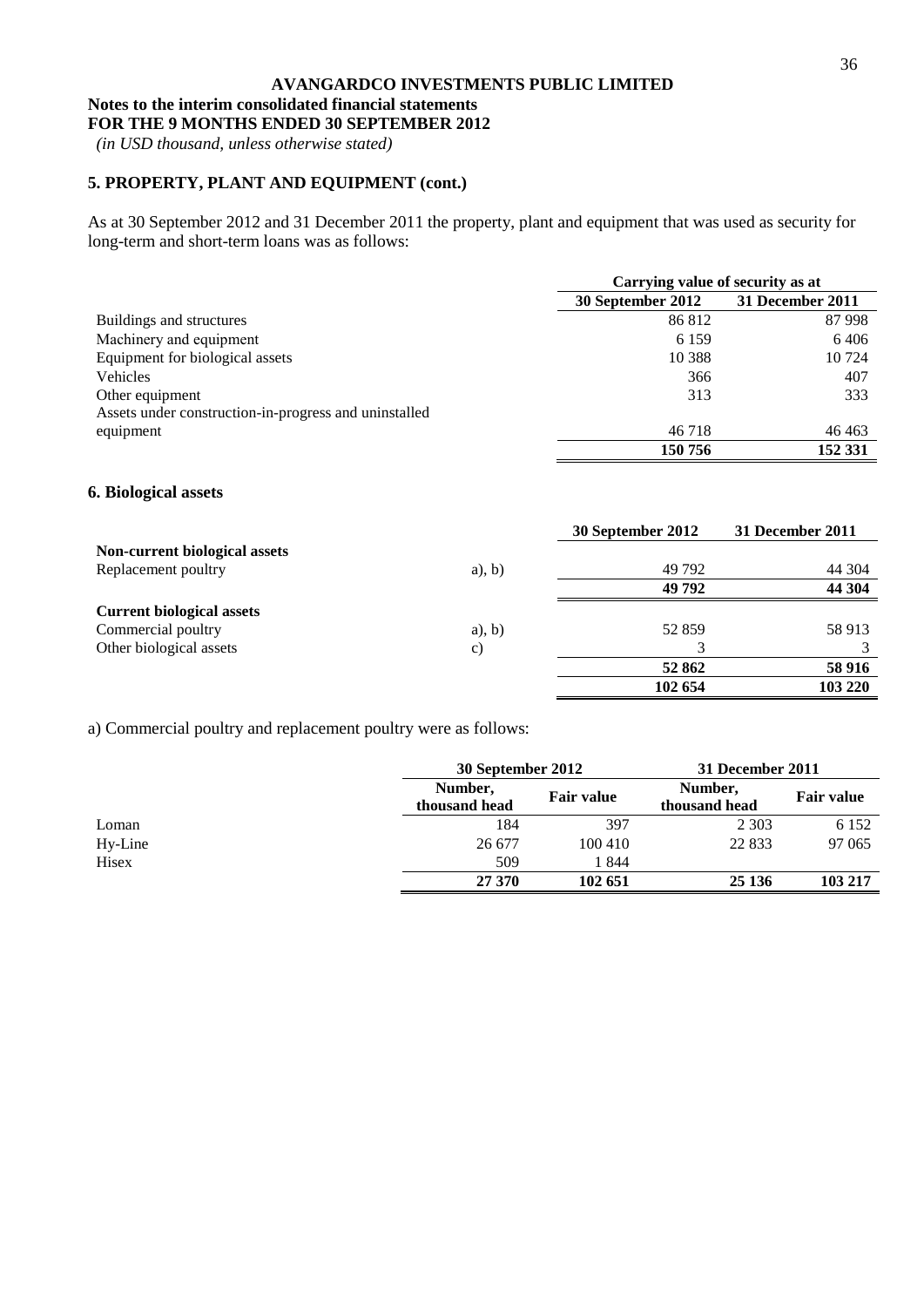*(in USD thousand, unless otherwise stated)*

b) Reconciliation of commercial and replacement poultry fair value was as follows:

| As at 1 January 2011                                       | 103 779 |
|------------------------------------------------------------|---------|
| Acquisitions                                               | 46 5 84 |
| Increase in value as a result of increase in weight/number | 32 39 6 |
| Net change in fair value                                   | 26 29 2 |
| Decrease in value resulting from assets disposal           | (67309) |
| Effect from translation into presentation currency         | (3 226) |
| Decrease in value resulting from hens slaughtering         | (30077) |
| Other changes                                              | (48)    |
| As at 30 September 2011                                    | 108 391 |
|                                                            |         |
| As at 1 January 2012                                       | 103 217 |
| Acquisitions                                               | 41 148  |
| Increase in value as a result of increase in weight/number | 13 609  |
| Net change in fair value                                   | 27 592  |
| Decrease in value resulting from assets disposal           | (38625) |
| Effect from translation into presentation currency         | (41)    |
| Decrease in value resulting from hens slaughtering         | (44166) |
| Other changes                                              | (83)    |
| As at 30 September 2012                                    | 102 651 |

Due to the absence of an active market for laying hen in Ukraine, to determine the fair value of biological assets, the Group used the discounted value of net cash flows expected from assets. As a discount rate, the rate of 30% prevailing as at 30 September 2012 was applied (for the 9 months ended 30 September 2011 - 24.0%).

The line item "Other changes" includes hen mortality, discarding and utilisation of poultry.

c) Other current biological assets include pigs, bees and sheep.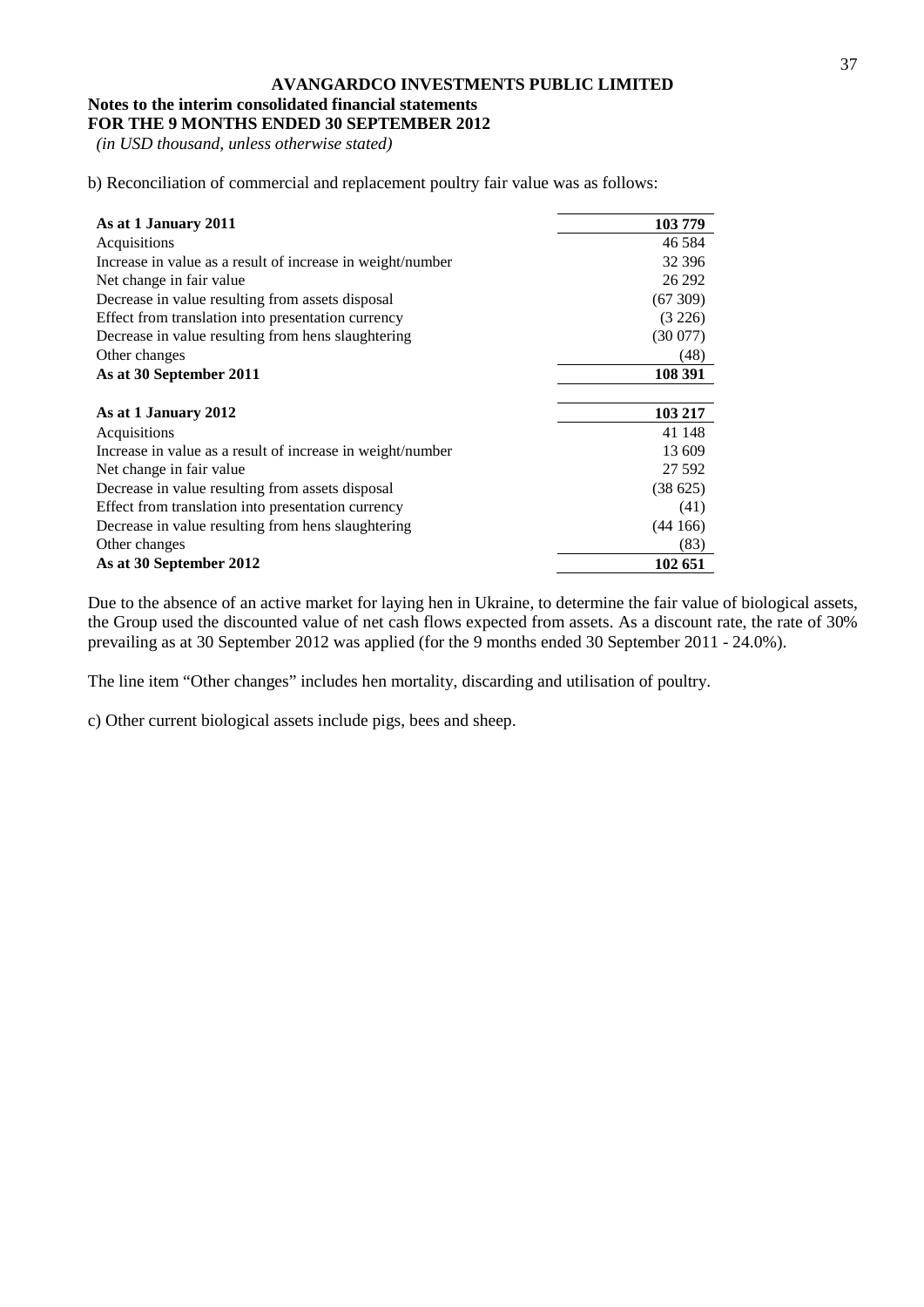*(in USD thousand, unless otherwise stated)*

### **7. Other non-current assets**

Other non-current assets as at 30 September 2012 and 31 December 2011 were as follows:

|                                               | 30 September 2012 | 31 December 2011 |
|-----------------------------------------------|-------------------|------------------|
| Prepayments for property, plant and equipment | 100 143           | 92 684           |
| Other non-current assets                      | 356               |                  |
|                                               | 100 499           | 93 041           |

Prepayments for property, plant and equipment mainly includes prepayments for equipment for biological assets and prepayments for the construction of poultry farms premises.

### **8. Taxes recoverable and prepaid, NET**

Taxes recoverable and prepaid as at 30 September 2012 and 31 December 2011 were as follows:

|                     | <b>Note</b> | 30 September 2012 | 31 December 2011 |
|---------------------|-------------|-------------------|------------------|
| VAT settlements     | a           | 105 577           | 76 181           |
| Other taxes prepaid |             |                   |                  |
|                     |             | 105 690           | 76 298           |
|                     |             |                   |                  |

a) VAT settlements related to VAT, is subject to:

- release of budgetary funds by the Government;
- by settlement of future tax liabilities of the entity under this tax within non-agricultural transactions.

### **9. Inventories**

Inventories as at 30 September 2012 and 31 December 2011 were as follows:

|                               | 30 September 2012 | 31 December 2011 |
|-------------------------------|-------------------|------------------|
| Raw and basic materials       | 101 676           | 181 504          |
| Work-in-progress              | 1 0 4 1           | 1 1 1 7          |
| Agricultural produce          | 4 3 5 2           | 4 6 23           |
| Finished goods                | 16 216            | 1672             |
| Package and packing materials | 3 9 0 6           | 5 8 3 4          |
| Goods for resale              | 8 5 1 6           | 3 6 3 2          |
| Other inventories             | 3 2 8 0           | 3897             |
|                               | 138 987           | 202 279          |

Raw and basic materials mainly consist of grains and mixed fodder inventories.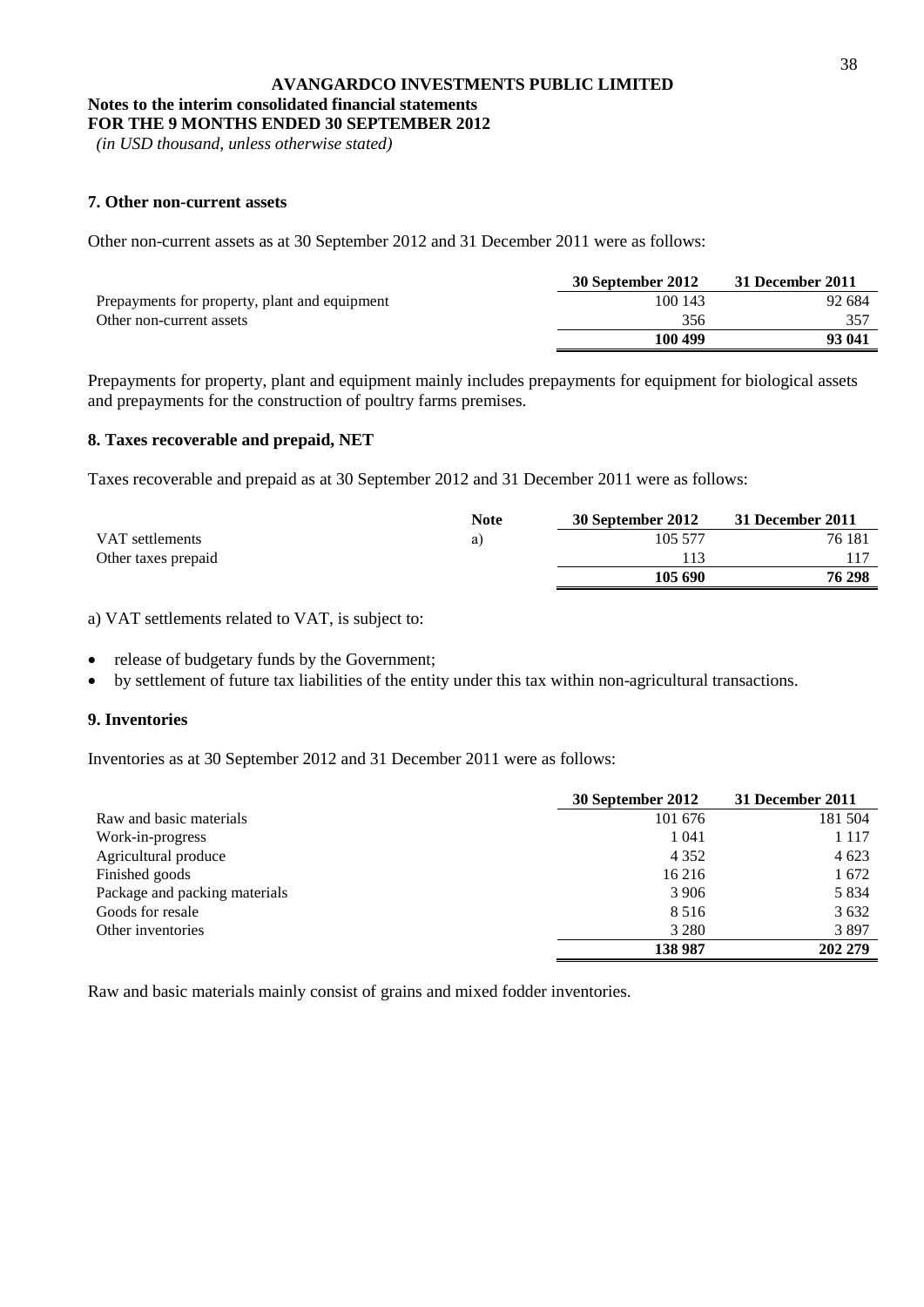*(in USD thousand, unless otherwise stated)*

### **10. Trade accounts receivable, net**

Trade accounts reveivable, net as at 30 September 2012 and 31 December 2011 were as follows:

|                              | 30 September 2012 | 31 December 2011 |
|------------------------------|-------------------|------------------|
| Trade receivables-gross      | 70 297            | 51 686           |
| Provision for doubtful debts | (494)             | (249)            |
|                              | 69803             | 51 437           |

As at 30 September 2012 an amount of USD 5 794 thousand or 8.3 % of the total carrying value of trade accounts receivable is due from the single most significant debtor (as at 31 December 2011–see note 38).

The fair values of trade accounts receivable due within one year approximate to their carrying amounts as presented above.

The exposure of the Group to credit risk and impairment losses in relation to trade accounts receivable is reported in note 38 of the interim consolidated financial statements.

### **11. Prepayments and other current assets, net**

Prepayments and other current assets, net as at 30 September 2012 and 31 December 2011 were as follows:

|                                     | 30 September 2012        | 31 December 2011 |
|-------------------------------------|--------------------------|------------------|
| Prepayments                         | 64 847                   | 22 166           |
| Provision for doubtful debts        | (467)                    | (631)            |
| Financial assistance issued         | $\overline{\phantom{a}}$ | 16               |
| Other non-trade accounts receivable | 4 3 9 8                  | 5 3 9 5          |
|                                     | 68778                    | 26 946           |

The exposure of the Group to credit risk and impairment losses in relation to other current assets is reported in note 38 of the interim consolidated financial statements.

### **12. Cash and cash equivalents**

Cash and cash equivalents as at 30 September 2012 and 31 December 2011 were as follows:

|                                                             | 30 September 2012 | 31 December 2011 |
|-------------------------------------------------------------|-------------------|------------------|
| Cash in banks                                               | 182433            | 231 164          |
| Cash on hand                                                | 37                | 116              |
| Cash in transit                                             | 131               | 21               |
| Cash equivalents (notes, deposites - repayment on           |                   |                  |
| demand)                                                     |                   | 6 0 0 0          |
| Other bank accounts in foreign currency                     |                   | 513              |
|                                                             | 182 601           | 237 814          |
| Less restricted cash:                                       |                   |                  |
| Other bank accounts in foreign currency                     | (4847)            | (7 174)          |
| Cash represented in consolidated statement of cash<br>flows | 177 754           | 230 640          |

Restricted cash represents letter of credit opened with banks under the contracts for purchase of property, plant and equipment.

The exposure of the Group to credit risk and impairment losses in relation to cash and cash equivalents is reported in note 38 of the interim consolidated financial statements.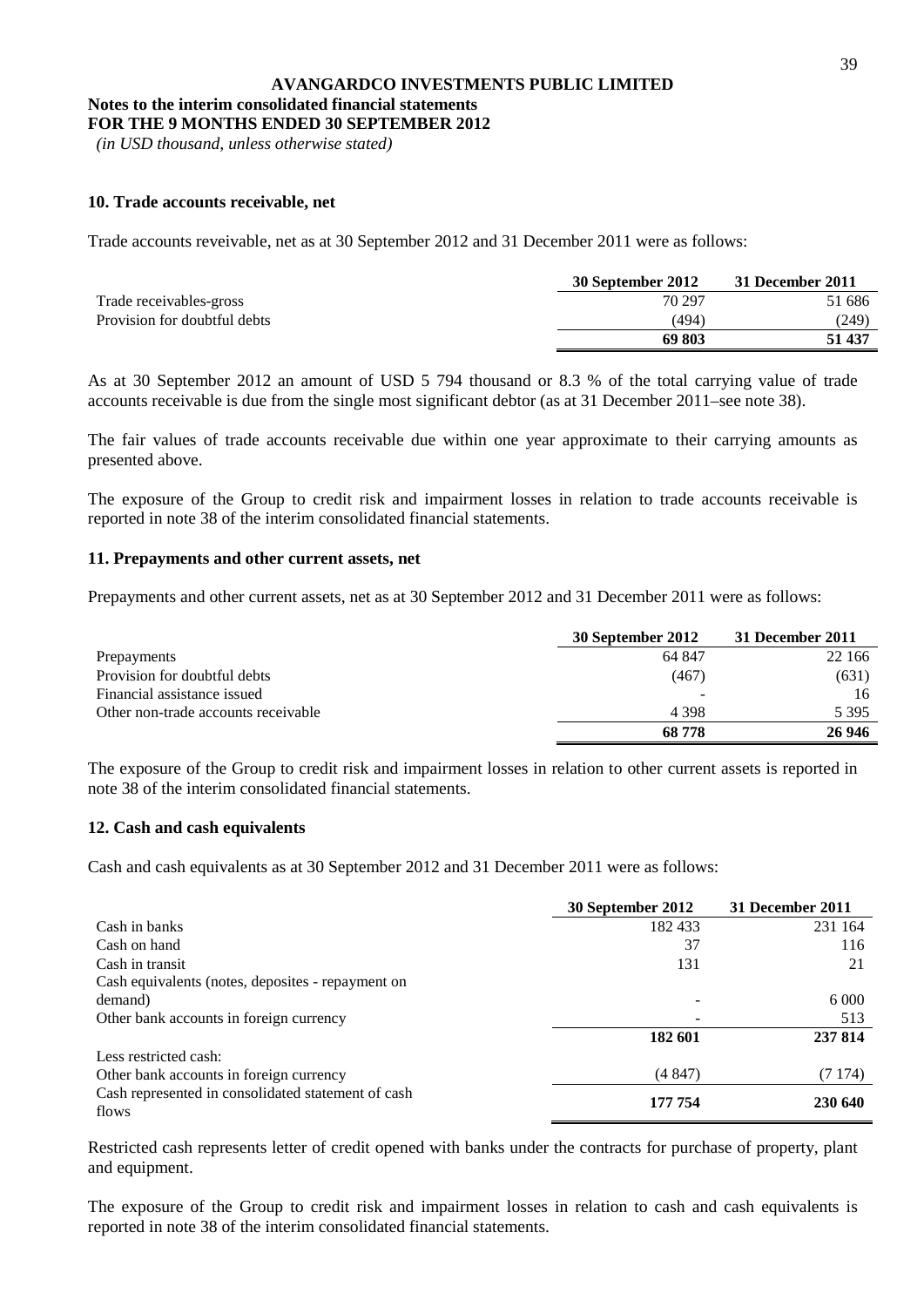*(in USD thousand, unless otherwise stated)*

## **13. Share capital, share premium, capital contribution reserve**

|                                               | 9 months ended<br>30 September 2012 |               |                      |                                    |
|-----------------------------------------------|-------------------------------------|---------------|----------------------|------------------------------------|
|                                               | Number of<br>shares                 | Share capital | <b>Share premium</b> | Capital<br>contribution<br>reserve |
| Authorised Ordinary shares                    | 6 500 000                           |               |                      |                                    |
| <b>Issued and fully paid</b>                  |                                     |               |                      |                                    |
| As at 1 January 2012 and 30<br>September 2012 | 6 387 185                           | 836           | 201 164              | 115 858                            |
|                                               | 31 December 2011                    |               |                      |                                    |
|                                               | Number of<br>shares                 | Share capital | <b>Share premium</b> | Capital<br>contribution<br>reserve |
| Authorised Ordinary shares                    | 6 500 000                           |               |                      |                                    |
| <b>Issued and fully paid</b>                  |                                     |               |                      |                                    |
| As at 1 January 2011 and 30<br>September 2011 | 6 387 185                           | 836           | 201 164              | 115 858                            |
| As at 31 December 2011                        | 6 387 185                           | 836           | 201 164              | 115 858                            |

### **14. Long-term loans**

Long-term loans as at 30 September 2012 and 31 December 2011 were as follows:

|                                                                                   | <b>Note</b> | 30 September 2012 | 31 December 2011 |
|-----------------------------------------------------------------------------------|-------------|-------------------|------------------|
| Long-term bank loans in national currency                                         | a), b), c)  | 4 6 4 7           | 5 6 1 3          |
| Long-term bank loans in foreign currency                                          |             | 29 24 9           | 29 870           |
| <b>Total loans</b>                                                                |             | 33896             | 35 483           |
| Other long-term loans                                                             |             |                   | 2 5 0 0          |
| Commodity credit                                                                  | d)          | 1 1 0 9           | 1 1 0 9          |
|                                                                                   |             | 35 005            | 39 092           |
| Current portion of non-current liabilities for bank loans                         |             |                   |                  |
| in national currency<br>Current portion of non-current liabilities for bank loans |             | (1430)            | (1321)           |
| in foreign currency                                                               |             | (29 249)          | (22387)          |
|                                                                                   |             | 4 3 2 6           | 15 3 84          |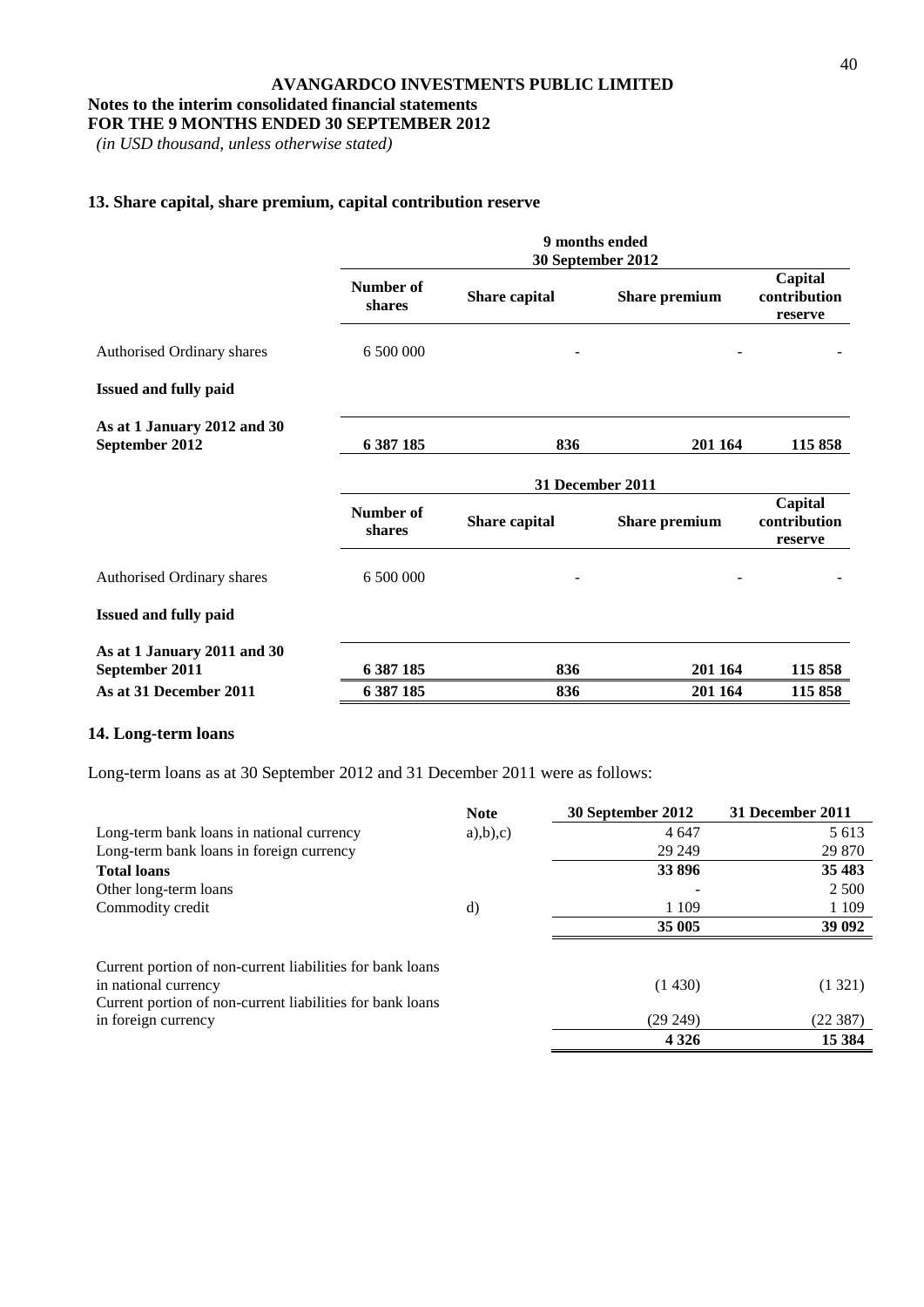*(in USD thousand, unless otherwise stated)*

### **14. Long-term loans (cont.)**

a) As at 30 September 2012 and 31 December 2011 the long-term bank loans by maturities were as follows:

|                                          | 30 September 2012 | 31 December 2011 |
|------------------------------------------|-------------------|------------------|
| Under a year (current portion) (Note 18) | 30 679            | 23 708           |
| From 1 to 2 years                        | 2 8 6 0           | 7483             |
| From 2 to 3 years                        | 357               | 4 2 9 2          |
|                                          | 33896             | 35 483           |

b) As at 30 September 2012 and 31 December 2011 the long-term bank loans by currencies were as follows:

|                             | 30 September 2012 | 31 December 2011 |
|-----------------------------|-------------------|------------------|
| Long-term bank loans in UAH | 4 647             | 5 613            |
| Long-term bank loans in USD | 29 24 9           | 29 870           |
|                             | 33896             | 35 483           |

c) As at 30 September 2012 and 31 December 2011 the interest rates for long-term bank loans were as follows:

|                                         | 30 September 2012 | 31 December 2011 |
|-----------------------------------------|-------------------|------------------|
| Long-term bank loans denominated in UAH | 14-21%            | 14-21%           |
| Long-term bank loans denominated in USD | 1%،               | 11%              |

Interest rates for long-term bank loans are fixed rates.

d) Commodity credit in the amount of USD 1 112 thousand is represented by a liability of the Group's companies, such as OJSC "Volnovahskyi KombinatKhilboprodiktiv" and OJSC "Ptakhohospodarstvo Chervonyi Prapor" for an interest-free budget loan received in the years 1995-1998 for the acquisition of agricultural products under a Government contract. In case of default after the maturity of the loan the Group's companies are subject to fine and, according to Ukrainian laws, is set equal to compulsory payments in the State budget of Ukraine, applying sanctions stipulated by the laws with regard to late payment of taxes and making of non-tax payments. The commodity credit does not have a maturity date.

The exposure of the Group to interest rate risk and liquidity risk in relation to loans and borrowings is reported in note 38 of the interim consolidated financial statements.

### **15. Long-term bond liabilities**

Long-term bond liabilities as at 30 September 2012 and 31 December 2011 were as follows:

|                          | 30 September 2012 | 31 December 2011 |
|--------------------------|-------------------|------------------|
| Par value                | 200 000           | 200 000          |
| Discount on issued bonds | (4542)            | (5437)           |
|                          | 195 458           | 194 563          |
|                          | 30 September 2012 | 31 December 2011 |
| Coupon payable           | 3462              | 3462             |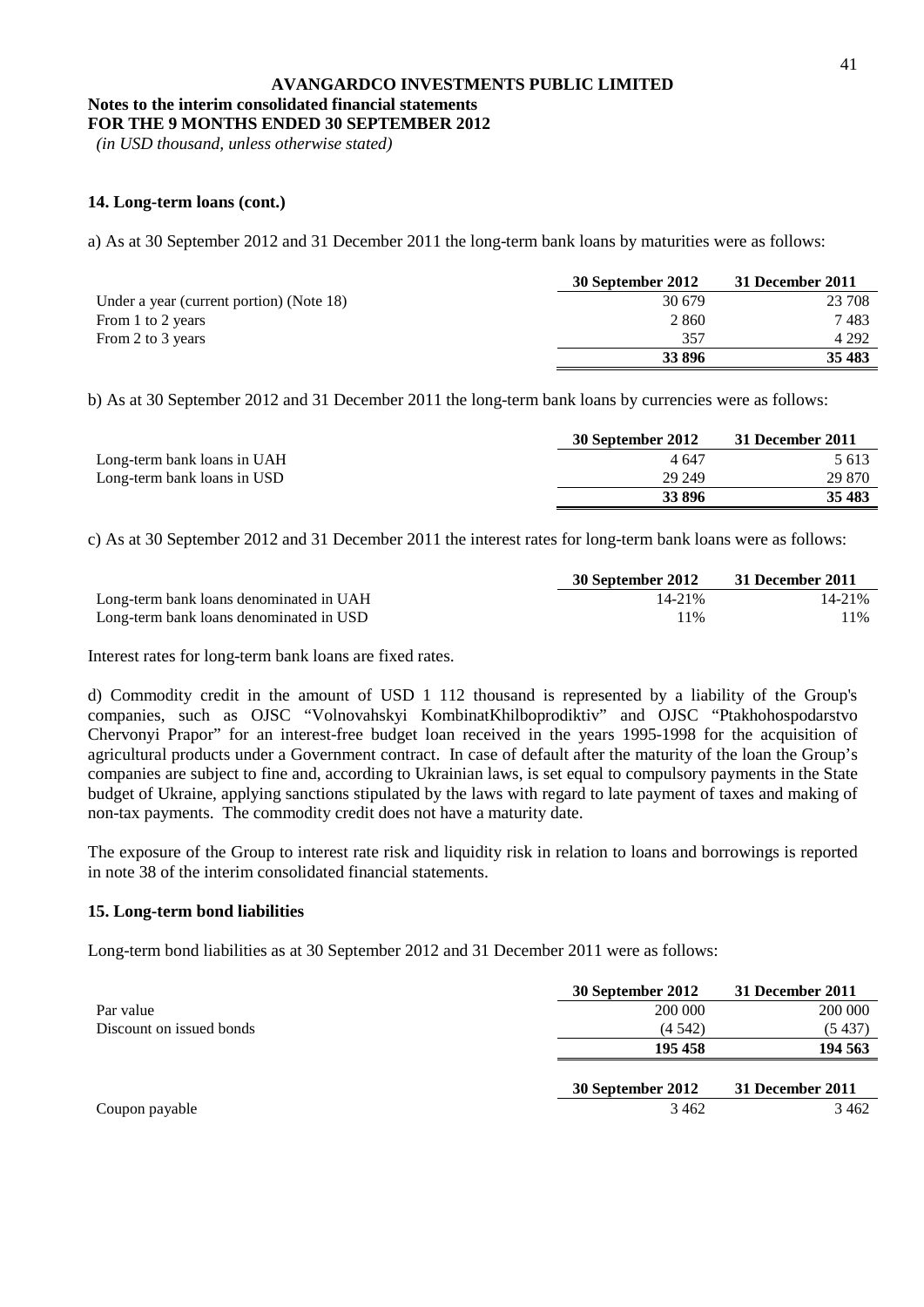*(in USD thousand, unless otherwise stated)*

### **15. Long-term bond liabilities (cont.)**

On 29 October 2010, the Company issued 2 000 five year non-convertible bonds with par value equal to USD 100 000 each. The Notes have been admitted to the official list of the UK listing Authority and to trading on London Stock Exchange plc's regulated market with effect from 1 November 2010. The USD 200 000 000 10% Notes, bear interest from 29 October 2010 at a rate of 10% per annum payable semi annually in arrears on 29 April and 29 October in each year, commencing on 29 April 2011. The maturity date is 29 October 2015 and the placement price was 98 093% of the principal amount of the Notes.

Surety providers of the bonds were as follows: (1) LLC Areal Snigurivka, (2) CJSC Agrofirma Avis, (3) LLC Torgivelniy Budynok Bohodukhivska Ptahofabryka, (4) CJSC Chernivetska Ptakhofabryka, (5) OJSC Ptakhohospodarstvo Chervonyi Prapor, (6) APP CJSC Chornobaivske, (7) CJSC Avangard, (8) ALLC Donetska Ptakhofabryka, (9) SC Gorodenkivska Ptakhofabryka, (10) LLC Imperovo Foods, (11) PSPC Interbusiness, (12) SC Rohatynska Ptahofabryka, (13) SC Ptakhofabryka Lozuvatska, (14) LLC PF Volnovaska, (15) PJSC Cross P/F Zorya.

The exposure of the Group to interest rate risk and liquidity risk in relation to long term-bond liabilities is reported in note 38 of the interim consolidated financial statements.

### **16. Short-term loans**

Short-term loans as at 30 September 2012 and 31 December 2011 were as follows:

|                                       | <b>Note</b> | 30 September 2012 | 31 December 2011 |
|---------------------------------------|-------------|-------------------|------------------|
| Short-term loans in national currency | a), b), c)  |                   |                  |
| Short-term loans in foreign currency  | a), b), c)  | 75 765            | 52 850           |
| Interest free loans                   |             | 10                | 181              |
|                                       |             | 75 807            | 53 063           |

а) As at 30 September 2012 and 31 December 2011 the short-term bank loans by maturity were as follows:

|                    | 30 September 2012        | 31 December 2011 |
|--------------------|--------------------------|------------------|
| under 3 months     | $\overline{\phantom{0}}$ | 668              |
| From 3 to 6 months | 75 765                   | 52 182           |
|                    | 75 765                   | 52 850           |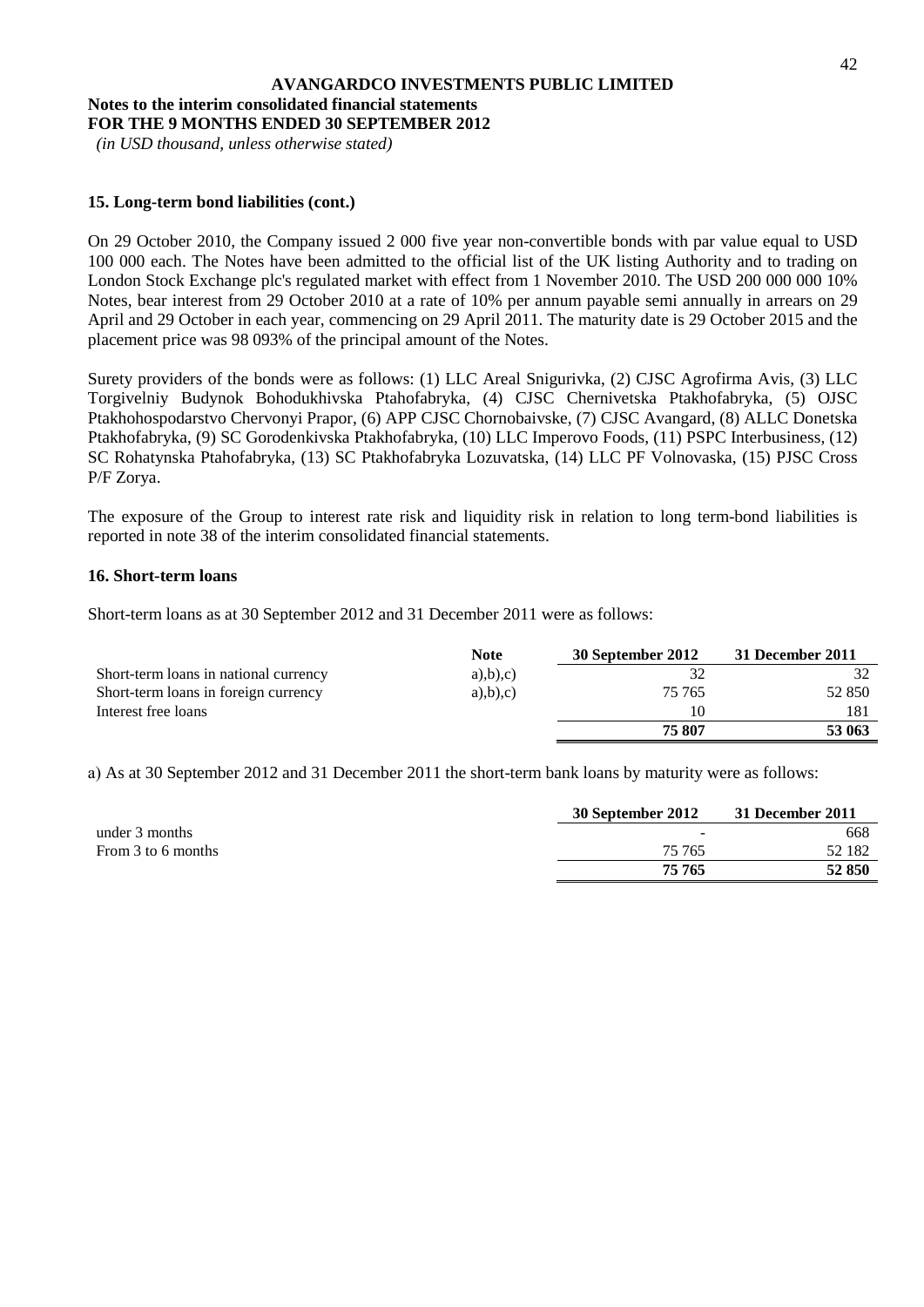*(in USD thousand, unless otherwise stated)*

### **16. Short-term loans (cont.)**

b) As at 30 September 2012 and 31 December 2011 the short-term bank loans by currencies were as follows:

|                              | 30 September 2012        | 31 December 2011 |
|------------------------------|--------------------------|------------------|
| Short-term bank loans in UAH | $\overline{\phantom{0}}$ |                  |
| Short-term bank loans in USD | 50 000                   | 50 669           |
| Short-term bank loans in EUR | 25 7 65                  | 2 1 8 1          |
|                              | 75 765                   | 52 850           |

c) Short-term bank loans by currencies as at 30 September 2012 and 31 December 2011 were as follows:

|                                          | 30 September 2012   | 31 December 2011        |
|------------------------------------------|---------------------|-------------------------|
| Short-term bank loans denominated in UAH | -                   |                         |
| Short-term bank loans denominated in USD | 10.25%              | $10\% - 17\%$           |
|                                          | $1.5% + EURIBOR -$  |                         |
| Short-term bank loans denominated in EUR | $1.75\% + EI$ RIBOR | $2.5\% + EIIRIBOR-10\%$ |

The exposure of the Group to interest rate risk and liquidity risk in relation to short term borrowings is reported in note 38 of the interim consolidated financial statements.

### **17. Securities**

Long-term loans (Note 14) and short-term loans (Note 16) as at 30 September 2012 and 31 December 2011 were secured on assets as follows:

|                                                       | 30 September 2012 | 31 December 2011 |
|-------------------------------------------------------|-------------------|------------------|
| Buildings and structures                              | 86812             | 87998            |
| Machinery and equipment                               | 6 1 5 9           | 6406             |
| Equipment for biological assets                       | 10 3 8 8          | 10724            |
| Vehicles                                              | 366               | 407              |
| Other equipment                                       | 313               | 333              |
| Assets under construction-in-progress and uninstalled |                   |                  |
| equipment                                             | 46 718            | 46 4 63          |
| Property, plant and equipment, total                  | 150 756           | 152 331          |
| Inventories                                           | 331               | 331              |
| <b>Biological assets</b>                              | 3416              | 4 4 8 7          |
|                                                       | 154 503           | 157 149          |

As at 30 September 2012 and 31 December 2011 shares of APP CJSC Chornobaivske in the number of 116 404 961 shares were pledged under long-term bank loans.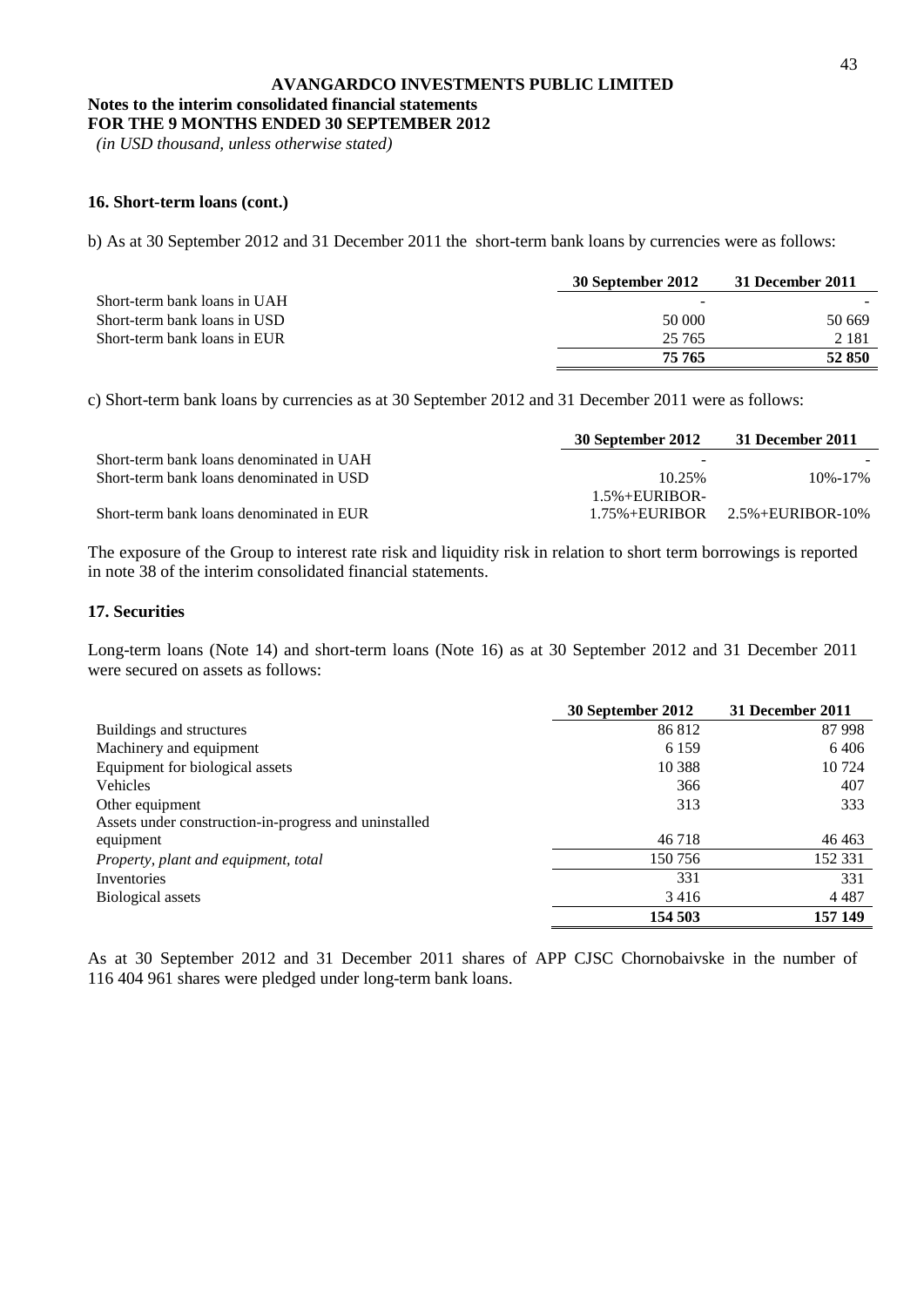*(in USD thousand, unless otherwise stated)*

### **18. Current portion of non-current financial liabilities**

The current portion of non-current financial liabilities as at 30 September 2012 and 31 December 2011 was as follows:

|                                                           | <b>Note</b> | 30 September 2012 | 31 December 2011 |
|-----------------------------------------------------------|-------------|-------------------|------------------|
| <i>Trade and other payables</i>                           |             |                   |                  |
| Deferred income (current portion)                         | 33, c)      | 304               | 304              |
| <i>Financial liabilities</i>                              |             |                   |                  |
| Current portion of finance lease liabilities              | 23          | 2 1 2 4           | 2 1 2 8          |
| VAT included in current portion of finance lease          |             |                   |                  |
| liabilities                                               | 23          | 425               | 426              |
| Current portion of non-current liabilities for bank loans |             |                   |                  |
| in foreign currency                                       | 14, a)      | 29 24 9           | 22 3 8 7         |
| Current portion of non-current liabilities for bank loans |             |                   |                  |
| in national currency                                      | 14, a)      | 1430              | 1 3 2 0          |
|                                                           |             | 33 532            | 26 5 65          |

The exposure of the Group to liquidity risk in relation to non-current financial liability is reported in note 38 of the interim consolidated financial statements.

## **19. Deferred tax assets and liabilities, income tax expense**

The principal components of deferred tax assets and liabilities before netting off on a company basis as at 30 September 2012 and 31 December 2011 were as follows:

|                                                                          | 30 September 2012 | 31 December 2011 |
|--------------------------------------------------------------------------|-------------------|------------------|
| Influence of temporary differences on deferred tax                       |                   |                  |
| assets                                                                   |                   |                  |
| Property, plant and equipment, non-current assets                        | 1 748             | 1 771            |
| <b>Provisions</b>                                                        | 116               | 70               |
| <b>Total deferred tax assets</b>                                         | 1864              | 1841             |
| Influence of temporary differences on deferred tax<br><b>liabilities</b> |                   |                  |
| Deferred expenses                                                        | (7)               | (5)              |
| <b>Total deferred tax liabilities</b>                                    | (7)               | (5)              |
| Net deferred tax assets                                                  | 1857              | 1836             |
|                                                                          | 30 September 2012 | 31 December 2011 |
| Total deferred tax assets                                                | 1912              | 1922             |
| Total deferred tax liabilities                                           | (55)              | (86)             |
| Net deferred tax assets                                                  | 1857              | 1836             |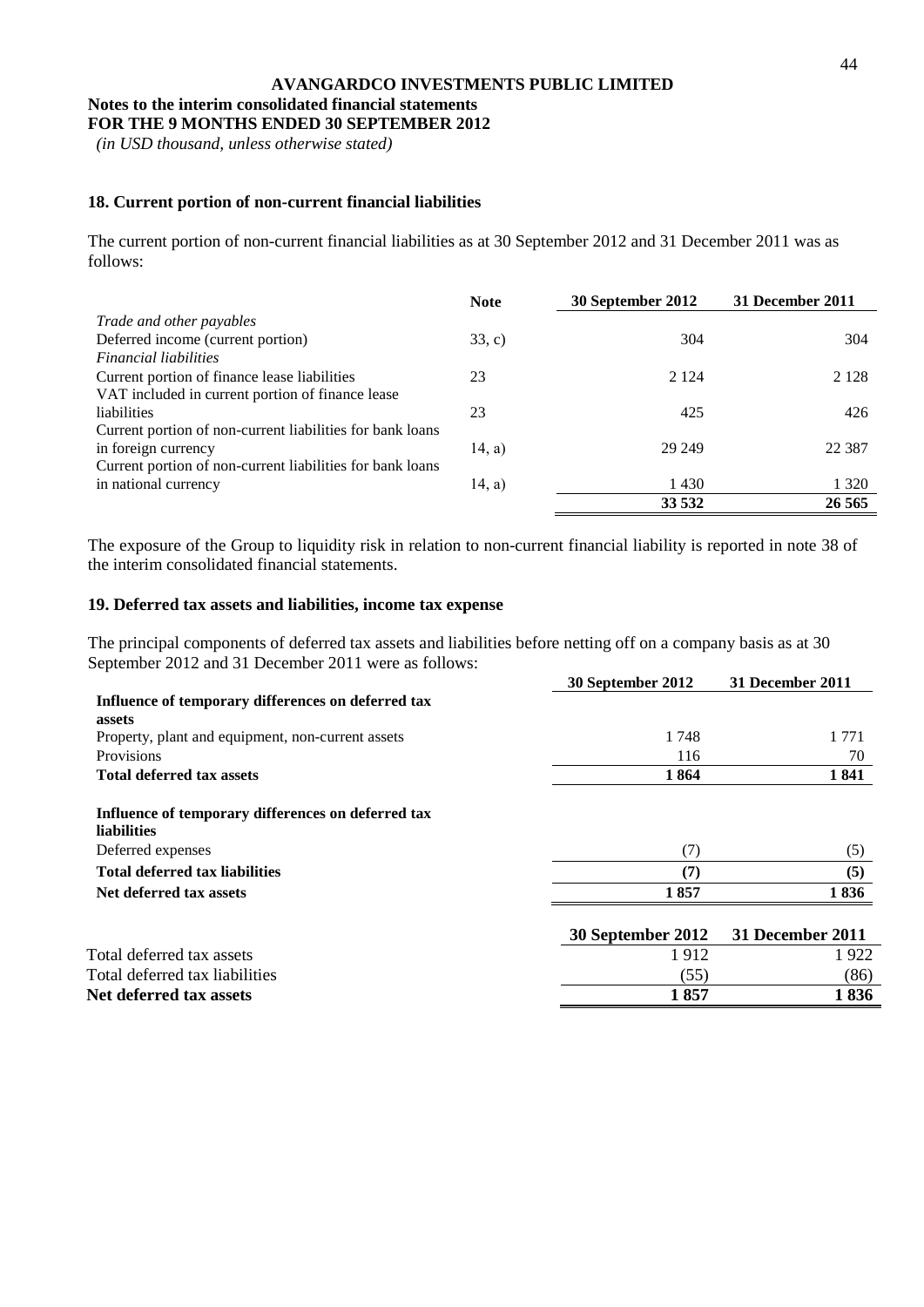*(in USD thousand, unless otherwise stated)*

### **19. Deferred tax assets and liabilities, income tax expense (cont.)**

### **Principal components of income tax expense**

As at 30 September 2012 the rate of income tax in Ukraine was equal to 21% (31 December 2011: 21%, 30 September 2011: 23%)

|                                                  | 30 September 2012 | 30 September 2011 |
|--------------------------------------------------|-------------------|-------------------|
| Current income tax                               | 27                |                   |
| Deferred tax assets/(liabilities)                |                   | (2080)            |
| Effect of translation into presentation currency |                   | (33)              |
| Income tax expense for the period                | 10)               | (2120)            |

### **Reconciliation of deferred tax liabilities**

|                                                    | 30 September 2012 | Year ended 31<br>December 2011 |
|----------------------------------------------------|-------------------|--------------------------------|
| <b>Balance as at 1 January</b>                     | 1836              | (1110)                         |
| Deferred income/ (expenses) for income tax for the |                   |                                |
| reporting period                                   | 23                | 2996                           |
| Effect of translation into presentation currency   | (2)               | (50)                           |
| Balance as at 30 September 2012/31 December 2011   | 1 857             | 1 836                          |

#### **Reconciliation between income tax expense and accounting profit multiplied by the rate of income tax**

|                                                                                      | 30 September 2012 | 30 September 2011 |
|--------------------------------------------------------------------------------------|-------------------|-------------------|
| Accounting profit before tax                                                         | 156 987           | 111971            |
| Less accounting profit of the companies being fixed<br>agricultural tax payers       | (188564)          | (106 862)         |
|                                                                                      | (31 577)          | 5 1 0 9           |
| Accounting loss of the companies being income tax<br>payers at the rate 10%          | (19740)           | (13 377)          |
| Accounting (loss)/profit of the companies being income<br>tax payers at the rate 21% | (11837)           | 18486             |
|                                                                                      | (31 577)          | 5 1 0 9           |
| Income tax, taxable at the rate of 10%                                               | 1974              | 1 3 3 8           |
| Income tax, taxable at the rate of 21%, 23%                                          | 2486              | 4 2 5 2           |
| Tax effect of allowances and income not subject to tax                               | (4450)            | (3468)            |
| Tax as per consolidated statement of comprehensive<br>income                         | 10                | 2 1 2 0           |

The income tax payers for the reporting period and year 2011 were the following companies: LLC "Rohatyn-Korm", OJSC "Vuhlelhirskyi Eksperrementalnyi Kombikrmovyi Zavod", OJSC "Volhovatskiy Kombinat Khliboproduktiv",LLC"Kamyanets-Podilsky Kombikormovyi Zavod", LLC "Pershe Travnya Kombikormovyi Zavod", LLC "ImperovoFoods", LLC "Agrarnyi Holding Avangard", AvangardCo Investments Public Limited and LLC "Imperovo LTD". All other companies of the Group were payers of the fixed agricultural tax.

According to the Tax Code of Ukraine, the taxation for the fixed agricultural tax payers is based on the agricultural area, which is submitted to a manufacturer of agricultural products in the property or for use.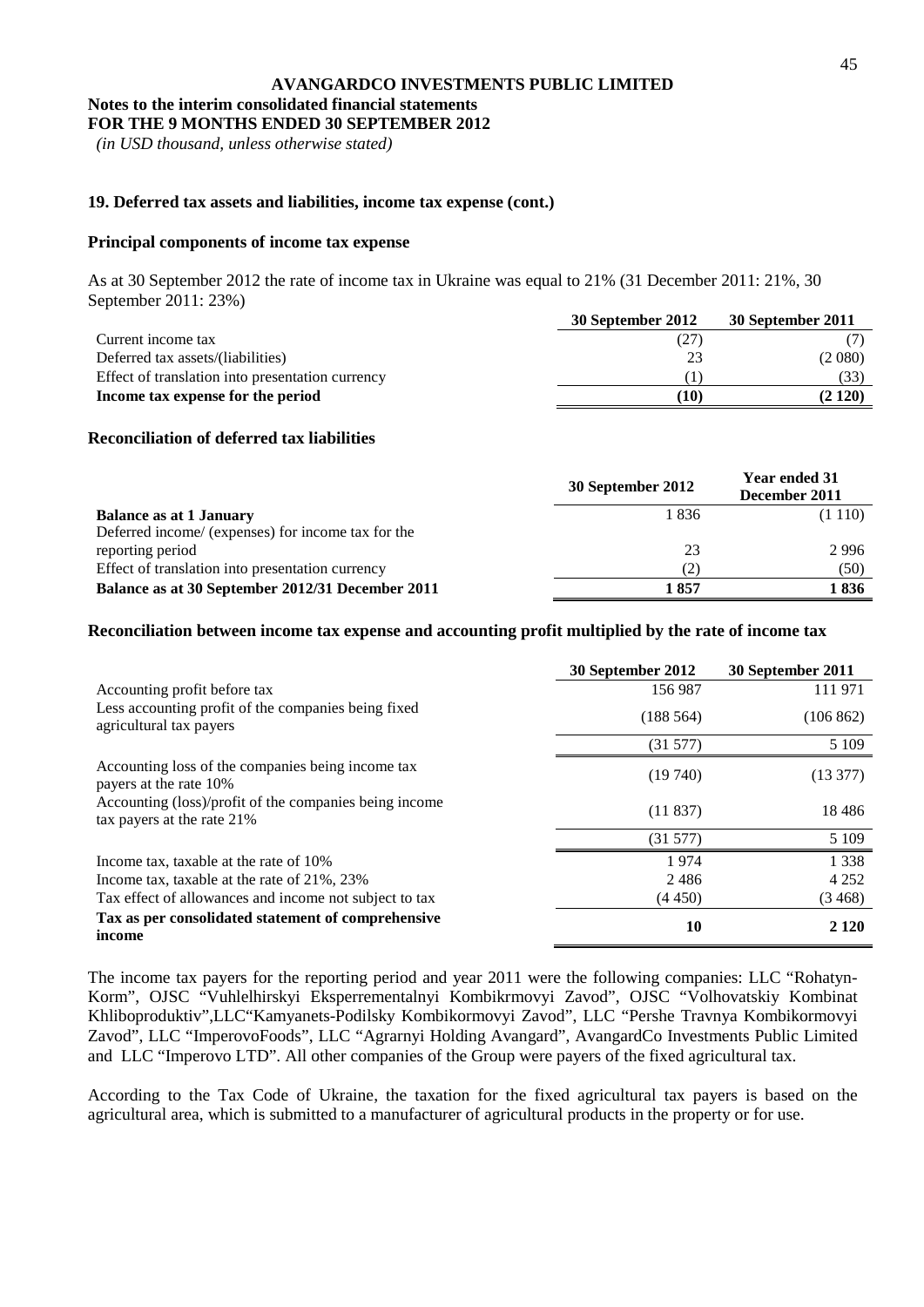*(in USD thousand, unless otherwise stated)*

### **20. Trade payables**

Trade payables as at 30 September 2012 and 31 December 2011 were as follows:

|                         | <b>Note</b> | 30 September 2012 | 31 December 2011 |
|-------------------------|-------------|-------------------|------------------|
| Trade payables          |             | 18 421            | 15 920           |
| Short-term notes issued | a.          | 826               | 974              |
|                         |             | 20 247            | 17 894           |

a) As at 30 September 2012 and 31 December 2011 the short-term notes issued were represented by promissory, non interest-bearing, notes.

The exposure of the Group to liquidity risk in relation to trade payables is reported in note 38 of the interim consolidated financial statements.

### **21. Accrued expenses**

Accrued expenses as at 30 September 2012 and 31 December 2011 were as follows:

|                                        | 30 September 2012 | 31 December 2011 |
|----------------------------------------|-------------------|------------------|
| Provision for future employee benefits | 878               | 426              |
| Other accrued expenses                 |                   |                  |
|                                        | 1 899             | ! 601            |

### **22. Other current liabilities and accrued expenses**

Other current liabilities and accrued expenses as at 30 September 2012 and 31 December 2011 were as follows:

|                                                    | <b>Note</b> | 30 September 2012 | 31 December 2011 |
|----------------------------------------------------|-------------|-------------------|------------------|
| Wages and salaries and related taxes liabilities   |             | 2 5 3 2           | 2 2 1 5          |
| Other taxes and compulsory payments liabilities    | a)          | 3 0 1 4           | 547              |
| Accounts payable for property, plant and equipment |             | 5 6 2 1           | 4 6 8 7          |
| Advances received from customers                   | b)          | 2 2 6 5           | 1971             |
| Interest payable                                   |             | 724               | 717              |
| Accrued coupon on bonds                            |             | 8 7 7 1           | 5918             |
| Other payables                                     |             | 7 1 2 0           | 6910             |
|                                                    |             | 30 047            | 22 965           |

a) Other taxes and compulsory payments liabilities mainly comprises of liabilities for VAT and community charges.

b) Advances received from customers consist of prepayments for the sale of agriculture products and finished goods from buyers.

The exposure of the Group to liquidity risk in relation to other current liabilities and accrued expenses is reported in note 38 of the interim consolidated financial statements.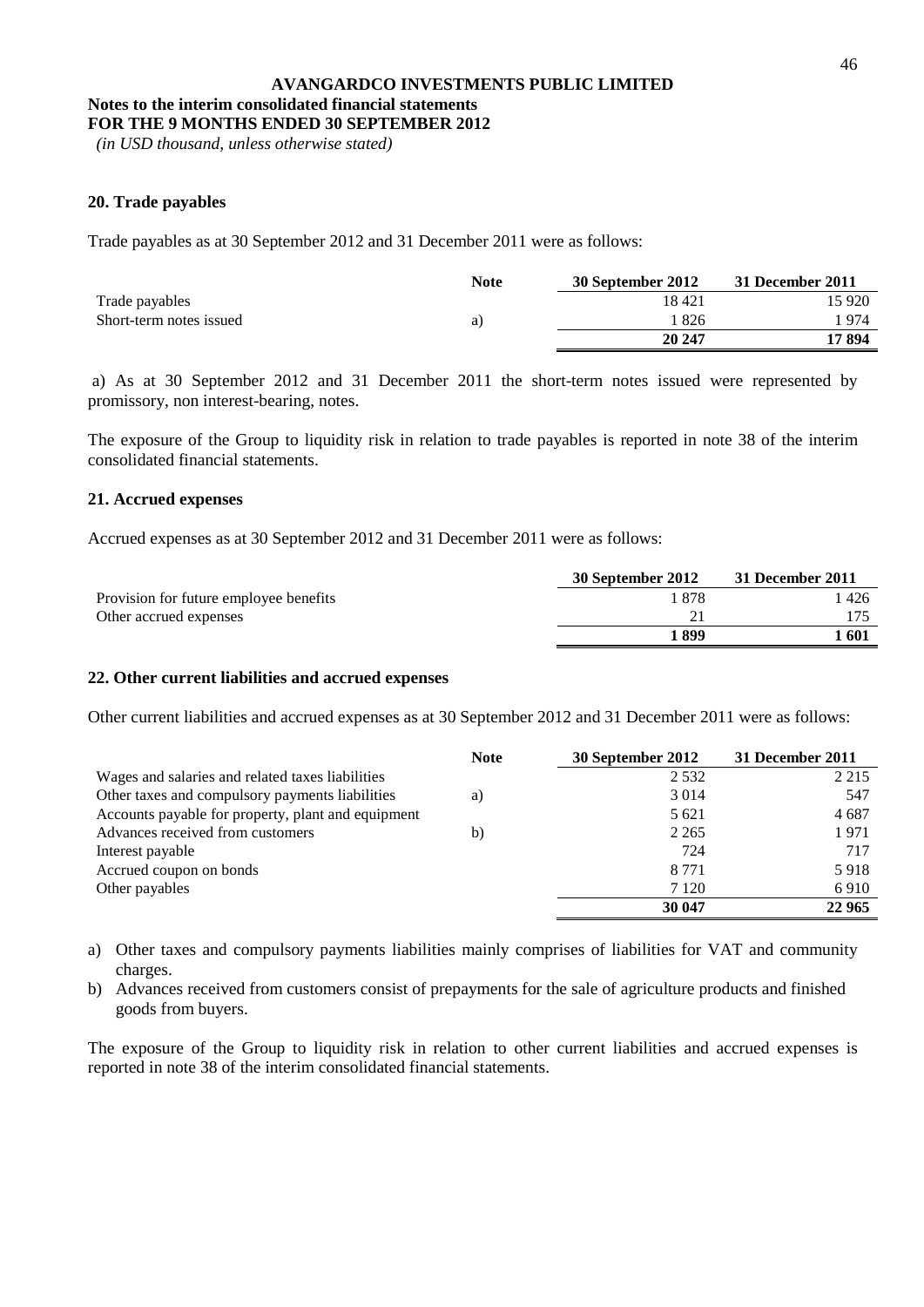*(in USD thousand, unless otherwise stated)*

### **23. FINANCE LEASE LIABILITIES**

| <b>Amounts payable for Finance lease</b><br>as at | <b>Minimum lease</b><br>payments | <b>VAT</b> included<br>in minimum<br>lease payments | Current value of<br>minimum lease<br><i>payments</i> | VAT included in<br>current value of<br>minimum lease<br><i>payments</i> |
|---------------------------------------------------|----------------------------------|-----------------------------------------------------|------------------------------------------------------|-------------------------------------------------------------------------|
| 30 September 2012                                 |                                  |                                                     |                                                      |                                                                         |
| Within a year                                     | 2 5 0 1                          | 425                                                 | 2 1 2 4                                              | 425                                                                     |
| From one to five years                            | 1 7 3 3                          | 320                                                 | 1 5 9 8                                              | 320                                                                     |
|                                                   | 4 2 3 4                          | 744                                                 | 3 7 2 2                                              | 744                                                                     |
| Less: financial expenses of future                |                                  |                                                     |                                                      |                                                                         |
| periods                                           | (512)                            |                                                     |                                                      |                                                                         |
| Current value of lease liabilities                | 3 7 2 2                          | 744                                                 | 3 7 2 2                                              | 744                                                                     |
| Less: amount to be paid within a year             |                                  |                                                     | (2124)                                               | (425)                                                                   |
| Amount to be paid after a year                    |                                  |                                                     | 1598                                                 | 320                                                                     |

| <b>Amounts payable for Finance lease</b><br>as at | <b>Minimum</b><br>lease<br>payments | VAT included in<br>minimum lease<br>payments | <b>Current value</b><br>of minimum<br>lease payments | VAT included in<br>current value of<br>minimum lease<br><i>payments</i> |
|---------------------------------------------------|-------------------------------------|----------------------------------------------|------------------------------------------------------|-------------------------------------------------------------------------|
| 30 September 2011                                 |                                     |                                              |                                                      |                                                                         |
| Within a year                                     | 2 7 3 6                             | 426                                          | 2 1 3 2                                              | 426                                                                     |
| From one to five years                            | 4 2 4 5                             | 746                                          | 3731                                                 | 746                                                                     |
|                                                   | 6981                                | 1 1 7 2                                      | 5863                                                 | 1 1 7 2                                                                 |
| Less: financial expenses of future                |                                     |                                              |                                                      |                                                                         |
| periods                                           | (541)                               |                                              |                                                      |                                                                         |
| Current value of lease liabilities                | 6440                                | 1 1 9 8                                      | 5863                                                 | 1 172                                                                   |
| Less: amount to be paid within a year             |                                     |                                              | (2132)                                               | (426)                                                                   |
| Amount to be paid after a year                    |                                     |                                              | 3731                                                 | 746                                                                     |

Net carrying value of property, plant and equipment acquired via finance lease as at 30 September 2012 and 31 December 2011 was as follows:

|                                 | 30 September 2012 | 31 December 2011 |
|---------------------------------|-------------------|------------------|
| Equipment for biological assets | 10 810            | 1 0 6 8          |
| Vehicles                        | 36                |                  |
|                                 | 10 846            | 11 109           |

Non-current assets under finance lease include equipment for biological assets, construction-in-progress and uninstalled equipment and vehicles with finance lease term of 3-4 years. Interest rate under finance lease agreements is LIBOR+8% per annum for the 9 months ended 30 September 2012 and for the year ended 31 December 2011. Finance lease agreements do not provide the possibility of changing the initial terms of agreements.

The exposure of the Group to interest rate risk and liquidity risk in relation to finance lease liabilities is reported in note 38 of the interim consolidated financial statements.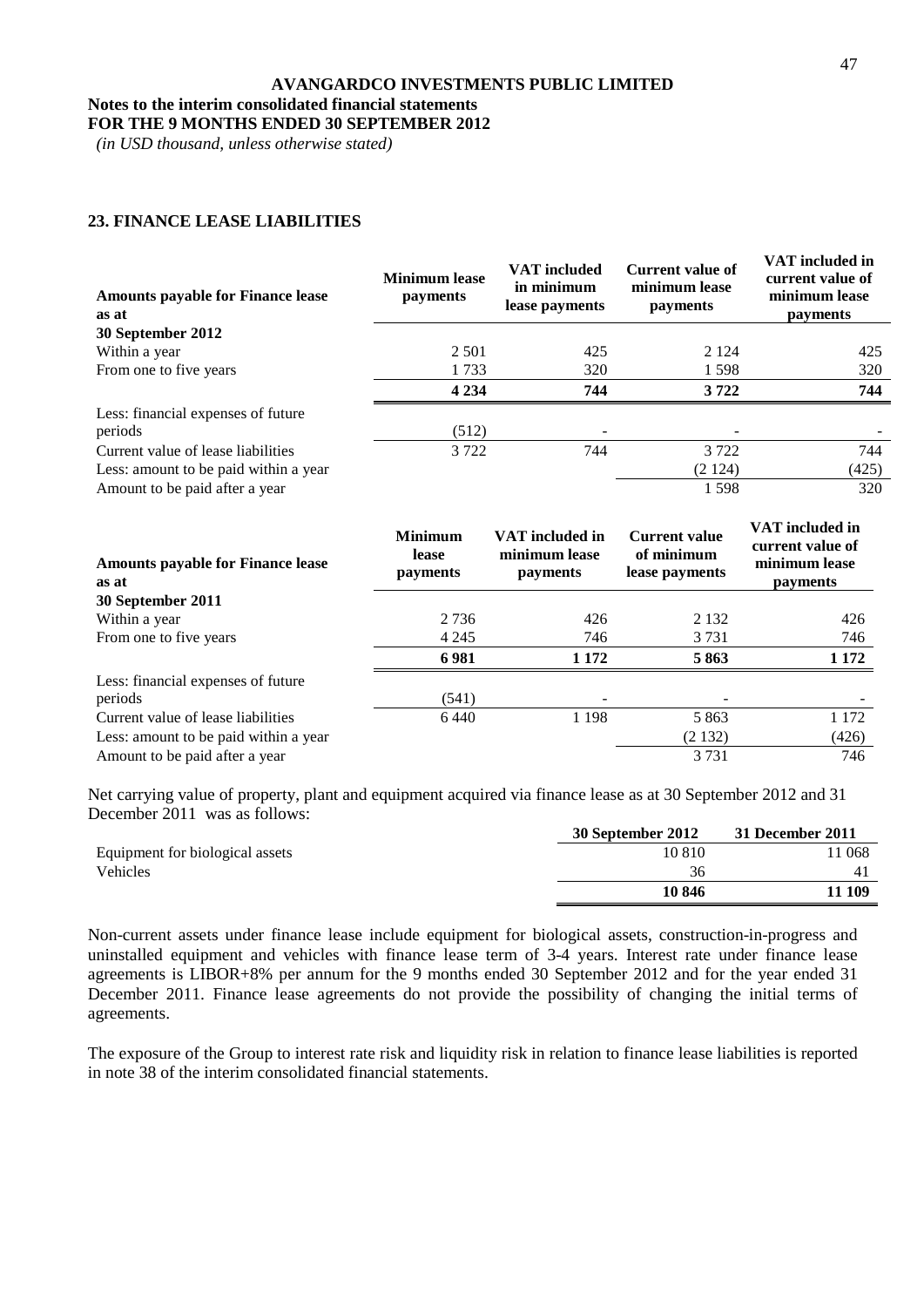*(in USD thousand, unless otherwise stated)*

### **24. Short-term bond liabilities**

Short-term bond liabilities as at 30 September 2012 and 31 December 2011 were as follows:

|                      | 30 September 2012 | 31 December 2011 |
|----------------------|-------------------|------------------|
| Nominal value        | 25 0 22           | 25 0 32          |
| Bonds repurchased    | -                 | (19)             |
|                      | 25 0 22           | 25 013           |
|                      | 30 September 2012 | 31 December 2011 |
| Bonds coupon payable | 267               | 2456             |

As at 30 September 2012 and 31 December 2011 current liabilities for bonds were presented as liabilities for Atype bonds with nominal value of USD 25 023 thousand and USD 25 013 thousand respectively, which was equivalent to UAH 200 000 thousand, issued by CJSC "Avangard" 2 July 2008. Those bonds were issued in book-entry form in number of 200 000 items. The bonds issue was secured by SC "Zorya, LLC Cross-PF Zorya", LLC "Cross-PF Zorya",OJSC "Ptakhohospodarstvo Chervonyi Prapor", SC "Ptakhofabryka Lozuvatska", SC "Ptakhofabryka Chervonyi Prapor Poultry Farm, of OJSC Ptakhohospodarstvo Chervoniy Prapor", OJSC "Volnovaskyi Kombinat Khliboprodiktiv", OJSC "Vuhlehirskyi Eksperementalnyi Kombikormovyi Zavod", ALLC "Donetska Ptakhofabryka", LLC "PF Volnovaska", SC "Ptakhohospodarstvo Lozuvatskoe", SC "Gorodenkivska Ptakhofabryka of CJSC Avangard", SC "Rogatynska Ptakhofabryka of CJSC Avangard", SC "Avangard-Agro of CJSC Avangard", CJSC "Chernivetska Ptakhofabryka", CJSC "Agrofirma Avis", LLC "Kamyanets-Podilsky Kombikormoviy Zavod", OJSC "Kirovskiy", LLC "Slovyany", OJSC "Ptakhofabryka Pershe Travnya", SC "Ptakhohospodarstvo Yuzhnaya Holding of LLC Yuzhnaya Holding", LLC "Yuzhnaya Holding", LLC "Areal-Snigurivka". The Guarantors are fully responsible for the issuer's liabilities to bond holders.

Bond interest coupon is payable over 20 periods of 91 days each. The interest rate on the above mentioned bonds for the first-fourth coupon periods is set at 17% per annum. The procedure of interest rate determination for the fifth-eighth, ninth-twelfth, thirteenth-sixteenth and seventeenth-twentieth periods is set by the issuer board of directors based on market conditions, but not less than the National Bank of Ukraine bank rate on the date of the decision on setting interest rate. The bonds owner has a right to present the bonds to the issuer for payment on the following dates: 25 May 2009, 24 May 2010, 23 May 2011 and 21 May 2012, under the notification conditions. The bonds circulation period is from 2 July 2008 to 19 May 2013.

The exposure of the Group to interest rate risk and liquidity risk in relation to short term bond liabilities is reported in note 38 of the interim consolidated financial statements.

### **25. Revenue**

Sales revenue for the 9 months ended 30 September 2012 and 30 September 2011 were as follows:

|                                               | 30 September 2012 | 30 September 2011 |
|-----------------------------------------------|-------------------|-------------------|
| Revenue from finished goods                   | 444 365           | 333 526           |
| Revenue from goods and services sold/rendered | -388              | l 342             |
|                                               | 445 753           | 334 868           |

For the 9 months ended 30 September 2012 USD 35 853 thousand or 8.0% from the Group's revenue is referred to the sales transactions carried out with one of the Group's clients (for 30 September 2011 – note 38).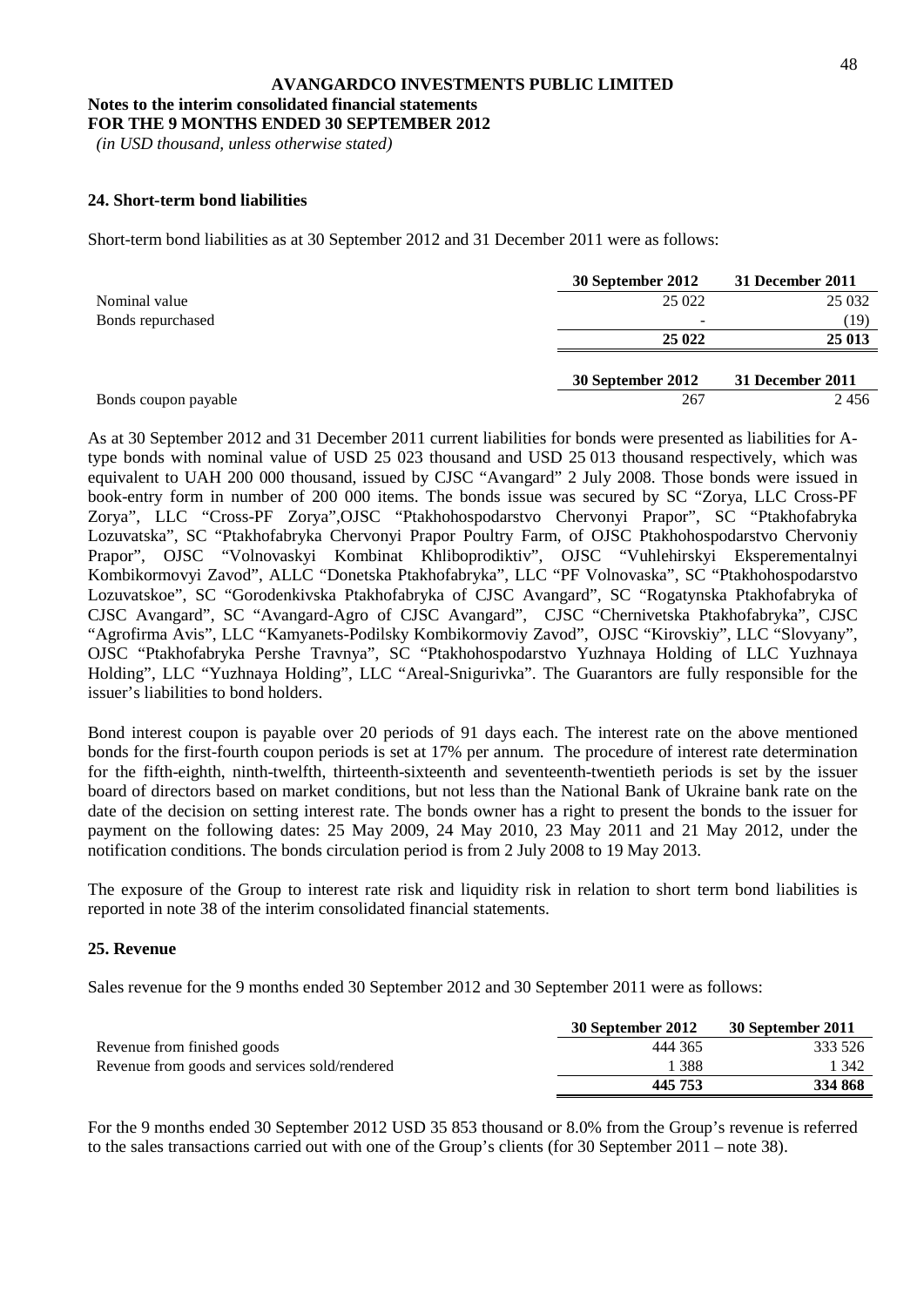*(in USD thousand, unless otherwise stated)*

### **26. Cost of sales**

Cost of sales for the 9 months ended 30 September 2012 and 30 September 2011 was as follows:

|                                          | <b>Note</b> | 30 September 2012 | 30 September 2011 |
|------------------------------------------|-------------|-------------------|-------------------|
| Cost of finished goods sold              | 26          | (297812)          | (231 758)         |
| Cost of goods and services sold/rendered |             | (1573)            | (1 259)           |
|                                          |             | (299 385)         | (233 017)         |

### **27. Cost of sales by elements**

The cost of finished goods sold (Note 26) for the 9 months ended 30 September 2012 and 30 September 2011 as follows:

|                                                   | <b>Note</b>      | 30 September 2012 | 30 September 2011 |
|---------------------------------------------------|------------------|-------------------|-------------------|
| Raw materials                                     |                  | (248 370)         | (185141)          |
| Payroll of production personnel and related taxes |                  | (17204)           | (15695)           |
| Depreciation                                      |                  | (10969)           | (10293)           |
| Services provided by third parties                | $\left(1\right)$ | (21111)           | (20544)           |
| Other expenses                                    |                  | (158)             | (85)              |
|                                                   |                  | (297812)          | (231 758)         |

Services provided by third parties consists of expenses for electricity, storage services, gas, water, current repairs of production premises, sanitary cleaning services, veterinary services and other.

### **28. General administrative expenses**

General administrative expenses for the 9 months ended 30 September 2012 and 30 September 2011 were as follows:

|                                                | <b>Note</b> | 30 September 2012 | 30 September 2011 |
|------------------------------------------------|-------------|-------------------|-------------------|
| Salaries and wages of administrative personnel |             | (6155)            | (3427)            |
| Services provided by third parties             |             | (10 384)          | (4347)            |
| Depreciation                                   |             | (78)              | (68)              |
| Repairs and maintenance costs                  |             | (54)              | (52)              |
| Tax expenses, except for income tax            |             | (267)             | (262)             |
| Material usage                                 |             | (479)             | (360)             |
| Other expenses                                 |             | (216)             | (218)             |
|                                                |             | (17633)           | (8734)            |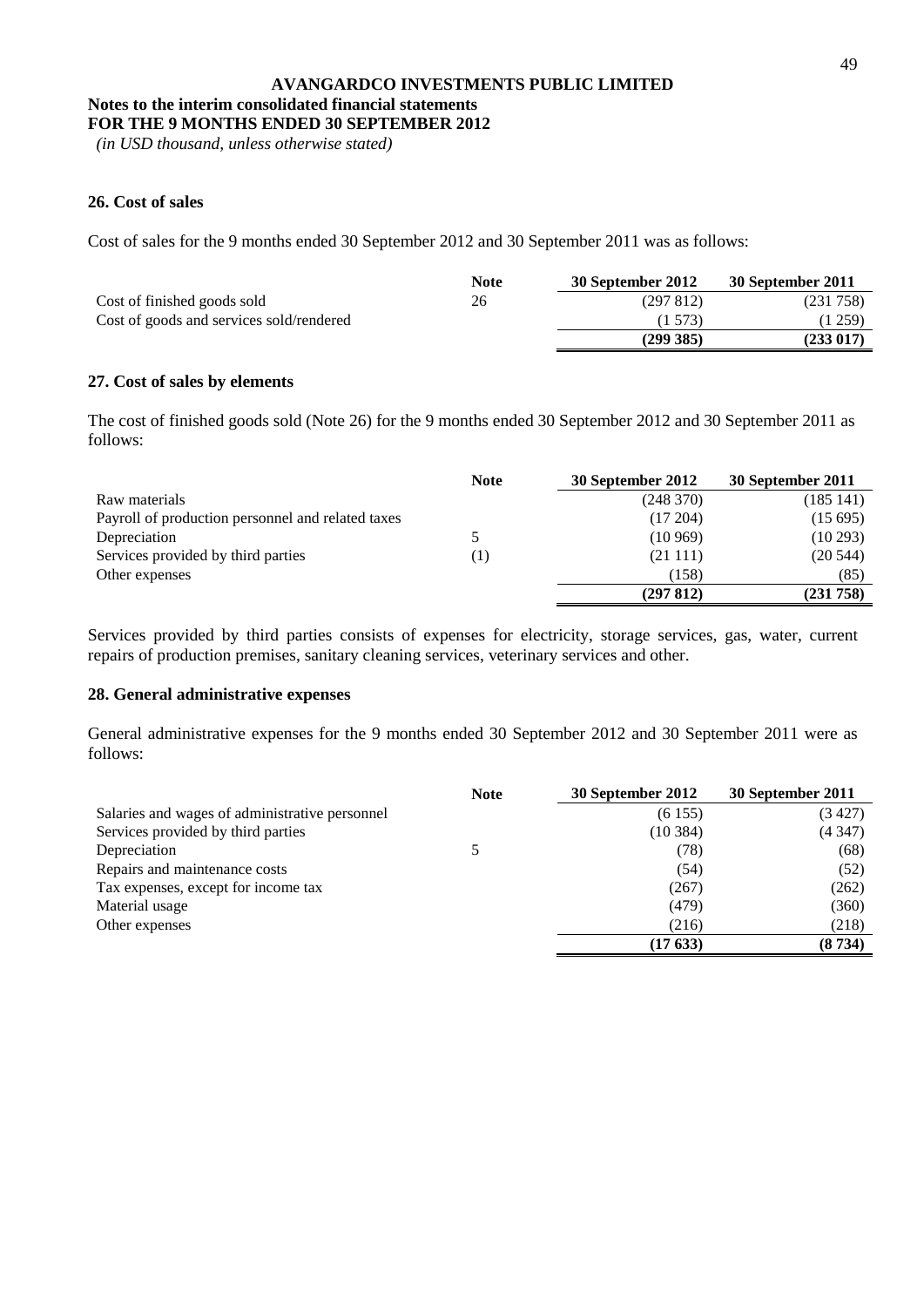*(in USD thousand, unless otherwise stated)*

### **29. Distribution expenses**

Distribution expenses for the 9 months ended 30 September 2012 and 30 September 2011 were as follows:

|                                              | <b>Note</b> | 30 September 2012 | 30 September 2011 |
|----------------------------------------------|-------------|-------------------|-------------------|
| Salaries and wages of distribution personnel |             | (1658)            | (1623)            |
| Transport expenses                           |             | (7182)            | (4151)            |
| Depreciation                                 |             | (405)             | (282)             |
| Services provided by third parties           |             | (4461)            | (133)             |
| Packing materials                            |             | (1090)            | (545)             |
| Repairs and maintenance costs                |             | (48)              | (38)              |
| Other expenses                               |             | (463)             | (365)             |
|                                              |             | (15307)           | (7137)            |

### **30. Other operating income/(expenses), NET**

Other operating income/(expenses), net for the 9 months ended 30 September 2012 and 30 September 2011 were as follows:

|                                                    | 30 September 2012 | 30 September 2011 |
|----------------------------------------------------|-------------------|-------------------|
| Loss from disposal of current assets               | (220)             | (156)             |
| Loss from disposal of noncurrent assets            | (30)              | (154)             |
| Impairment of current assets                       | (850)             | (1461)            |
| Gain realised from writing-off of accounts payable | 768               |                   |
| Losses on exchange                                 | (6274)            | (1712)            |
| Foreign currency sale income/(loss)                | 11 438            | 63                |
| Provision for doubtful debts                       | (1077)            | (363)             |
| Fines, penalties recognized                        | (870)             | (1038)            |
| Other income                                       | 2 2 8 3           | (1447)            |
|                                                    | 5 1 6 8           | (6261)            |

### **31. Finance cost**

Finance cost for the 9 months ended 30 September 2012 and 30 September 2011 was as follows:

|                                          | 30 September 2012 | 30 September 2011 |
|------------------------------------------|-------------------|-------------------|
| Interest payable on loans                | (7113)            | (7532)            |
| Capitalised interest                     | 2 1 9 2           | 3581              |
| <b>Total financial expenses on loans</b> | (4921)            | (3 951)           |
| Finance expenses on finance lease        | (869)             | (485)             |
| Finance expenses on bonds (interest)     | (18891)           | (13992)           |
| Other finance expenses                   | (1402)            | (855)             |
|                                          | (26083)           | (19 283)          |

### **32. Finance income**

Finance income for the 9 months ended 30 September 2012 and 30 September 2011 mainly includes the interest income from placement of deposits, amounted to USD 420 thousand and USD 829 thousand respectively.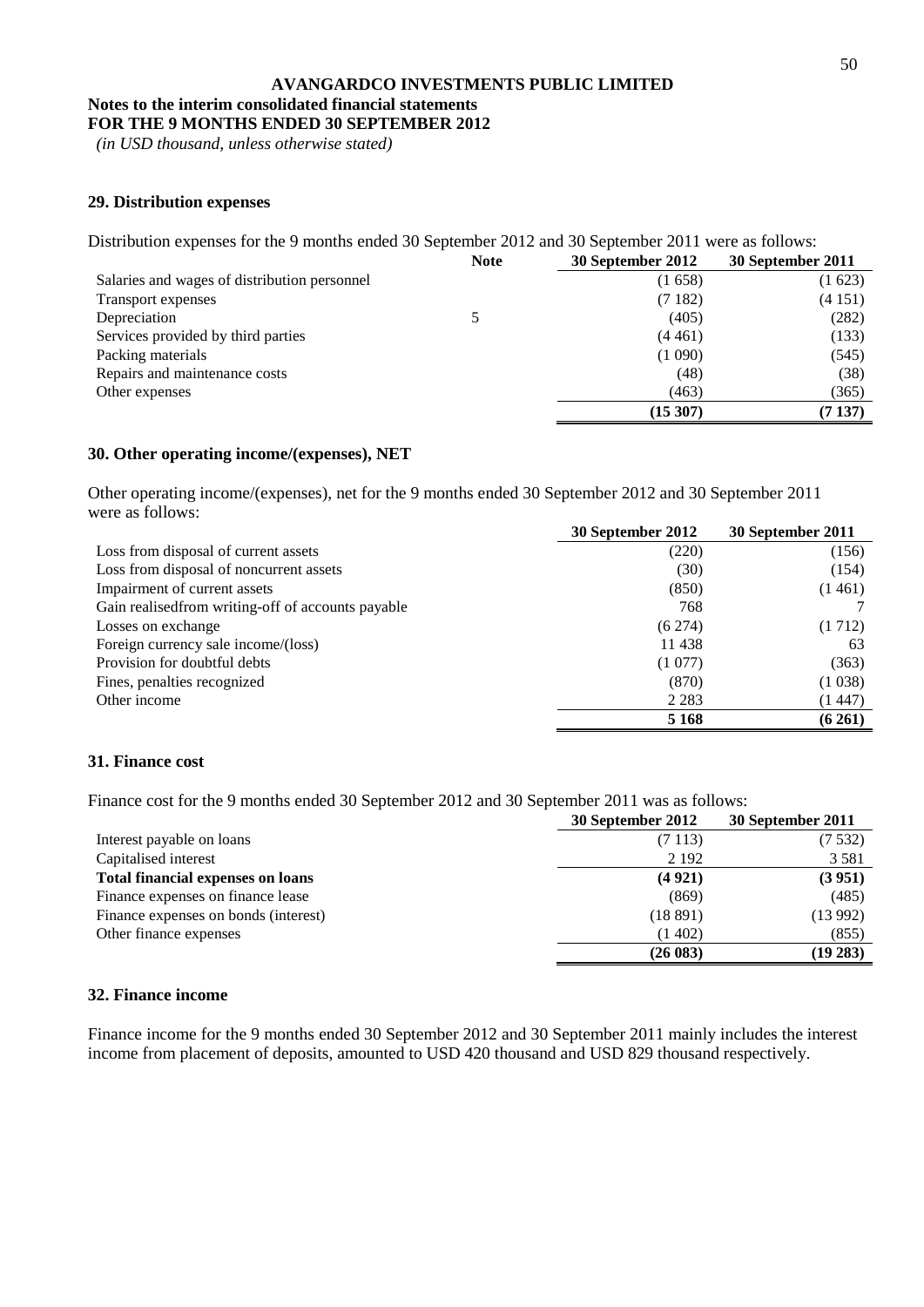*(in USD thousand, unless otherwise stated)*

### **33. Income from government grants and incentives and from special VAT treatment**

### **33.1 Income from government grants and incentives**

Income from government grants and incentives received for the 9 months ended 30 September 2012 and 30 September 2011 was as follows:

|                                                         | <b>Note</b> | 30 September 2012 | 30 September 2011 |
|---------------------------------------------------------|-------------|-------------------|-------------------|
| Partial compensation of interest for loans received by  |             |                   |                   |
| agro-industrial enterprises from financial institutions |             |                   |                   |
| Amortization of deferred income on government grants    |             | 226               | 229               |
| Other grants                                            |             | ۰                 |                   |
|                                                         |             | 226               | 239               |

### *a) Partial compensation of interest for loans received by agro-industrial enterprises from financial institutions*

In compliance with the legislation of Ukraine, the agricultural producers received partial compensation of interest rates by loans received by agro-industrial enterprises from financial institutions based on competitiveness and compensation principles.

#### *b) Partial compensation of complex agricultural equipment cost*

Enterprises of the Group received partial compensation of complex agricultural equipment cost during the years 2004-2010 according to Ukrainian laws. The total amount of compensations received for above mentioned period is UAH 60 608 thousand. Those grants were recognised as deferred income and reflected within the "Deferred income" item in the statement of financial position. The deferred income is amortised over the estimate useful life of the relevant asset (generally 25 years) and the amortisation is reflected in the above table.

#### *c) Other grants*

The item "Other grants" comprises the following grants: grants for sowing of winter crops, grants for meat, grants for maintaining parent flock.

#### **33.2 Income from special VAT treatment**

Income from special VAT treatment received for the 9 months ended 30 September 2012 and 30 September 2011 was as follows:

|                                   | 30 September 2012 | 30 September 2011 |
|-----------------------------------|-------------------|-------------------|
| Income from special VAT treatment | 36 101            | 23 665            |
|                                   | 36 101            | 23 665            |

According to the Tax Code of Ukraine agricultural enterprises (those with a relative value of agricultural products in total sales not less than 75% for the previous 12 months) have a tax benefit for VAT on agriculture transactions. Positive VAT balance (positive difference between tax liability and tax credit) from agricultural transactions shall be recognized as other operating income and transferred to special current account and negative balance (negative difference between tax liability and tax credit) shall be included into other operating expenses. These income and expenses are reflected in interim consolidated financial information on a net basis.

All members of the Group that met the criteria for the use of these VAT benefits except: from (LLC Rohatyn-Korm, LLC Kamyanets-Podilsky Kombikormoviy Zavod, OJSC Vuhlehirskyi Eksperementalnyi Kombikormovyi Zavod, OJSC Volnovaskyi Kombinat Khliboprodiktiv, LLC Pershe Travnya Kombikormoviy Zavod, LLC Imperovo Foods, LLC Imperovo LTD, LLC Agrarnyi Holding Avangard, AvangardCo Investments Public Limited).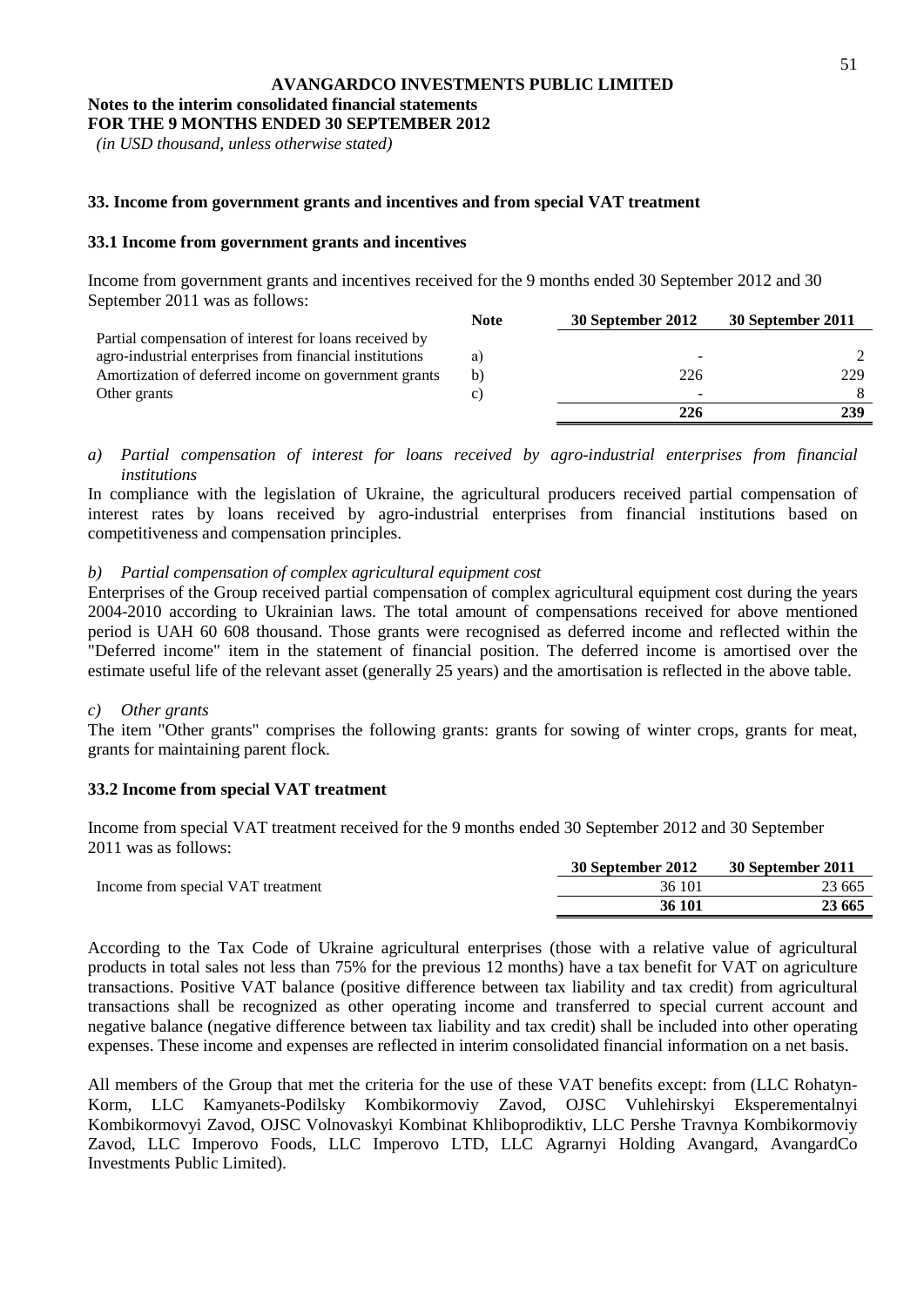*(in USD thousand, unless otherwise stated)*

### **34. Related party balances and transactions**

The Company is controlled by Mr Oleg Bakhmatyuk, who directly or indirectly owns 77.5% of the Company's share capital. The remaining 22.5% of the shares are widely owned.

For the purposes of these interim consolidated financial statements, parties are considered to be related if one party has the ability to control the other party, is under common control, or can exercise significant influence over the other party in making financial or operational decisions. In considering each possible related party relationship, attention is directed to the substance of the relationship, not merely the legal form.

The Group enters into transactions with both related and unrelated parties. It is generally not possible to objectively determine whether any transaction with a related party would have been entered into if the parties had not been related, or whether such transactions would have been effected on the same terms, conditions and amounts if the parties had not been related.

According to these criteria the related parties of the Group are divided into the following categories:

- A. Key management;
- B. Companies having the same top management;
- C. Companies in which the Group's owners have an equity interest;
- D. Companies which activities are significantly influenced by the Group's owners.

Salary costs of key management personnel for the 9 months ended 30 September 2012 were as follows:

|                              | 30 September 2012 | 30 September 2011 |
|------------------------------|-------------------|-------------------|
| Salary                       | 349               | 951               |
| Contributions to state funds | 383               | 342               |
|                              | 1 732             | 1 293             |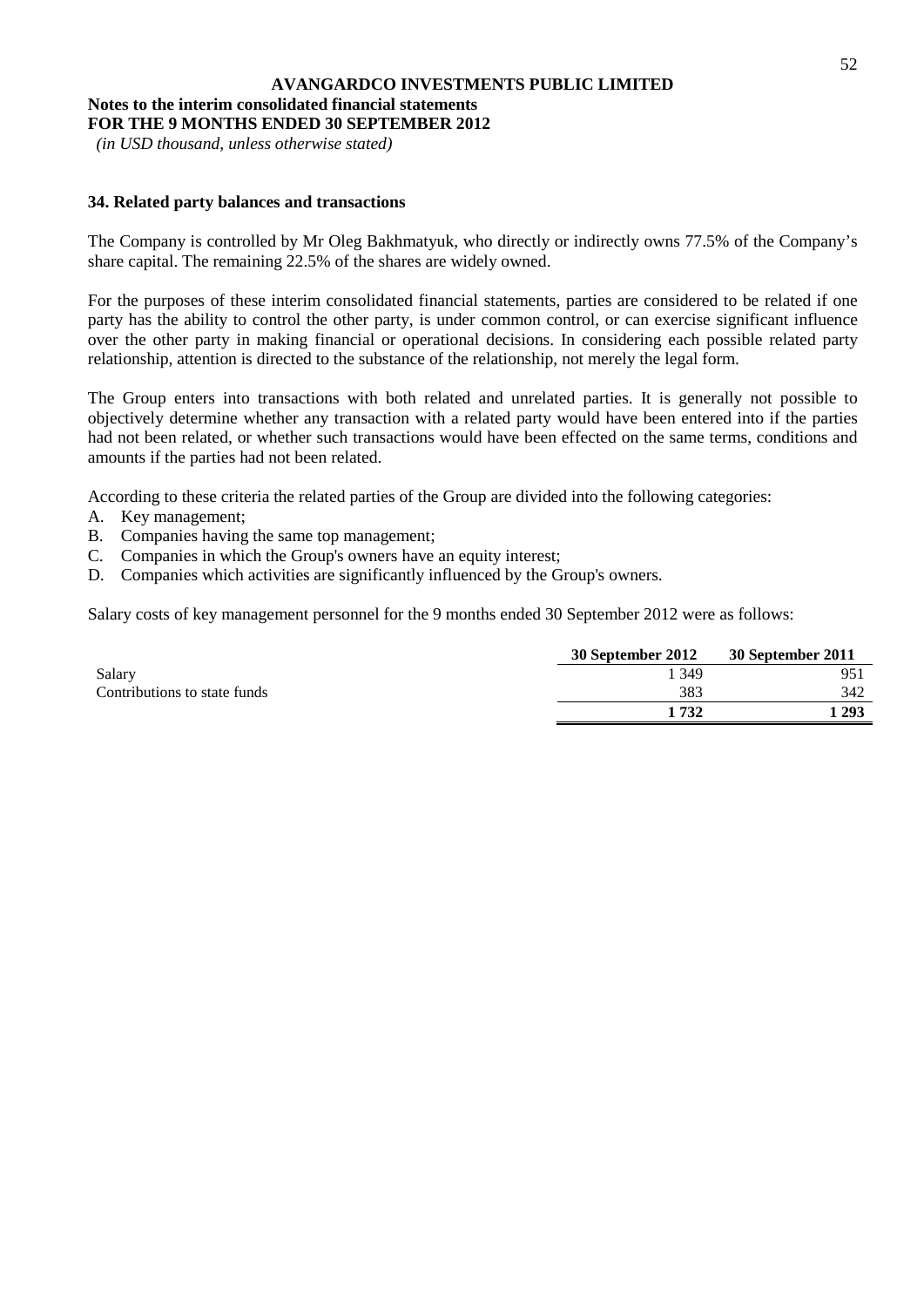*(in USD thousand, unless otherwise stated)*

## **34. Related party balances and transactions (cont.)**

Outstanding amounts of the Group for transactions with related parties as at 30 September 2012 and 31 December 2011 were as follows:

|                                                                                     | Outstanding balances with related parties as at |                  |
|-------------------------------------------------------------------------------------|-------------------------------------------------|------------------|
|                                                                                     | 30 September 2012                               | 31 December 2011 |
| Other current assets:<br>C. Companies in which the Group's owners have an           |                                                 |                  |
| equity interest;                                                                    |                                                 | 279              |
| D. Companies which activities are significantly<br>influenced by the Group's owners |                                                 | 341              |
|                                                                                     | $\blacksquare$                                  | 620              |
| Prepayments and other current assets, net                                           |                                                 |                  |
| D. Companies which activities are significantly<br>influenced by the Group's owners | 35                                              |                  |
|                                                                                     | 35                                              |                  |
| Trade accounts receivable:                                                          |                                                 |                  |
| D. Companies which activities are significantly<br>influenced by the Group's owners | 12                                              | 722              |
|                                                                                     | 12                                              | 722              |
| Cash and cash equivalents:                                                          |                                                 |                  |
| D. Companies which activities are significantly<br>influenced by the Group's owners | 9423                                            | 11 557           |
|                                                                                     | 9 4 23                                          | 11 557           |
| Long-term loans                                                                     |                                                 |                  |
| B. Companies having the same top management;                                        |                                                 | 2 500            |
|                                                                                     |                                                 | 2500             |
| Short-term loans                                                                    |                                                 |                  |
| D. Companies which activities are significantly<br>influenced by the Group's owners | 32                                              | 65               |
|                                                                                     | 32                                              | 65               |
| Trade accounts payable:                                                             |                                                 |                  |
| C. Companies in which the Group's owners have an<br>equity interest;                | 6                                               |                  |
| D. Companies which activities are significantly<br>influenced by the Group's owners | 181                                             | 1 2 9 3          |
|                                                                                     | 187                                             | 1 2 9 3          |
| Other current liabilities :                                                         |                                                 |                  |
| D. Companies which activities are significantly<br>influenced by the Group's owners | 119                                             | 293              |
|                                                                                     | 119                                             | 293              |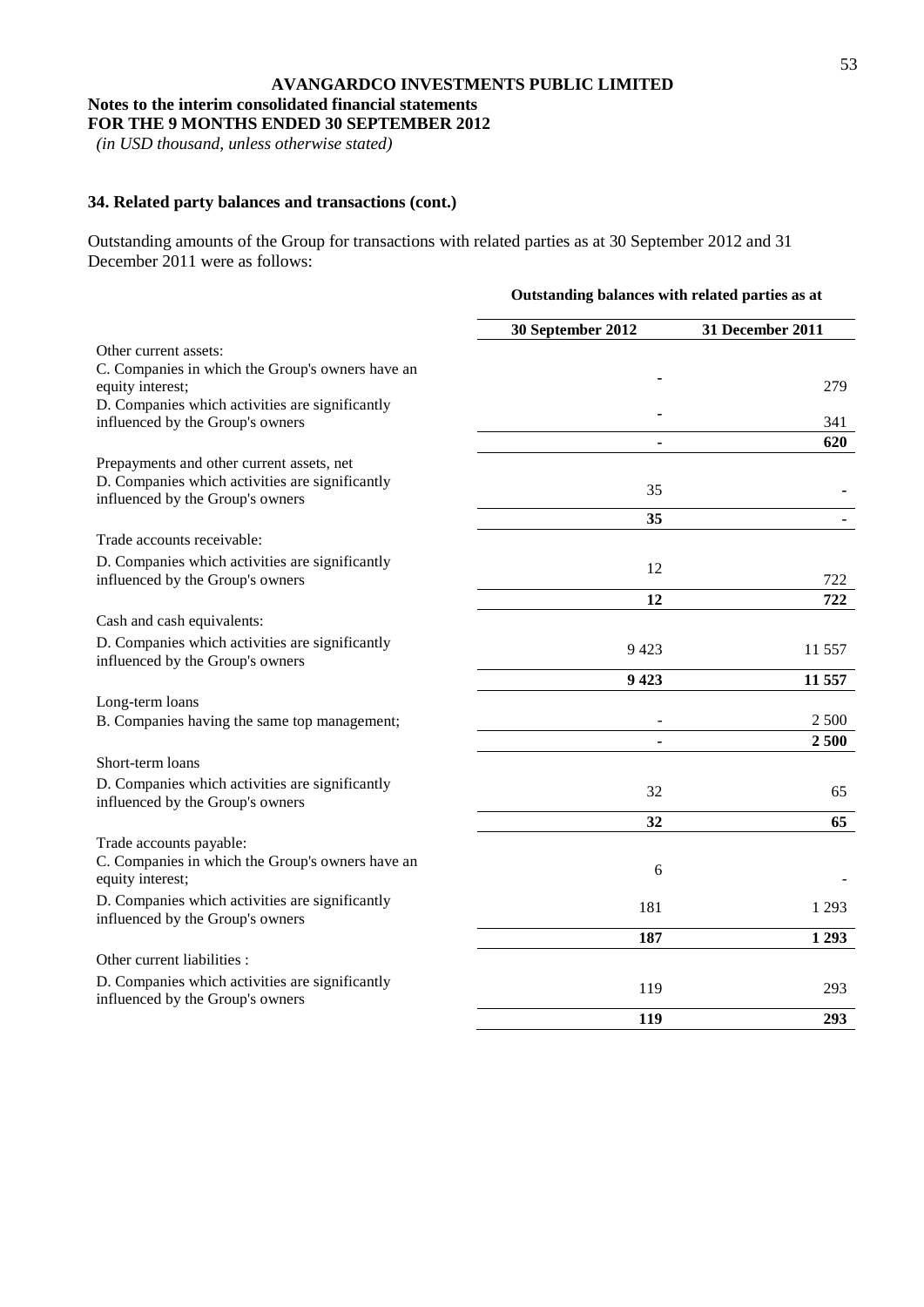*(in USD thousand, unless otherwise stated)*

## **34. Related party balances and transactions (cont.)**

The Group's transactions with related parties for the 9 months ended 30 September 2012 and 30 September 2011 were as follows:

|                                                                                                                 | Transactions with related parties for the<br>9 months ended |                   |
|-----------------------------------------------------------------------------------------------------------------|-------------------------------------------------------------|-------------------|
|                                                                                                                 | 30 September 2012                                           | 30 September 2011 |
| Sales revenue:<br>C. Companies in which the Group's owners have an<br>equity interest;                          | 17                                                          | 380               |
| D. Companies which activities are significantly<br>influenced by the Group's owners                             | 156                                                         | 1 3 2 5           |
|                                                                                                                 | 173                                                         | 1705              |
| General administrative expenses:<br>C. Companies in which the Group's owners have an<br>equity interest;        | (97)                                                        | (18)              |
| D. Companies which activities are significantly<br>influenced by the Group's owners                             | (101)<br>(198)                                              | (40)<br>(58)      |
| Distribution expenses:<br>C. Companies in which the Group's owners have an<br>equity interest;                  | (36)                                                        |                   |
| D. Companies which activities are significantly<br>influenced by the Group's owners                             | (56)                                                        | (60)              |
|                                                                                                                 | (92)                                                        | (60)              |
| Other operating income/(expenses), net:<br>C. Companies in which the Group's owners have an<br>equity interest; | (83)                                                        | 163               |
| D. Companies which activities are significantly<br>influenced by the Group's owners                             | (33)<br>(116)                                               | (2)<br>161        |
| Finance income:                                                                                                 |                                                             |                   |
| D. Companies which activities are significantly                                                                 |                                                             |                   |
| influenced by the Group's owners                                                                                | 239                                                         | 206               |
|                                                                                                                 | 239                                                         | 206               |
| Finance cost:                                                                                                   |                                                             |                   |
| D. Companies which activities are significantly<br>influenced by the Group's owners                             |                                                             | (283)             |
|                                                                                                                 |                                                             | (283)             |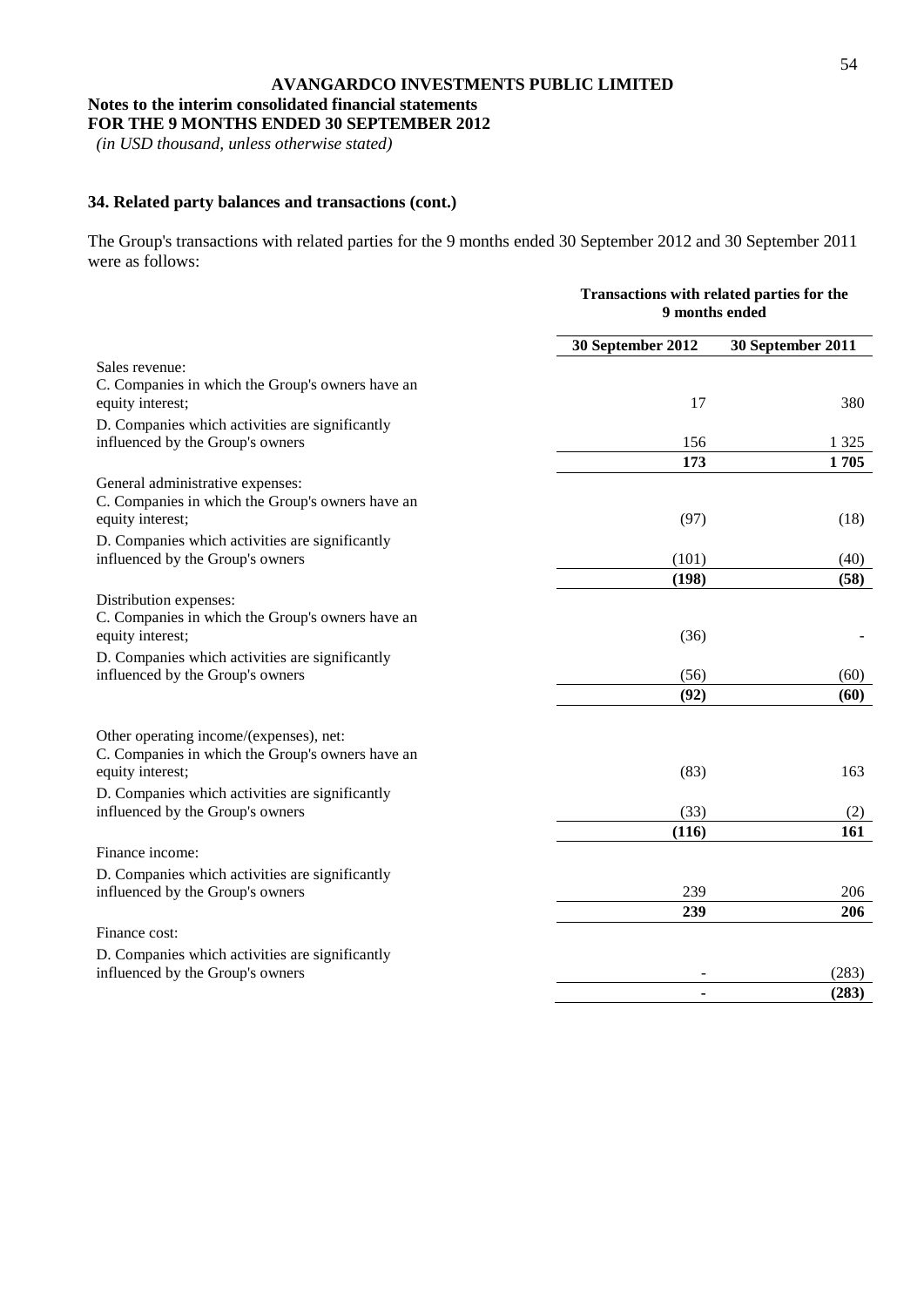*(in USD thousand, unless otherwise stated)*

#### **35. Business segments**

A business segment is a separable component of a business entity that produces goods or provides services to individuals (or groups of related products or services) in a particular economic environment that is subject to risks and generate revenues other than risks and income of those components that are peculiar to other business segments.

For the purpose of management the Group is divided into the following business segments on the basis of produced goods and rendered services, and consists of the following 5 operating segments:

- shell eggs breeding of industrial laying hens, production and sale of shell eggs;
- poultry incubation (production and sale of baby chicks), breeding of young birds for sale, as well as sale of birds for slaughter;
- animal feed production and sale of feeds;
- egg products processing and sale of egg products;
- other activities including sale of goods and services, sale of poultry meat and by-products, sale of plant production, sale of poultry manure etc.

Management monitors the operating results of each of the units separately for the purposes of making decisions about resources allocation and evaluation of operating results. The results of segments' activities are measured on the basis of operating profit or loss, its measurement is carried out accordingly to measurement of operating profit or loss in the interim consolidated financial statements.

Business segment information for the 9 months ended 30 September 2012 was as follows:

|                                                               | <b>Shell egg</b> | <b>Poultry</b> | <b>Animal feed</b> | Egg<br>products | <b>Other</b><br>activities | <b>Adjustments</b><br>and<br>elimination | <b>Total</b> |
|---------------------------------------------------------------|------------------|----------------|--------------------|-----------------|----------------------------|------------------------------------------|--------------|
| Sales revenue                                                 | 432 882          | 51 364         | 139 566            | 67 253          | 3 3 2 6                    | $\overline{\phantom{a}}$                 | 694 391      |
| Intra-group elimination                                       | (115 210)        | (28369)        | (103163)           | (137)           | (1757)                     |                                          | (248637)     |
| Revenue from external buyers                                  | 317 672          | 22 9 94        | 36 403             | 67 116          | 1569                       | $\blacksquare$                           | 445 753      |
| Income from revaluation of<br>biological assets at fair value | 15 377           | 12 215         |                    |                 |                            | $\overline{\phantom{a}}$                 | 27 5 9 2     |
| Other operating income/(expenses)                             | (272)            | 675            | (211)              | 535             | 4 4 4 1                    |                                          | 5 1 6 8      |
| Income from government grants<br>and incentives               | 223              | 4              |                    |                 |                            |                                          | 226          |
| <b>OPERATING PROFIT/(LOSS)</b>                                | 223 472          | 7952           | (109)              | (36851)         | (11949)                    | $\sim$                                   | 182 515      |
| Finance income                                                | 340              | 34             | 10                 |                 | 172                        |                                          | 555          |
| Finance cost,                                                 | (5403)           | (24)           |                    | (3986)          | (16669)                    |                                          | (26083)      |
| <i>including:</i>                                             |                  |                |                    |                 |                            |                                          |              |
| Interest payable on loans                                     | (577)            | (21)           |                    | (3986)          | (337)                      |                                          | (4921)       |
| Income tax expense                                            |                  |                | (55)               | 47              | (3)                        |                                          | (10)         |
| <b>NET PROFIT/(LOSS) FOR THE</b><br><b>PERIOD</b>             | 218 408          | 7961           | (153)              | (40790)         | (28450)                    |                                          | 156 977      |
| <b>TOTAL ASSETS</b>                                           | 1727421          | 84 915         | 447 586            | 246 768         | 94 314                     | (1111684)                                | 1 489 322    |
| Capitalised expenses                                          | 220 018          | 691            | 325                | 9               | 116                        |                                          | 221 159      |
| Depreciation                                                  | 9491             | 774            | 247                | 450             | 491                        |                                          | 11453        |
| <b>TOTAL LIABILITIES</b>                                      | 565858           | 14723          | 400 546            | 281 092         | 300 480                    | (1169266)                                | 393 433      |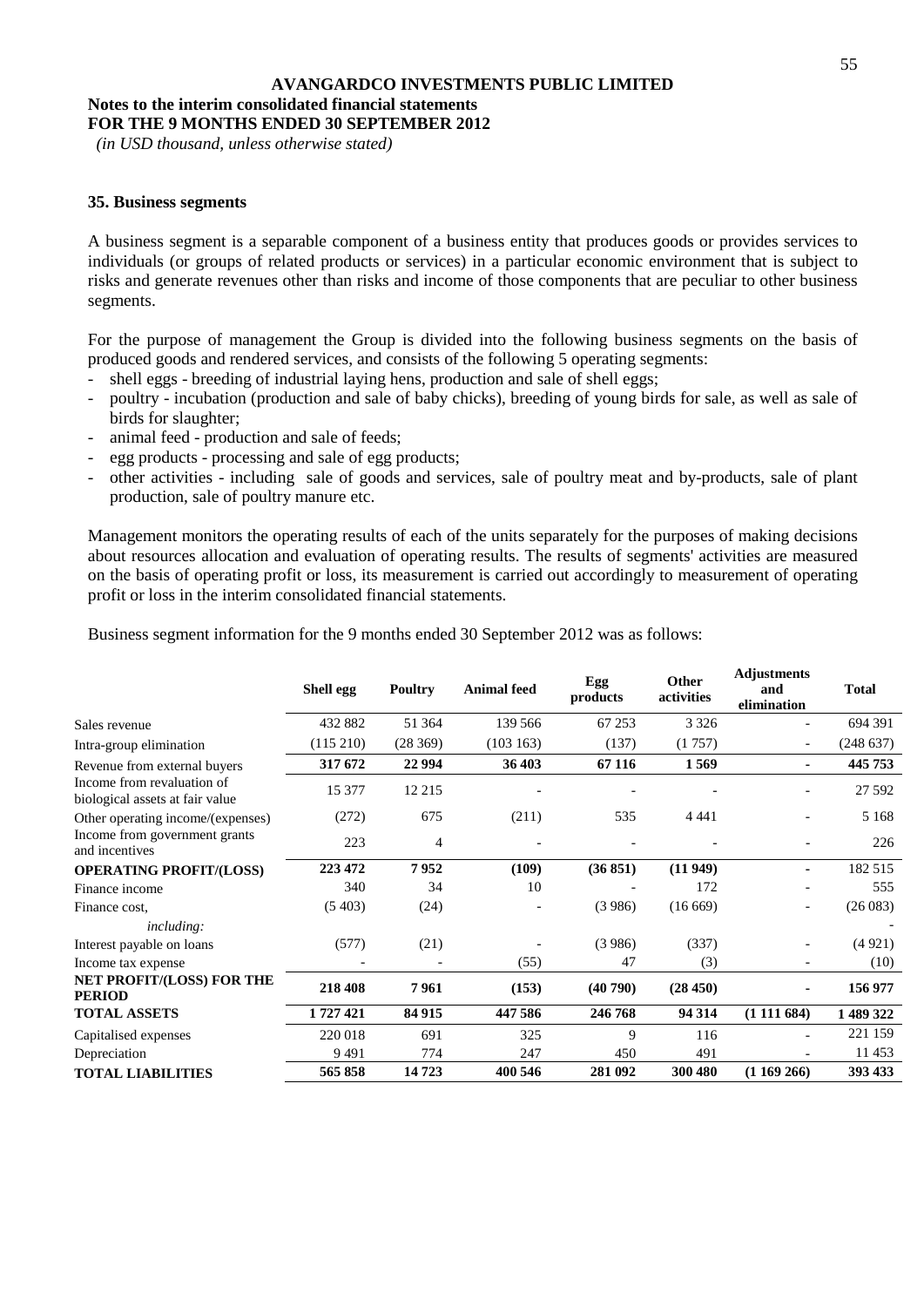*(in USD thousand, unless otherwise stated)*

## **35. Business segments (cont.)**

Business segment information for the 9 months ended 30 September 2011 was as follows:

|                                                               | <b>Shell egg</b> | <b>Poultry</b> | <b>Animal</b> feed | Egg<br>products | Other<br>activities | Adjustments<br>and<br>elimination | <b>Total</b> |
|---------------------------------------------------------------|------------------|----------------|--------------------|-----------------|---------------------|-----------------------------------|--------------|
| Sales revenue                                                 | 281 474          | 61958          | 128 612            | 42 270          | 4928                |                                   | 519 242      |
| Intra-group elimination                                       | (43 791)         | (45006)        | (92791)            | (562)           | (2 224)             | $\overline{\phantom{a}}$          | (184374)     |
| Revenue from external buyers                                  | 237 683          | 16952          | 35821              | 41708           | 2 704               | $\blacksquare$                    | 334 868      |
| Income from revaluation of<br>biological assets at fair value | 21 673           | 4619           |                    |                 |                     |                                   | 26 29 2      |
| Other operating income/(expenses)                             | (3728)           | (243)          | (518)              | (762)           | (1 010)             | $\overline{\phantom{a}}$          | (6261)       |
| Income from government grants<br>and incentives               | 235              | 4              |                    |                 |                     |                                   | 239          |
| <b>OPERATING PROFIT/(LOSS)</b>                                | 121 020          | (3604)         | 18 15 2            | (1460)          | (4193)              | $\blacksquare$                    | 129 915      |
| Finance income                                                | 645              | 15             | 12                 | 17              | 645                 |                                   | 1 3 3 4      |
| Finance cost,                                                 | (4615)           | (153)          | (2180)             | (1494)          | (10841)             | $\overline{\phantom{0}}$          | (19 283)     |
| <i>including:</i>                                             |                  |                |                    |                 |                     |                                   |              |
| Interest payable on loans                                     | (348)            | (152)          | (2180)             | (1268)          | (3)                 |                                   | (3951)       |
| Income tax expense                                            |                  |                | (57)               | (2063)          |                     |                                   | (2120)       |
| <b>NET PROFIT/(LOSS) FOR THE</b><br><b>PERIOD</b>             | 102 050          | 11 256         | 15 9 27            | (5000)          | (14382)             |                                   | 109 851      |
| <b>TOTAL ASSETS</b>                                           | 1 354 164        | 76 378         | 232 545            | 112 093         | 173 499             | (819 350)                         | 1 129 329    |
| Capitalised expenses                                          | 87980            | 22             | 1 2 6 4            | 26              | 99                  |                                   | 89 391       |
| Depreciation                                                  | 9 5 3 4          | 911            | 101                | 51              | 46                  |                                   | 10 643       |
| <b>TOTAL LIABILITIES</b>                                      | 656 399          | 10 937         | 222 639            | 34 341          | 203 557             | (810686)                          | 317 187      |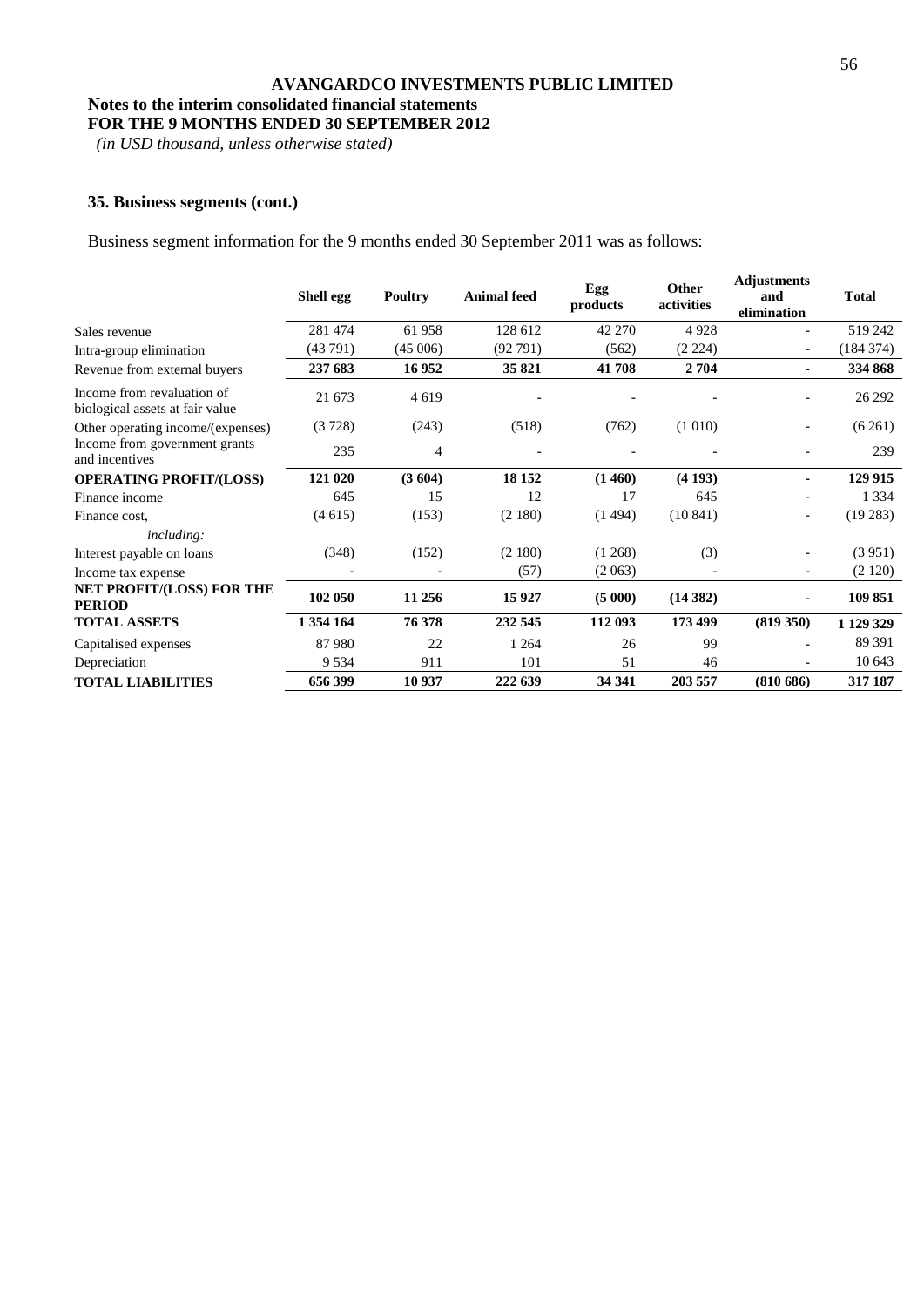*(in USD thousand, unless otherwise stated)*

### **36. Earnings per share**

#### *Basic earnings per share*

The calculation of basic earnings per share for the 9 months ended 30 September 2012 and 30 September 2011 was based on profit attributable to the owners of the Company, and a weighted average number of ordinary shares as follows:

|                                                                        | 9 months ended       |                             |  |
|------------------------------------------------------------------------|----------------------|-----------------------------|--|
|                                                                        | 30 September<br>2012 | <b>30 September</b><br>2011 |  |
| Profit attributable to the owners of the Company:<br>(in USD thousand) |                      |                             |  |
| Profit attributable to the owners of the Company                       | 154 333              | 101 094                     |  |
| Weighted average number of shares:                                     |                      |                             |  |
| Weighted average number of ordinary shares at 30 June                  | 6 3 8 7 1 8 5        | 6 3 8 7 1 8 5               |  |

Earnings per share is the profit for the year after taxation divided by the weighted average number of shares in issue for each year.

There are no options or instruments convertible into new shares and so basic and diluted earnings per share are the same.

### **37. Contingent and contractual liabilities**

### *Economic environment*

Main operating activity of the Group is carried out within Ukraine. Laws and other regulatory acts affecting the activities of entities in Ukraine may be subject to changes during short periods of time. As a result, assets and operating activity of the Group may be exposed to the risk in case of any unfavourable changes in political and economical environment.

### *Taxation*

The Company operates in the Cypriot tax jurisdiction and its subsidiaries in the Ukrainian tax jurisdiction. The Company's management must interpret and apply existing legislation to transactions with third parties and its own activities. Significant judgment is required in determining the provision for direct and indirect taxes. There are transactions and calculations for which the ultimate tax determination is uncertain during the ordinary course of business. The Group recognises liabilities for anticipated tax audit issues based on estimates of whether additional taxes will be due. Where the final tax outcome of these matters is different from the amounts that were initially recorded, such differences will impact the income tax and deferred tax provisions in the period in which such determination is made.

The Group's uncertain tax positions are reassessed by management at every reporting date. Liabilities are recorded for income tax positions that are determined by management as more likely than not to result in additional taxes being levied if the positions were to be challenged by the tax authorities. The assessment is based on the interpretation of tax laws that have been enacted or substantively enacted by the reporting date and any known Court or other rulings on such issues. Liabilities for penalties, interest and taxes other than on income are recognised based on management's best estimate of the expenditure required to settle the obligations at the reporting date.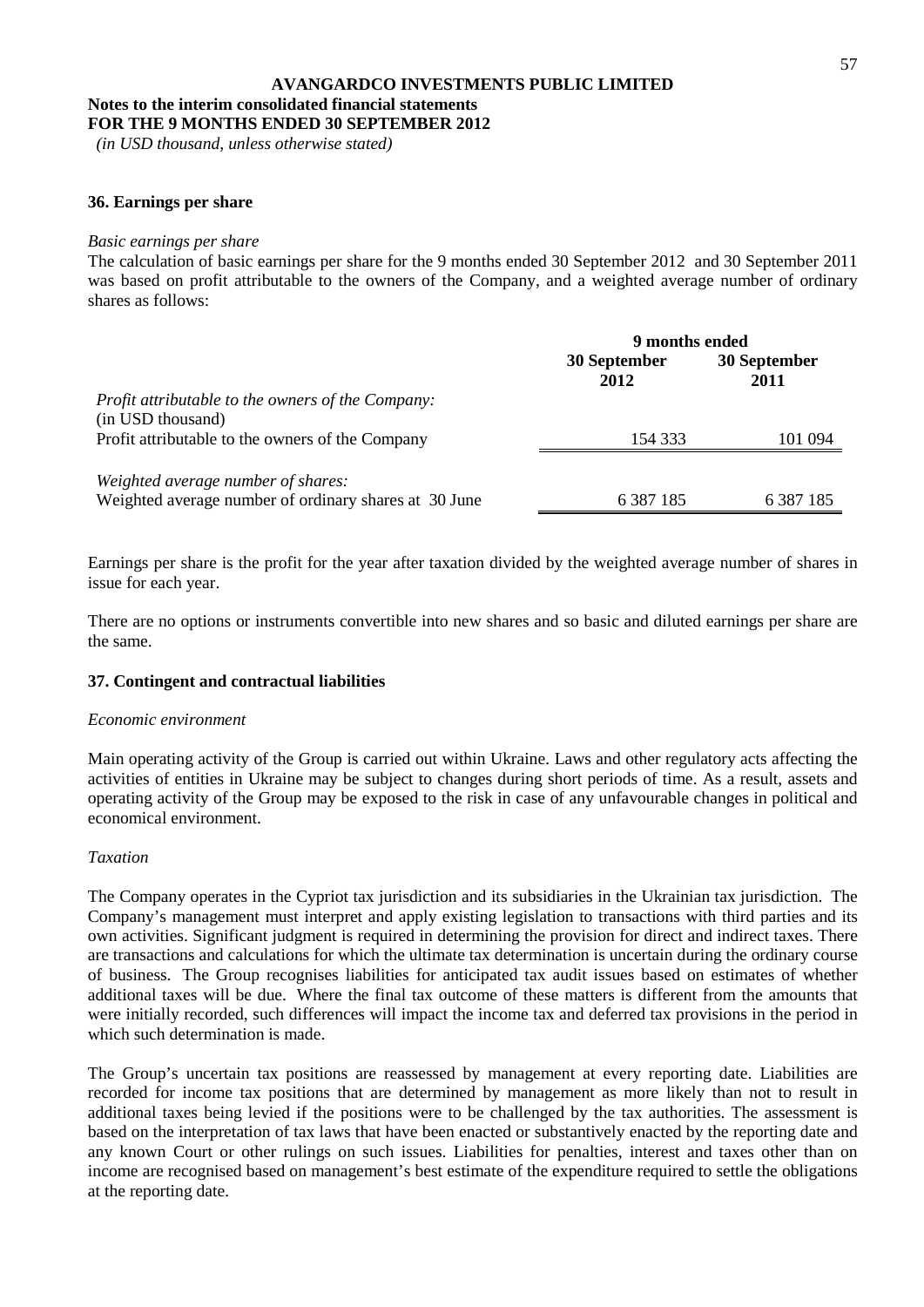*(in USD thousand, unless otherwise stated)*

### **37. Contingent and contractual liabilities (cont.)**

### *Taxation* (cont.)

In management's opinion the Group is in substantial compliance with the tax laws governing its operations. A risk remains that the relevant authorities could take differing positions with regard to interpretative issues, however the effect is not expected to be significant.

The Group met its tax filing obligations in Cyprus and in Ukraine. To the best of management's knowledge, no breaches of tax law have occurred. Thus, the Group has not recorded any provision for potential impact of any such breaches as at 30 September 2012 and 31 December 2011.

### *Pension and other liabilities*

Most of the Group's employees receive pension benefits from the Pension Fund, Ukrainian state organization, in accordance with the regulations and laws of Ukraine. Group is obliged to deduct a certain percentage of salaries to the Pension Fund to pay pensions.

As at 30 September 2012 and 31 December 2011 the Group had no liabilities for any supplementary pension payments, health care, insurance or other benefits after retirement to their working or former employees.

### *Legal matters*

In the course of its economic activities the Group is involved in legal proceedings with third parties. In most cases, the Group is the initiator of proceedings with the purpose of prevention or mitigating of economic losses.

The Group's management considers that as at the reporting dates, active legal proceedings on such matters will not have any significant influence on its financial position.

### *Commitments under exclusive distribution agreement (poultry)*

On 28 November 2009 the Group signed new exclusive distribution agreement according to which the Group has an exclusive rights to purchase Hy-Line W-36 and Hy-Line Brown Parent Stock at a fixed price. The minimum quantity of purchases is not stated in the agreement. The term is three years to November 2012.

The financial effect of changes in contingent and contractual liabilities is not possible to be calculated as at the reporting date.

### **38. Financial risk management**

The Group is not a finance company, thus it uses financial instruments as may be necessary in order to obtain finance for its activities, not for the purpose of receiving income. In the process of its activities the Group uses the following financial instruments: cash and cash equivalents, loans to and from related parties, accounts receivable, bonds, bank loans, finance leases, accounts payable.

The Group is exposed to the following risks resulting from use of financial instruments: credit risk, liquidity risk and market risk (including foreign currency risk and interest rate risk of fair value). This explanation contains information relating to the Group's exposure to each of the risk types mentioned above, Group's objectives, its policy and procedures of these risks measurement and management.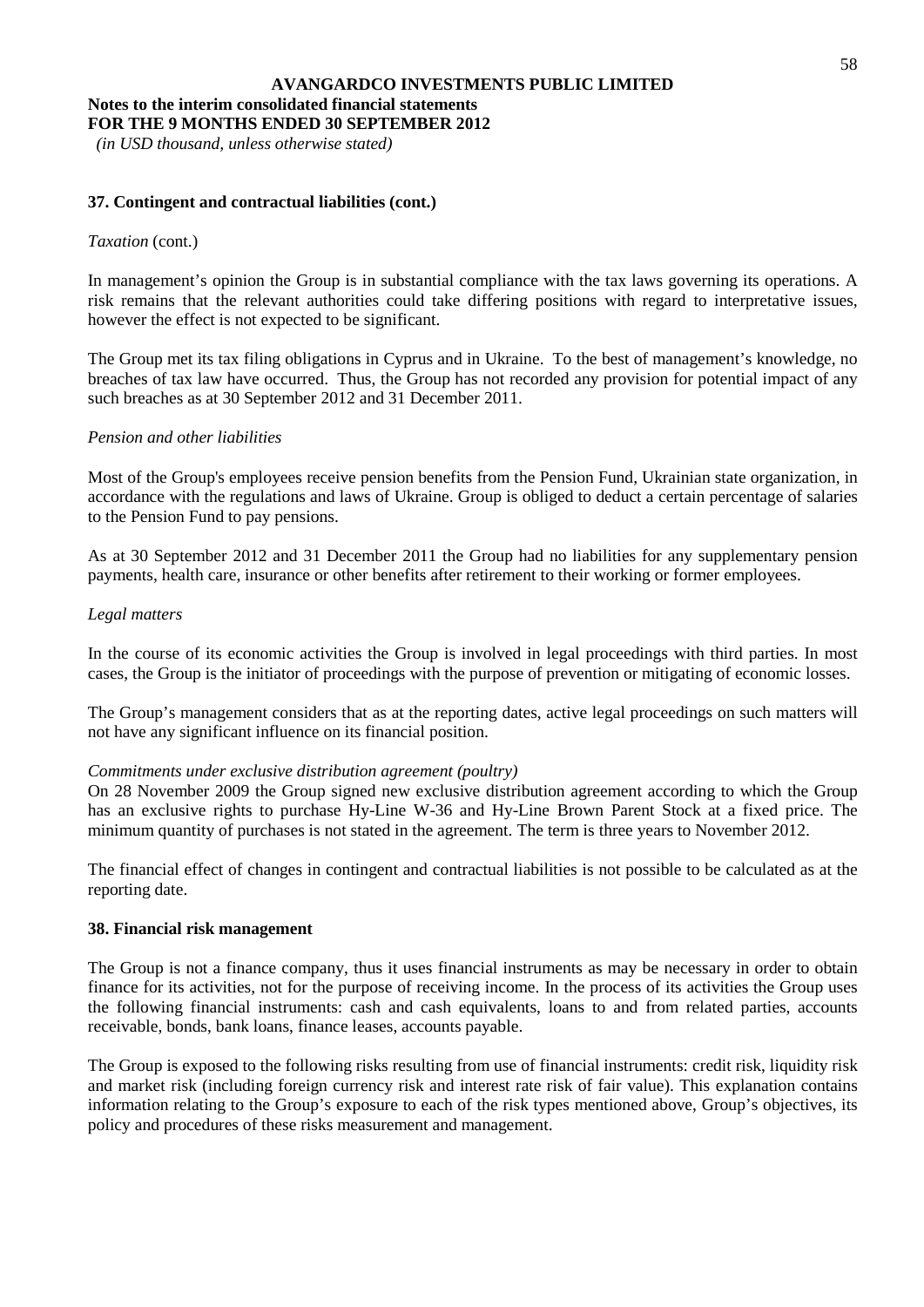*(in USD thousand, unless otherwise stated)*

### **38. Financial risk management (cont.)**

Additional disclosures of quantitative information are presented in many other sections of these financial statements, including:

- information on finance income and expenses is disclosed in Notes 31, 32 (all finance income and expenses are recognised as a part of profit or loss for the period, other than interest capitalised which is allocated to the cost of the relevant asset);
- information on cash is disclosed in Note 12;
- information on trade and other accounts receivable is disclosed in Notes 10, 11;
- information on trade and other accounts payable is disclosed in Notes 20, 22;
- information on significant terms of borrowings and loans granting is disclosed in Notes 14, 16, 18;
- information on timing and terms of effective contracts for finance lease is disclosed in Note 23;
- information on significant conditions of issued bonds is disclosed in Note 15, 24.

### **a) Credit risk**

Credit risk is the risk of financial loss for the Group in case of non-fulfillment of liabilities by a client or counterparty under the respective agreement. In the reporting period the Group's financial assets which are exposed to credit risk are represented as follows: cash and balances on bank accounts, trade and other accounts receivable (except for receivables that are not represented by financial assets), financial assistance issued.

The carrying value of financial assets is a maximum value exposed to credit risk. Maximum level of credit risk as at 30 September 2012 and 31 December 2011 was presented as follows:

| 30 September 2012 | 31 December 2011 |
|-------------------|------------------|
|                   |                  |
| 182 601           | 237 814          |
| 69 803            | 51 437           |
|                   | 16               |
|                   |                  |
| 252 404           | 289 267          |
|                   |                  |

Credit risk is heightened in Ukraine due to the impact of the economic crisis although management are of the view that some degree of stability returned following the involvement of the International Monetary Fund.

The Group's exposure to credit risk regarding trade accounts receivable is primarily dependent on specific characteristics of each client. The Group's policy for credit risk management provides systematic work with debtors, which includes: analysis of solvency, determination of maximum amount of risk related to one customer or a group of customers and control over timeliness of debt repayment. The majority of Group's clients are longstanding clients, there were no significant losses during the 9 months ended 30 September 2012 and 2011 resulting from non-fulfillment of obligations by clients. Concentration of credit risk on trade accounts receivable is characterised by the following indicators:

For the 9 months ended 30 September 2012 USD 24 054 thousand or 8.5% from the Group's revenue is referred to the sales transactions carried out with one of the Group's clients. As at 30 September 2012 USD 2 428 thousand or 8.1 % of the total carrying value of trade accounts receivable is due from the single most significant debtor.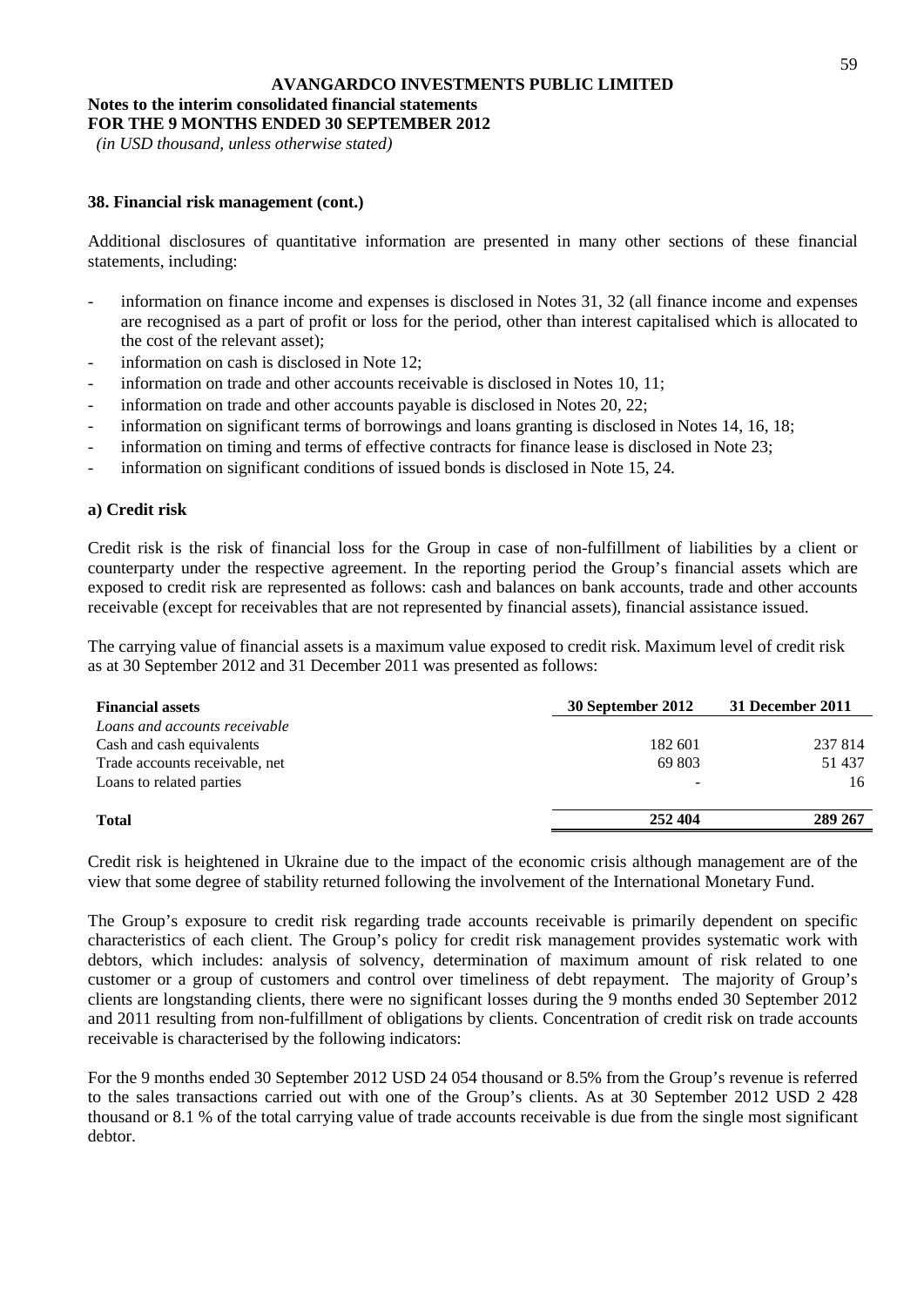*(in USD thousand, unless otherwise stated)*

### **38. Financial risk management (cont.)**

#### **a) Credit risk** (cont.)

For the 9 months ended 30 September 2011 USD 33 741 thousand or 15.1% from the Group's revenue is referred to the sales transactions carried out with one of the Group's clients. As at 31 December 2011 USD 6 328 thousand or 12.3 % of the total carrying value of trade accounts receivable is due from the single most significant debtor

### **b) Liquidity risk**

Liquidity risk is the risk of the Group's failure to fulfill its financial obligations at the date of maturity. The Group's approach to liquidity management is to ensure, to the extent possible, permanent availability of sufficient liquidity of the Group to fulfill its financial obligations in due time (both in normal conditions and in non-standard situations), by avoiding unacceptable losses or the risk of damage the reputation of the Group.

The aim of the Group is the maintenance of balance between continuous financing and flexibility in usage of bank loans and settlements with suppliers.

In accordance with plans of the Group, its working capital needs are satisfied by cash flows from operating activities, as well as by use of loans if cash flows from operating activities are insufficient for liabilities to be settled. The table below represents the expected maturity of components of working capital:

|                               | <b>Contractual</b> | Less than | <b>From 3 months</b> | From 1 to | Over    |
|-------------------------------|--------------------|-----------|----------------------|-----------|---------|
| 30 September 2012             | cash flows         | 3 months  | to 1 year            | 5 years   | 5 years |
| Bank loans                    | (114823)           |           | (111118)             | (3705)    |         |
| Finance lease (including VAT) | (4979)             |           | (2926)               | (2053)    |         |
| Current liabilities for bonds | (27959)            |           | (27959)              |           |         |
| Long-term bond liabilities    | (270000)           |           | (20000)              | (250000)  |         |
| Trade accounts payable        | (20247)            | (20247)   |                      |           |         |
|                               | (438008)           | (20 247)  | (162003)             | (255 758) |         |
|                               |                    |           |                      |           |         |
|                               |                    |           |                      |           |         |
|                               | <b>Contractual</b> | Less than | <b>From 3 months</b> | From 1 to | Over    |
| 31 December 2011              | cash flows         | 3 months  | to 1 year            | 5 years   | 5 years |
| Bank loans                    | (94 490)           | (696)     | (81770)              | (12024)   |         |
| Finance lease (including VAT) | (7327)             |           | (3100)               | (4227)    |         |
| Current liabilities for bonds | (29100)            |           | (29100)              |           |         |
| Long-term bond liabilities    | (280000)           |           | (20000)              | (260000)  |         |
| Trade accounts payable        | (17894)            | (17894)   |                      |           |         |

### **c) Market risk**

Market risk is the risk of negative influence of changes in market prices, such as foreign exchange rates and interest rates, on revenue position of the Group or on the value of the Group's available financial instruments.

The objective of market risk management provides control over the Group's exposure to market risk, as well as keeping its level within reasonable limits. Description of the Group's exposure to such market components as currency risk and interest risk, is given below.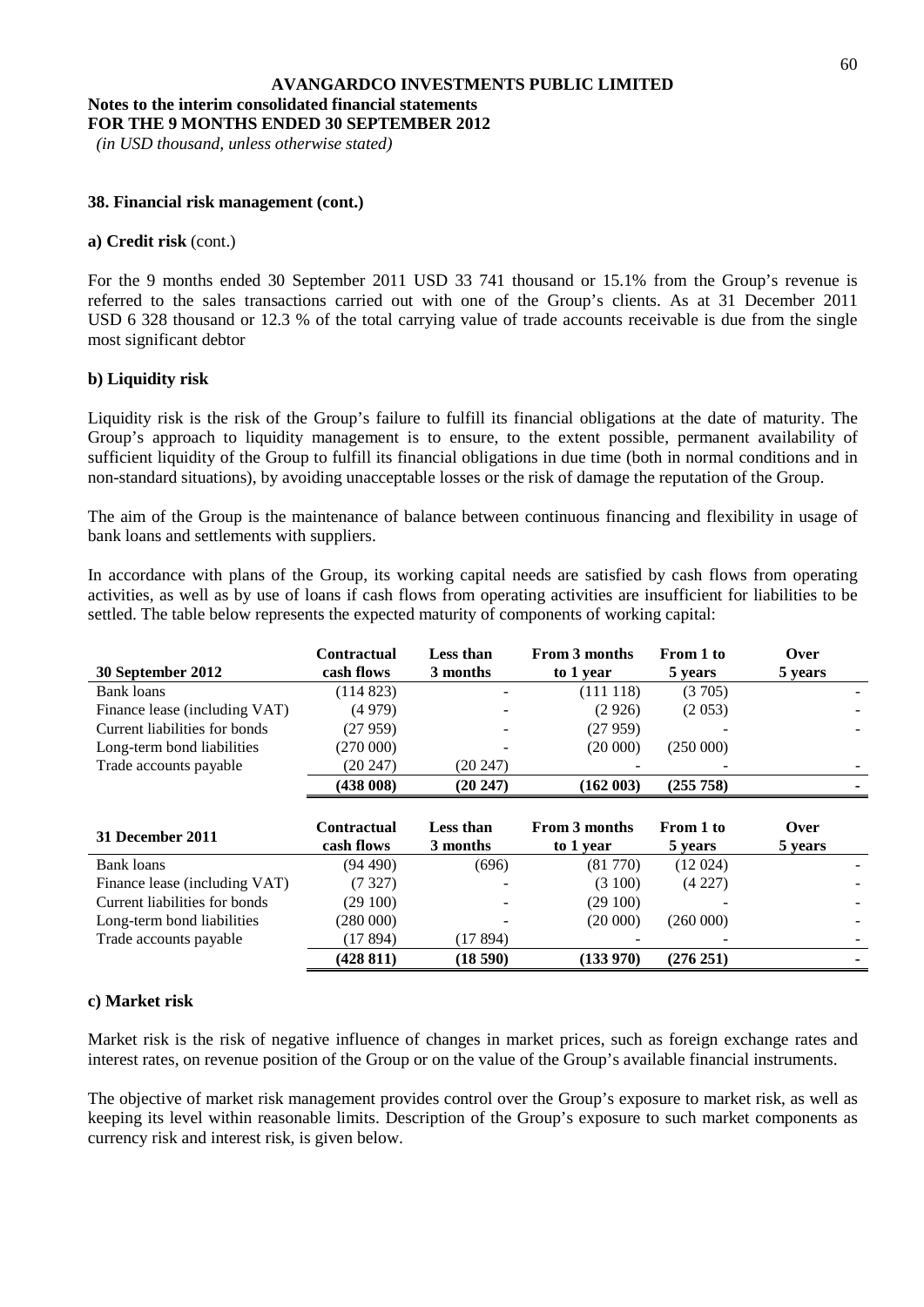*(in USD thousand, unless otherwise stated)*

### **38. Financial risk management (cont.)**

#### **i) Foreign currency risk**

Foreign currency risk which represents a part of market risk is the risk of change in the value of financial instruments due to changes in foreign exchange rates.

Management does not use derivative financial instruments to hedge foreign currency risks and does not follow the official policy for distribution of risks between liabilities in one or another currency. However, in the period of receiving new borrowings and loans, management uses its own estimates to take the decision as for which currency of the liability will be more favourable for the Group during the expected period till maturity.

### *Exposure to foreign currency risk*

The Group's exposure to foreign currency risk and the amount in local currency (UAH) as at 30 September 2012 based on carrying amounts was as follows:

| (in conversion to USD thousand)          | USD     | <b>EUR</b> | <b>RUB</b> | <b>UAH</b> | <b>TOTAL</b> |
|------------------------------------------|---------|------------|------------|------------|--------------|
| Long-term bond liabilities               | 195458  |            |            |            | 195 458      |
| Short-term bank loans (including         |         |            |            |            |              |
| overdrafts)                              | 50 000  | 25 7 65    |            |            | 75 765       |
| Trade accounts payable                   | 263     | 506        |            | 17 652     | 18 4 21      |
| Accounts payable for property, plant and |         |            |            |            |              |
| equipment                                | 15      | 5 3 5 2    |            | 254        | 5 6 21       |
| Trade accounts receivable                | (14183) |            | -          | (55620)    | (69803)      |
| Accrued coupon on bonds                  | 3462    | -          |            | 267        | 3729         |
| Net exposure to foreign currency risk    | 235 015 | 31 624     |            | (37 448)   | 229 191      |

The Group's exposure to foreign currency risk and the amount in local currency (UAH) as at 31 December 2011 based on carrying amounts was as follows:

| (in conversion to USD thousand)          | USD      | <b>EUR</b> | <b>RUB</b>               | <b>UAH</b> | TOTAL   |
|------------------------------------------|----------|------------|--------------------------|------------|---------|
| Long-term bond liabilities               | 194 563  |            |                          |            | 194 563 |
| Short-term bank loans (including         |          |            |                          |            |         |
| overdrafts)                              | 50 669   | 2 1 8 1    |                          |            | 52 850  |
| Trade accounts payable                   | 517      | 105        | $\overline{\phantom{0}}$ | 15 299     | 15921   |
| Accounts payable for property, plant and |          |            |                          |            |         |
| equipment                                |          | 3969       |                          | 718        | 4 687   |
| Trade accounts receivable                | (46 638) |            | $\overline{\phantom{a}}$ | (5048)     | (51686) |
| Accrued coupon bond                      | 3462     |            |                          | 2456       | 5918    |
| Net exposure to foreign currency risk    | 202 573  | 6 2 5 5    |                          | 13425      | 222 253 |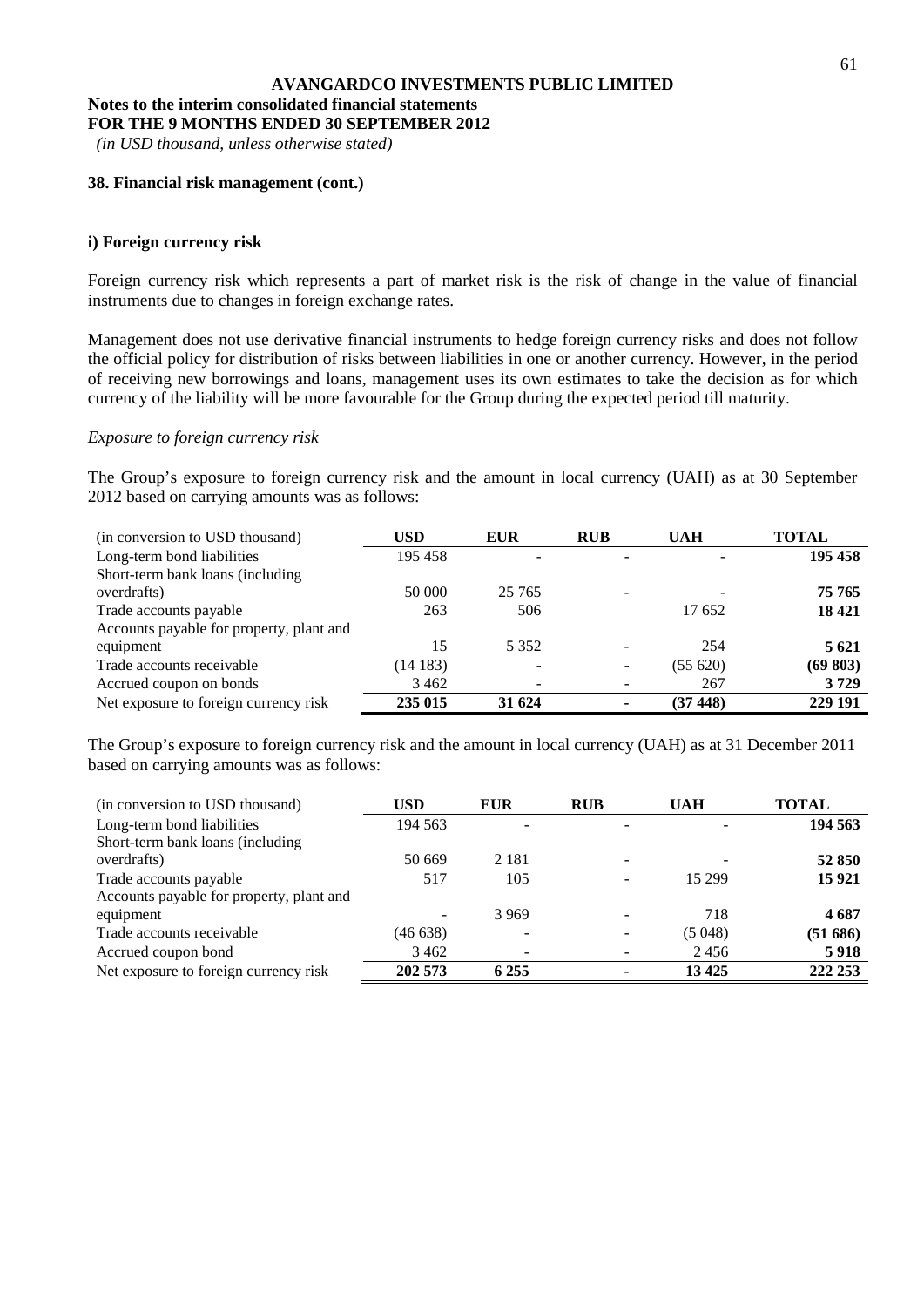*(in USD thousand, unless otherwise stated)*

#### **38. Financial risk management (cont.)**

#### **ii) Sensitivity analysis (foreign currency risk)**

Below there is a sensitivity analysis of income (or loss) of the Group before tax to the possible changes in foreign currency rates. This analysis is conducted based on the assumption that all other variables and interest rates in particular, remain unchanged.

| <b>Effect in USD thousand:</b> | Increase in<br>currency rate<br>against UAH | <b>Effect on profit</b><br>before tax | <b>Effect</b> on<br>equity |
|--------------------------------|---------------------------------------------|---------------------------------------|----------------------------|
| 30 September 2012              |                                             |                                       |                            |
| <b>USD</b>                     | 15%                                         | (35 252)                              | (35 252)                   |
| <b>EUR</b>                     | 10%                                         | (3162)                                | (3162)                     |
| <b>Effect in USD thousand:</b> | Increase in currency<br>rate against UAH    | <b>Effect on profit</b><br>before tax | <b>Effect</b> on<br>equity |
| 31 December 2011               |                                             |                                       |                            |
| USD.                           | 15%                                         | (30386)                               | (30386)                    |
| <b>EUR</b>                     | 10%                                         | (626)                                 | (626)                      |

### **d) Interest rate risk**

Interest rate risk is connected with a possibility of changes in value of financial instruments resulting from changes in interest rates.

At present, the Group's approach to limitation of interest rate risk consists in borrowings at fixed interest rates.

As at 30 September 2012 and 31 December 2011 the structure of interest financial instruments of the Group, grouped according to the types of interest rates, was presented as follows:

|                                         | 30 September 2012        | 31 December 2011 |
|-----------------------------------------|--------------------------|------------------|
| Instruments with fixed interest rate    |                          |                  |
| Financial assets                        | $\overline{\phantom{a}}$ |                  |
| <b>Financial liabilities</b>            | (305527)                 | (309550)         |
| Instruments with variable interest rate |                          |                  |
| Financial assets                        | $\overline{\phantom{0}}$ |                  |
| <b>Financial liabilities</b>            | $(30\,231)$              | (8564)           |

Interest rate risk related to the liabilities with the floating interest arises from the possibility that changes in interest rates will affect the value of the financial instruments. For variable rate borrowings, interest is linked to LIBOR or EURIBOR.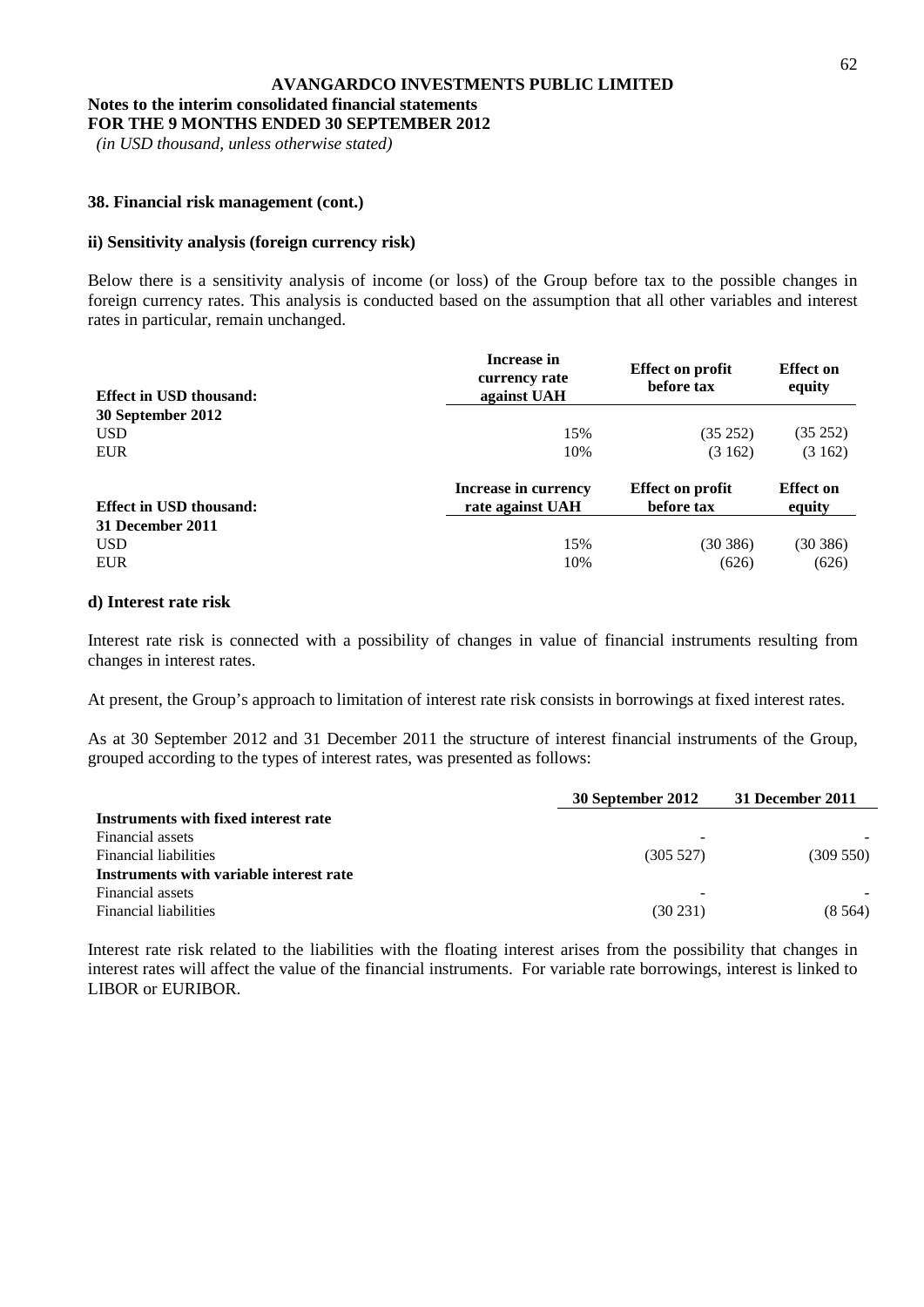*(in USD thousand, unless otherwise stated)*

### **38. Financial risk management (cont.)**

### **d) Interest rate risk (cont.)**

As at 30 September 2012 and 31 December 2011 the Group's sensitivity to changes of LIBOR or EURIBOR by 5% was presented as follows:

| <b>Effect in USD thousand:</b> | Increase/(decrease)<br>of floating rate | <b>Effect on profit</b><br>before tax |
|--------------------------------|-----------------------------------------|---------------------------------------|
| 30 September 2012              |                                         |                                       |
| <b>LIBOR</b>                   | 5%                                      | (1)                                   |
| <b>LIBOR</b>                   | $-5\%$                                  |                                       |
| <b>EURIBOR</b>                 | 5%                                      | (8)                                   |
| <b>EURIBOR</b>                 | $-5\%$                                  | 8                                     |
| 31 December 2011               |                                         |                                       |
| <b>LIBOR</b>                   | 5%                                      | (1)                                   |
| <b>LIBOR</b>                   | $-5\%$                                  |                                       |
| <b>EURIBOR</b>                 | 5%                                      | (2)                                   |
| <b>EURIBOR</b>                 | $-5%$                                   | 2                                     |

The effect of interest rate sensitivity on owners' equity is equal to that on statement of comprehensive income.

Such financial instruments as cash and cash equivalents, trade accounts receivable, financial assistance issued, interest receivable for deposits, prepayment for bonds, other non trading accounts receivable are not included in the table given below, since possible effect of changes in interest rate risk (discount rates) under these financial instruments is not material.

### *Assumptions in assessing fair value of financial instruments and assessment of their subsequent recognition*

Fair value of financial instruments is defined at the amount at which instrument could be exchanged in a current transaction between knowledgeable willing parties in an arm's length transaction, other than in forced or liquidation sale. As no readily available market exists for a large part of the Group's financial instruments, judgment is necessary in arriving at fair value, based on current economic conditions and specific risks attributable to the instruments. The estimates presented herein are not necessarily indicative of the amounts the Group could realise in a market exchange from the sale of its full holding of a particular instrument.

As at 30 September 2012 and 31 December 2011, the following methods and assumptions were used by the Group to estimate the fair value of each class of financial instruments for which it is practicable to estimate such value:

Cash and cash equivalents - the fair value is estimated to be the same as the carrying value for these short-term financial instruments.

Trade and other accounts receivable, financial assistance issued - the fair value is reasonably estimated to be the same as the carrying value, as provision for doubtful debts is reasonable estimation of discount needed for reflection of credit risk influence.

Trade and other accounts payable - the fair value is estimated to be the same as the carrying value for trade and other accounts payable.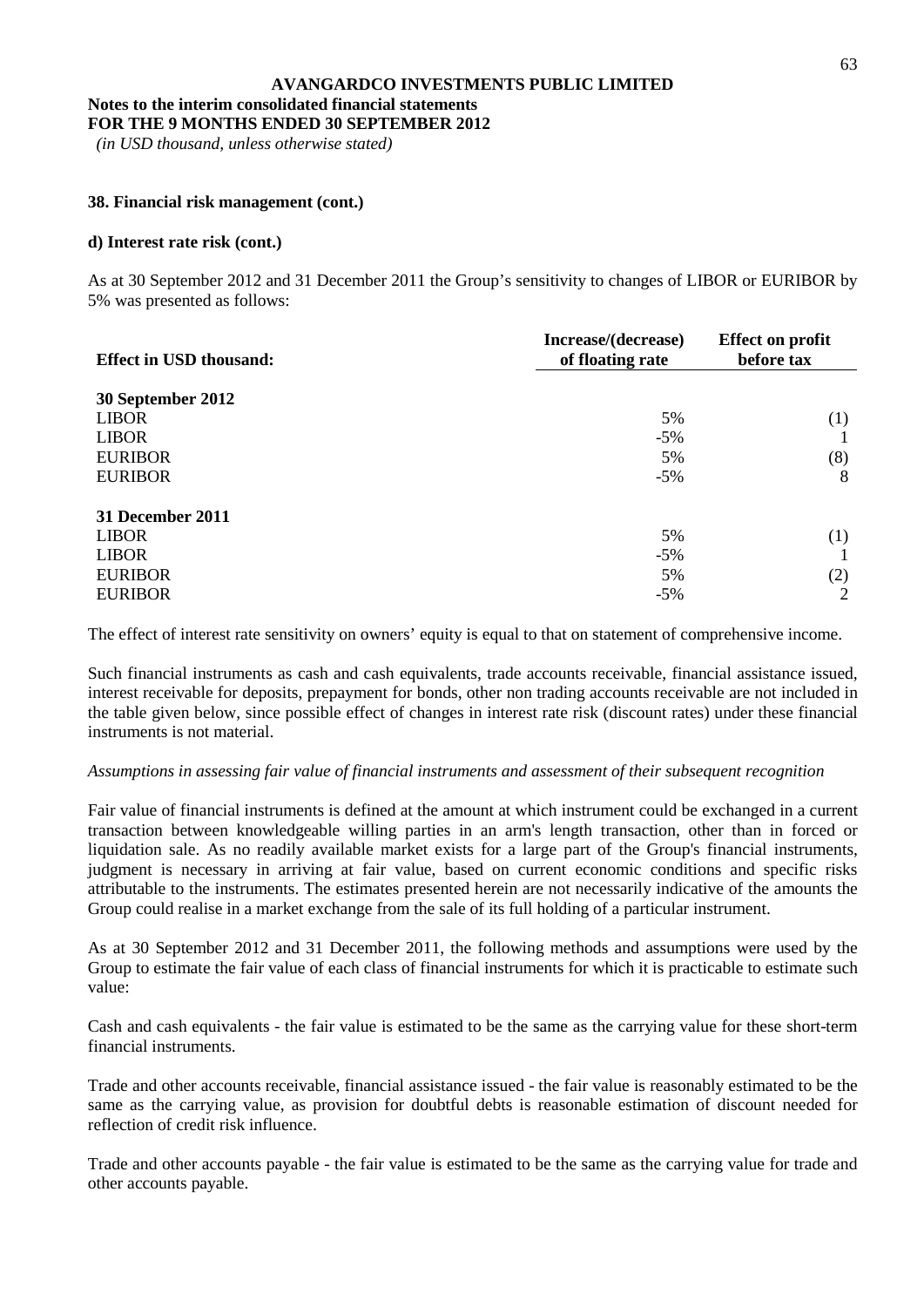*(in USD thousand, unless otherwise stated)*

### **38. Financial risk management (cont.)**

### **d) Interest rate risk** (cont.)

*Assumptions in assessing fair value of financial instruments and assessment of their subsequent recognition (cont.)*

Application of the effective interest rate method for calculating carrying value of short-term accounts receivable, interest free loans granted and received and accounts payable does not significantly influence the relevant rates in the consolidated financial information of the Group.

Short-term and long-term bank loans, finance lease liabilities, short-term bonds issued - the fair value of shortterm and long-term bank loans, finance lease liabilities, short-term bonds issued is estimated to approximate the total carrying value as the nominal interest rate of long-term bank loans is approximately tied to the market rate concerning bank loans with similar credit risk rate and repayment period at the reporting date.

### *Capital management*

The Group's management follows the policy of providing the firm capital base which allows supporting the trust of investors, creditors and market and ensuring future business development.

In relation to capital management the Group's objectives are as follows: maintaining the Group's ability to adhere to the going concern principle in order to provide income for shareholders and benefits to other interested parties, and also maintaining the optimal capital structure with the purpose of its cost reduction.

To manage capital, the Group's management, above all, uses calculations of financial leverage coefficient (ratio of leverage ratio) and ratio between net debt and EBITDA.

Financial leverage is calculated as a ratio between net debt and total amount of capital. Net debt is calculated as cumulative borrowing costs net of cash and cash equivalents. Total amount of capital is calculated as own capital reflected in the balance sheet plus the amount of net debt.

This ratio measures net debt as a proportion of the capital of the Group, i.e. it correlates the debt with total equity and shows whether the Group is able to pay the amount of outstanding debts. An increase in this coefficient indicates an increase in borrowings relative to the total amount of the Group's capital. Monitoring this indicator is necessary to keep the optimal correlation between own funds and borrowings of the Group in order to avoid problems from over leverage.

For the ratio of net debt to EBITDA, the calculation of net debt is as above. EBITDA is an indicator of income before taxes, interest depreciation and amortisation. It is useful for the Group's financial analysis, since the Group's activity is connected with long-term investments in property, plant and equipment. EBITDA does not include depreciation, so that in the Group's opinion, it reflects the approximate cash flows deriving from the Group's income in a more reliable way.

The ratio of net debt to EBITDA gives an indication of whether income obtained from operating activities is sufficient to meet the Group's liabilities.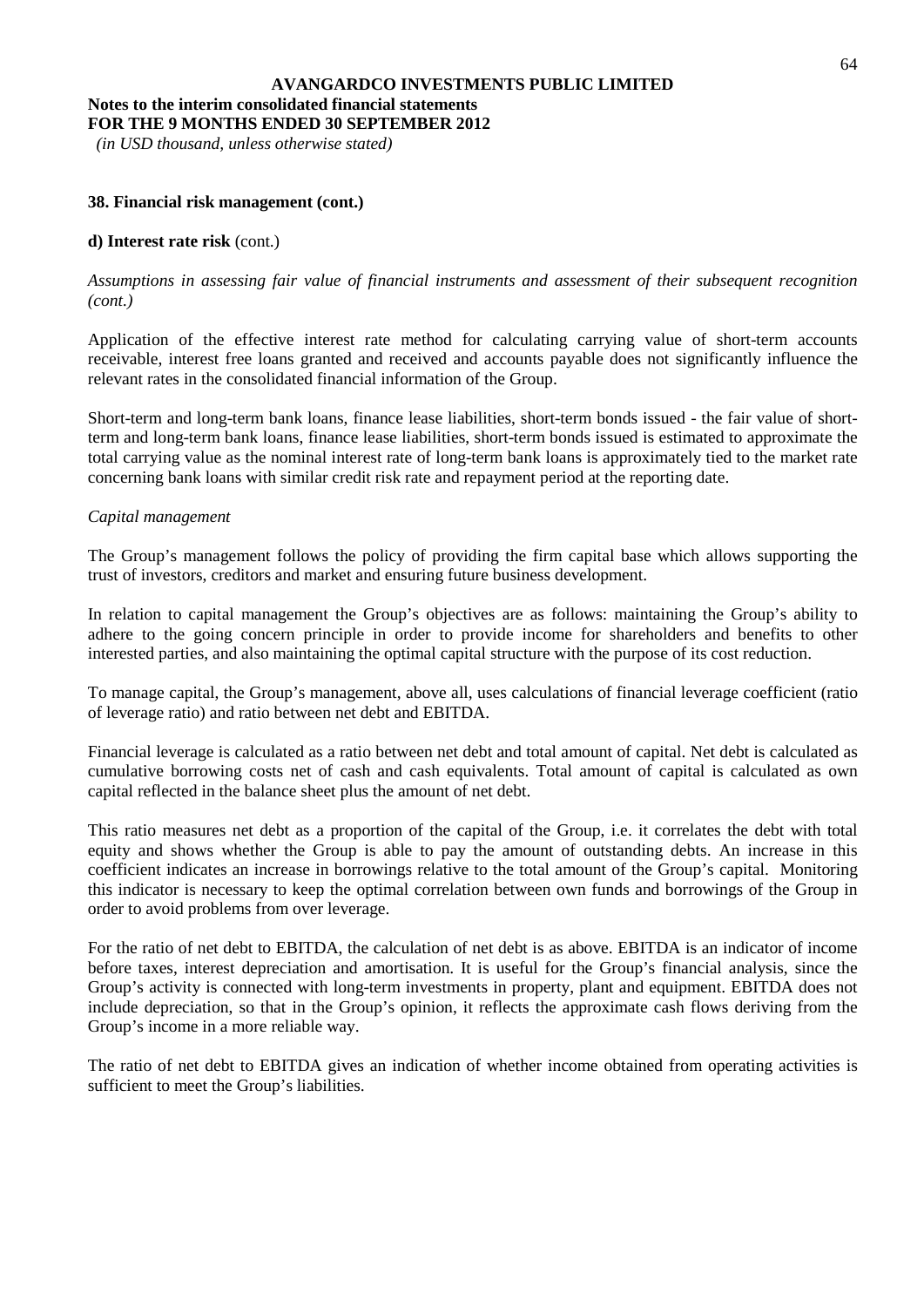*(in USD thousand, unless otherwise stated)*

### **38. Financial risk management (cont.)**

### **d) Interest rate risk** (cont.)

### *Capital management (cont.)*

As at 30 September 2012 and 31 December 2011 the Group's financial leverage coefficient made up 12.3% and 7.9% respectively.

|                                                  | <b>Carrying value</b> |                  |
|--------------------------------------------------|-----------------------|------------------|
|                                                  | 30 September 2012     | 31 December 2011 |
| Short-term loans                                 | 75 807                | 53 063           |
| Long-term loans                                  | 4 3 2 6               | 15 3 8 4         |
| Current portion of long-term loans               | 30 680                | 23 707           |
| Long-term finance lease (including VAT)          | 4 4 6 5               | 6 3 8 4          |
| Long-term bond liabilities                       | 195 458               | 194 563          |
| Short-term bond liabilities                      | 25 022                | 25 013           |
| <b>Total amount of borrowing costs</b>           | 335 758               | 318 115          |
| Cash and cash equivalents                        | 182 601               | 237 814          |
| Financial assistance issued                      |                       | 16               |
| Net debt                                         | 153 157               | 80 285           |
| Share capital                                    | 836                   | 836              |
| Share premium                                    | 201 164               | 201 164          |
| Capital contribution reserve                     | 115 858               | 115 858          |
| Retained earnings                                | 828 241               | 673 909          |
| Effect of translation into presentation currency | (68184)               | (67761)          |
| Non-controlling interests                        | 17974                 | 15 3 33          |
| <b>Total equity</b>                              | 1 095 889             | 939 339          |
| Total amount of equity and net debt              | 1 249 046             | 1 019 624        |
| <b>Financial leverage coefficient</b>            | 12.3%                 | $7.9\%$          |

For the 9 months ended 30 September 2012 and 30 September 2011 ratio of net debt to EBITDA amounted to:

|                                                       | 9 months ended    |                   |  |
|-------------------------------------------------------|-------------------|-------------------|--|
|                                                       | 30 September 2012 | 30 September 2011 |  |
| PROFIT/(LOSS) FOR THE PERIOD                          | 156 977           | 109 851           |  |
| Income tax income/expenses                            | 10                | 2 1 2 0           |  |
| Financial income                                      | (555)             | (1339)            |  |
| Financial expenses                                    | 26 083            | 19 28 3           |  |
| <b>EBIT</b> (earnings before interest and income tax) | 182 515           | 129 915           |  |
| Depreciation                                          | 11 452            | 10 643            |  |
| <b>EBITDA</b> (earnings before interest, income tax,  |                   |                   |  |
| depreciation and amortisation)                        | 193 967           | 140 558           |  |
| Net debt at the period end                            | 153 157           | 155 223           |  |
| Net debt at the period end / EBITDA                   | 0.79              | 1.10              |  |

During the period there were no changes in approaches to capital management. The Group is not subject to external regulatory requirements regarding capital.